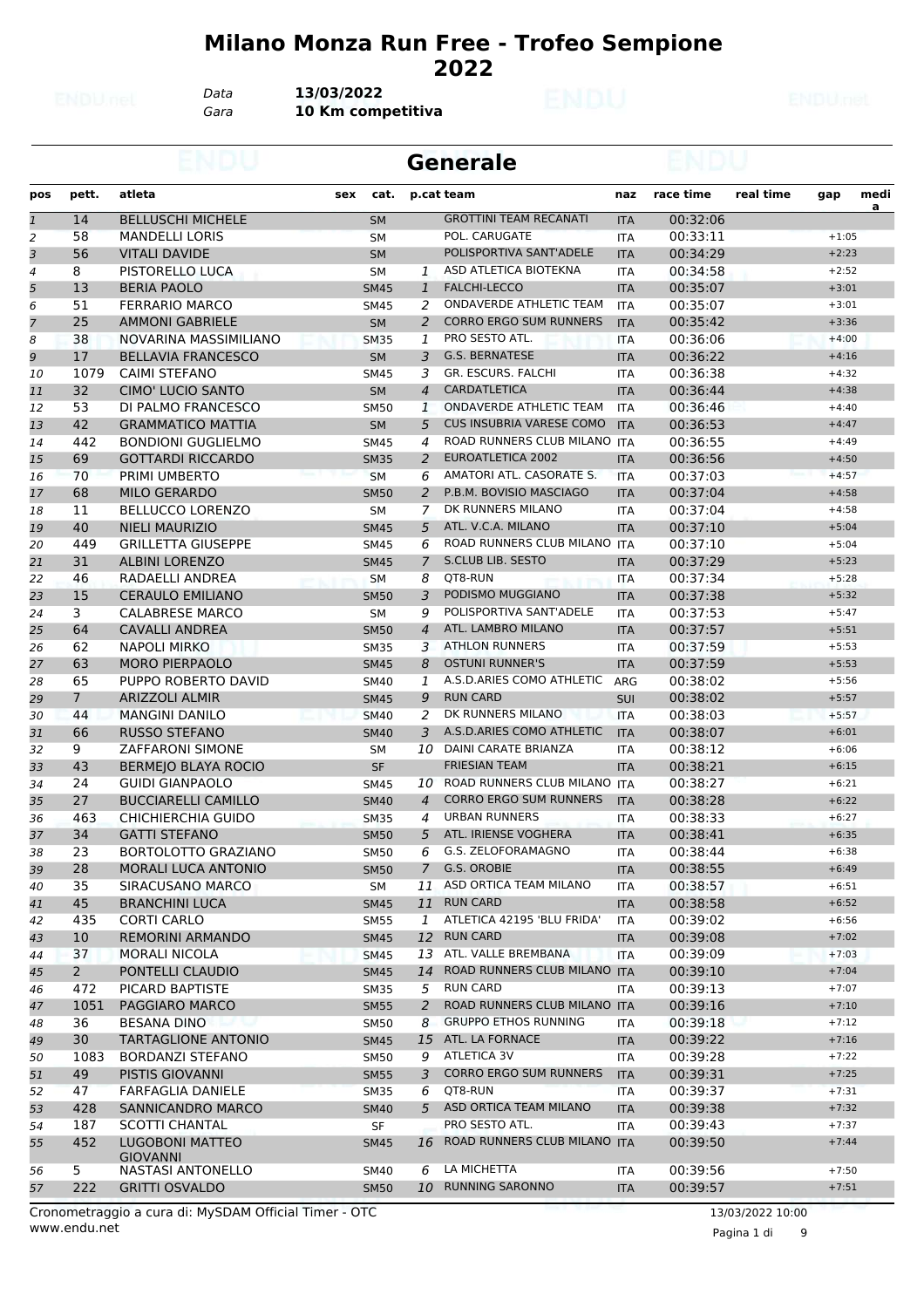| pos | pett.          | atleta                                      | <b>sex</b> | cat.        |                | p.cat team                       | naz        | race time | real time | gap      | medi<br>a |
|-----|----------------|---------------------------------------------|------------|-------------|----------------|----------------------------------|------------|-----------|-----------|----------|-----------|
| 58  | 22             | DE GRANDIS SHASA                            |            | <b>SM</b>   |                | 12 ATLETICA MENEGHINA            | <b>ITA</b> | 00:40:00  |           | $+7:54$  |           |
| 59  | 109            | <b>FERRARIS MARCO</b>                       |            | SM45        | 17             | <b>RUN CARD</b>                  | <b>ITA</b> | 00:40:01  |           | $+7:55$  |           |
| 60  | 19             | <b>MERCANDELLI STEFANO</b>                  |            | <b>SM55</b> | $\overline{4}$ | P.B.M. BOVISIO MASCIAGO          | <b>ITA</b> | 00:40:03  |           | $+7:57$  |           |
| 61  | 33             | ROSSONI CLAUDIO                             |            | <b>SM45</b> | 18             | ASD ORTICA TEAM MILANO           | <b>ITA</b> | 00:40:11  |           | $+8:05$  |           |
| 62  | 157            | <b>GRASSI CAMILLA</b>                       |            | <b>SF</b>   |                | DK RUNNERS MILANO                | <b>ITA</b> | 00:40:14  |           | $+8:08$  |           |
| 63  | 141            | <b>JOB ALESSANDRO MARIO</b>                 |            | <b>SM40</b> | 7              | ROAD RUNNERS CLUB MILANO ITA     |            | 00:40:15  |           | $+8:09$  |           |
| 64  | 499            | <b>CANNAVACCIUOLO LUIGI</b>                 |            | <b>SM</b>   | 13             | ROAD RUNNERS CLUB MILANO ITA     |            | 00:40:17  |           | $+8:11$  |           |
| 65  | 67             | FINOLEZZI ALESSIO                           |            | <b>SM35</b> | $\overline{7}$ | P.B.M. BOVISIO MASCIAGO          | <b>ITA</b> | 00:40:28  |           | $+8:22$  |           |
| 66  | 50             | <b>MARCHIANO' ELVIRA</b>                    |            | <b>SF35</b> | $\mathbf{1}$   | <b>MILANO ATLETICA</b>           | <b>ITA</b> | 00:40:31  |           | $+8:25$  |           |
| 67  | 1076           | <b>GAGLIARDINI MAURO</b>                    |            | <b>SM55</b> | 5              | ATLETICA CRAL BANCO              | <b>ITA</b> | 00:40:35  |           | $+8:29$  |           |
| 68  | $\overline{4}$ | <b>BRIGUGLIA FRANCESCO</b><br><b>PAOLO</b>  |            | <b>SM45</b> | 19             | LA MICHETTA                      | <b>ITA</b> | 00:40:39  |           | $+8:33$  |           |
| 69  | 60             | CASAZZA CLAUDIO                             |            | <b>SM50</b> | 11             | SEZ. ATL. ORATORIO               | <b>ITA</b> | 00:40:41  |           | $+8:35$  |           |
| 70  | $\mathbf{1}$   | <b>CUCCHI CINZIA</b>                        |            | <b>SF40</b> | $\mathbf{1}$   | <b>ASD CASTELRAIDER</b>          | <b>ITA</b> | 00:40:43  |           | $+8:37$  |           |
| 71  | 131            | RIBOLDI OMBRETTA                            |            | <b>SF45</b> | 1              | DAINI CARATE BRIANZA             | <b>ITA</b> | 00:41:02  |           | $+8:57$  |           |
| 72  | 459            | SALVADOR ANTONIO JOSE                       |            | <b>SM40</b> | 8              | ROAD RUNNERS CLUB MILANO ITA     |            | 00:41:07  |           | $+9:01$  |           |
| 73  | 97             | LACCHINI GIANPAOLO                          |            | <b>SM55</b> | 6              | <b>CANOTTIERI MILANO</b>         | <b>ITA</b> | 00:41:11  |           | $+9:05$  |           |
| 74  | 6              | <b>NICOLINI STEPHAN</b>                     |            | <b>SM55</b> | $\overline{7}$ | LA MICHETTA                      | <b>ITA</b> | 00:41:13  |           | $+9:07$  |           |
| 75  | 458            | D'ALESSANDRO NICOLA                         |            | <b>SM55</b> | 8              | ROAD RUNNERS CLUB MILANO         | <b>ITA</b> | 00:41:14  |           | $+9:08$  |           |
| 76  | 78             | <b>CAIRONI MARIO</b>                        |            | <b>SM40</b> | 9              | LA MICHETTA                      | <b>ITA</b> | 00:41:18  |           | $+9:12$  |           |
| 77  | 121            | SAMMATARO MASSIMO                           |            | SM45        | 20             | ATL. BRESSO                      | ITA        | 00:41:19  |           | $+9:13$  |           |
| 78  | 1080           | ORIFIAMMA RICCARDO                          |            | <b>SM40</b> |                | 10 LA MICHETTA                   | <b>ITA</b> | 00:41:19  |           | $+9:13$  |           |
| 79  | 484            | <b>QUEQUESANA MAMANI</b><br><b>EDDY</b>     |            | <b>SM45</b> | 21             | <b>G.S. MONTESTELLA</b>          | <b>ITA</b> | 00:41:24  |           | $+9:18$  |           |
| 80  | 246            | <b>ARLATI GIOVANNI</b>                      |            | <b>SM55</b> | 9              | <b>ADDA RUNNING TEAM</b>         | <b>ITA</b> | 00:41:27  |           | $+9:21$  |           |
| 81  | 169            | DI SALVO ADRIANA                            |            | SF          | 1              | CARDATLETICA                     | <b>ITA</b> | 00:41:28  |           | $+9:22$  |           |
| 82  | 41             | <b>BENZI GIANLUCA</b>                       |            | <b>SM45</b> | 22             | ATL. V.C.A. MILANO               | <b>ITA</b> | 00:41:31  |           | $+9:25$  |           |
| 83  | 248            | PAZIENZA CARLO                              |            | <b>SM35</b> | 8              | ATL. V.C.A. MILANO               | <b>ITA</b> | 00:41:31  |           | $+9:25$  |           |
| 84  | 196            | <b>TAVERNA PAOLO</b>                        |            | <b>SM60</b> | $\mathbf{1}$   | <b>EUROATLETICA 2002</b>         | <b>ITA</b> | 00:41:35  |           | $+9:29$  |           |
| 85  | 108            | BONACONSA ALESSANDRO                        |            | <b>SM45</b> | 23             | MONZA MARATHON TEAM - A.         | <b>ITA</b> | 00:41:35  |           | $+9:29$  |           |
| 86  | 454            | <b>MANZI ALESSANDRO</b><br><b>MATTEO</b>    |            | <b>SM55</b> | 10             | ROAD RUNNERS CLUB MILANO ITA     |            | 00:41:45  |           | $+9:39$  |           |
| 87  | 1085           | <b>VANDONI ANDREA</b>                       |            | <b>SM40</b> | 11             | ROAD RUNNERS CLUB MILANO ITA     |            | 00:42:01  |           | $+9:55$  |           |
| 88  | 139            | <b>CUSIN ROBERTO</b>                        |            | <b>SM35</b> | 9              | POL. NOVATE                      | <b>ITA</b> | 00:42:02  |           | $+9:56$  |           |
| 89  | 451            | <b>IAZZARELLI MATTEO</b><br><b>GIOVANNI</b> |            | <b>SM55</b> | 11             | ROAD RUNNERS CLUB MILANO ITA     |            | 00:42:03  |           | $+9:57$  |           |
| 90  | 120            | <b>WU DONGXUE</b>                           |            | <b>SF45</b> | 2              | <b>EUROATLETICA 2002</b>         | <b>CHN</b> | 00:42:05  |           | $+9:59$  |           |
| 91  | 18             | <b>BRAGGION CORRADO</b>                     |            | <b>SM55</b> | 12             | P.B.M. BOVISIO MASCIAGO          | <b>ITA</b> | 00:42:06  |           | $+10:00$ |           |
| 92  | 473            | <b>RICCHIUTI ANTONY</b>                     |            | <b>SM</b>   | 14             | <b>URBAN RUNNERS</b>             | <b>ITA</b> | 00:42:07  |           | $+10:01$ |           |
| 93  | 232            | DARGENIO PAOLO                              |            | SM40        |                | 12 ONDAVERDE ATHLETIC TEAM       | <b>ITA</b> | 00:42:07  |           | $+10:01$ |           |
| 94  | 216            | <b>CLEMENTE ROBERTO</b>                     |            | <b>SM50</b> |                | 12 STRAMILANO RUNNING CLUB       | <b>ITA</b> | 00:42:09  |           | $+10:03$ |           |
| 95  | 469            | <b>GUILLOT GILLES BRUNO</b>                 |            | SM50        |                | 13 URBAN RUNNERS                 | FRA        | 00:42:11  |           | $+10:05$ |           |
| 96  | 112            | <b>MAFFEIS WILMER</b>                       |            | <b>SM50</b> |                | 14 ATL. LA TORRE                 | <b>ITA</b> | 00:42:17  |           | $+10:11$ |           |
| 97  | 218            | <b>ARTUSI AMBROGIO</b>                      |            | SM45        |                | 24 POL. PAGNONA                  | ITA        | 00:42:23  |           | $+10:17$ |           |
| 98  | 12             | <b>MAZZONI MARCO</b>                        |            | <b>SM45</b> |                | 25 G.S. C.S.I. MORBEGNO          | <b>ITA</b> | 00:42:23  |           | $+10:17$ |           |
| 99  | 145            | <b>GUARNIERI ROBERTO</b>                    |            | SM40        |                | 13 LA MICHETTA                   | ITA        | 00:42:28  |           | $+10:22$ |           |
| 100 | 1067           | SANNELLI DOMENICO                           |            | <b>SM55</b> |                | 13 RUNNERS GINOSA                | <b>ITA</b> | 00:42:28  |           | $+10:22$ |           |
| 101 | 52             | CERRI NATALE LUIGI                          |            | <b>SM50</b> | 15             | ONDAVERDE ATHLETIC TEAM          | <b>ITA</b> | 00:42:29  |           | $+10:23$ |           |
| 102 | 164            | <b>GAMBI PAOLO LUCIANO</b>                  |            | <b>SM55</b> |                | 14 ATLETICA INTESA               | <b>ITA</b> | 00:42:32  |           | $+10:26$ |           |
| 103 | 420            | MORASCHINI STEFANO                          |            | SM45        |                | 26 ASD ORTICA TEAM MILANO        | ITA        | 00:42:32  |           | $+10:26$ |           |
| 104 | 1070           | <b>ISERNIA RUGGIERO</b>                     |            | <b>SM50</b> |                | 16 ROAD RUNNERS CLUB MILANO ITA  |            | 00:42:35  |           | $+10:29$ |           |
| 105 | 263            | CASAMASSIMA ANDREA                          |            | <b>SM40</b> |                | 14 ROAD RUNNERS CLUB MILANO ITA  |            | 00:42:41  |           | $+10:35$ |           |
| 106 | 202            | PREMOLI SERGIO                              |            | <b>SM50</b> |                | 17 RUNNERS DESIO                 | <b>ITA</b> | 00:42:45  |           | $+10:39$ |           |
| 107 | 74             | <b>BROCCHIERI ROSSELLA</b>                  |            | <b>SF40</b> | 2              | ROAD RUNNERS CLUB MILANO ITA     |            | 00:42:47  |           | $+10:41$ |           |
| 108 | 457            | PILIA MASSIMO                               |            | <b>SM50</b> |                | 18 ROAD RUNNERS CLUB MILANO ITA  |            | 00:42:48  |           | $+10:42$ |           |
| 109 | 111            | SCOTTI CLAUDIO                              |            | <b>SM50</b> |                | 19 DK RUNNERS MILANO             | <b>ITA</b> | 00:42:49  |           | $+10:44$ |           |
| 110 | 256            | PIROTTI MATTIA                              |            | <b>SM35</b> |                | 10 GRUPPO PODISTICO MELZO A. ITA |            | 00:42:51  |           | $+10:45$ |           |
| 111 | 159            | PRIOR MARCO                                 |            | SM          |                | 15 RUN CARD                      | ITA        | 00:42:54  |           | $+10:48$ |           |
| 112 | 113            | PELLICONE DEMETRIO                          |            | <b>SM50</b> |                | 20 RUN CARD                      | <b>ITA</b> | 00:42:57  |           | $+10:51$ |           |
| 113 | 59             | CALO' COSIMO                                |            | <b>SM55</b> |                | 15 C.T.L. 3 ATLETICA             | <b>ITA</b> | 00:43:04  |           | $+10:58$ |           |
| 114 | 1064           | <b>RICCI LUCA</b>                           |            | <b>SM45</b> |                | 27 AMATORI ATL. CASORATE S.      | <b>ITA</b> | 00:43:04  |           | $+10:59$ |           |
| 115 | 176            | MASSARI ROSANNA                             |            | <b>SF50</b> | 1              | QT8-RUN                          | ITA        | 00:43:05  |           | $+10:59$ |           |
| 116 | 75             | <b>GUSSETTI ANGELO</b>                      |            | <b>SM55</b> |                | 16 ROAD RUNNERS CLUB MILANO ITA  |            | 00:43:06  |           | $+11:00$ |           |
| 117 | 229            | <b>BRAGHIERI MAURO</b>                      |            | <b>SM55</b> |                | 17 ONDAVERDE ATHLETIC TEAM       | ITA        | 00:43:06  |           | $+11:00$ |           |
| 118 | 133            | <b>MARCHETTI MARIO</b>                      |            | <b>SM60</b> | 2              | G.S. MONTESTELLA                 | <b>ITA</b> | 00:43:06  |           | $+11:00$ |           |
| 119 | 238            | FABIANO FRANCO DANIELE                      |            | <b>SM50</b> |                | 21 P.B.M. BOVISIO MASCIAGO       | <b>ITA</b> | 00:43:09  |           | $+11:03$ |           |

www.endu.net Cronometraggio a cura di: MySDAM Official Timer - OTC 13/03/2022 10:00

Pagina 2 di 9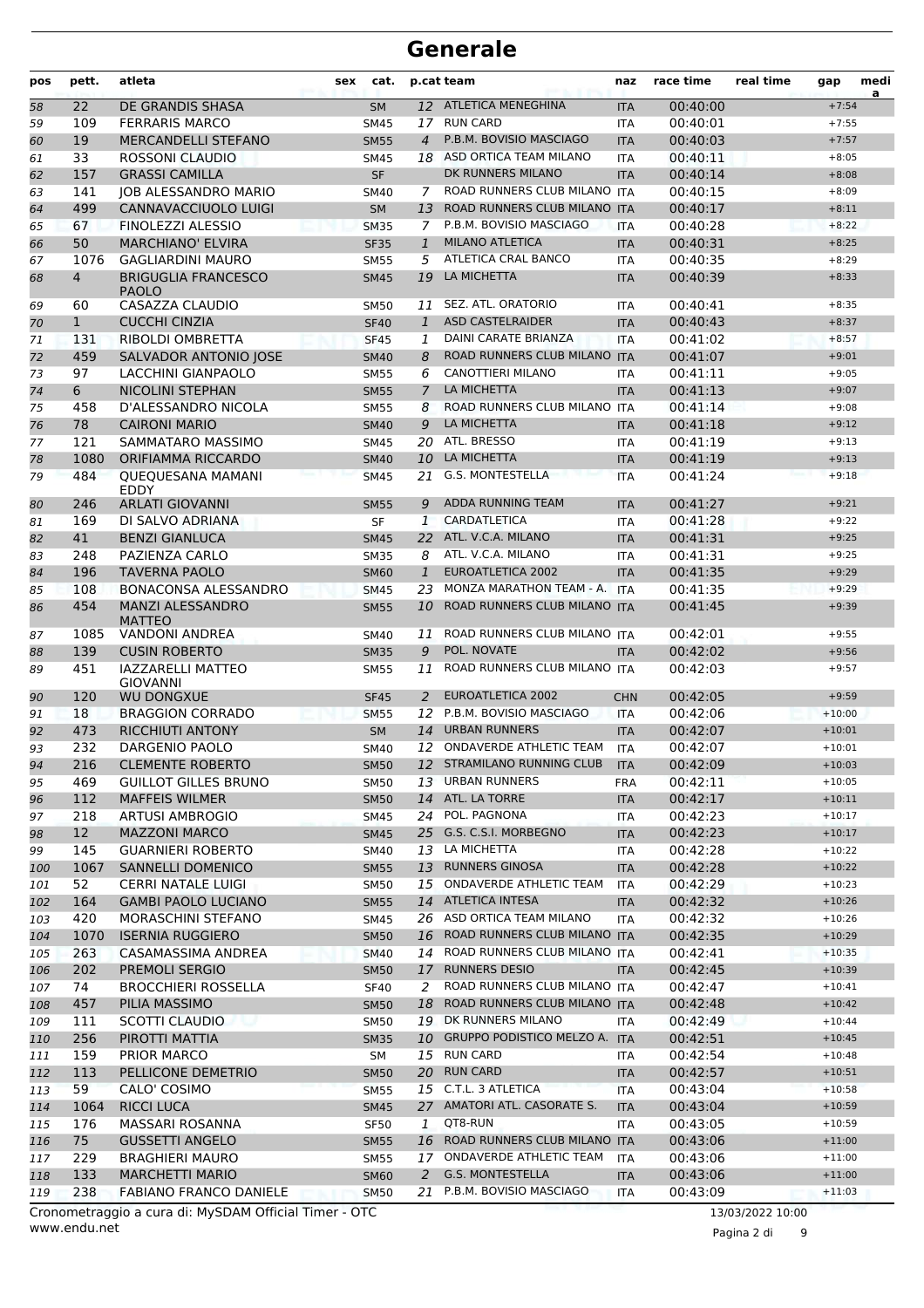| pos        | pett.     | atleta                                                | sex | cat.        |                | p.cat team                        | naz        | race time            | real time | gap                  | medi<br>a |
|------------|-----------|-------------------------------------------------------|-----|-------------|----------------|-----------------------------------|------------|----------------------|-----------|----------------------|-----------|
| 120        | 170       | <b>IURILLI FRANCESCO</b>                              |     | <b>SM50</b> |                | 22 SPORTS CLUB MELEGNANO          | <b>ITA</b> | 00:43:14             |           | $+11:08$             |           |
| 121        | 172       | <b>DALLA TOR ELISA</b>                                |     | <b>SF40</b> | 3              | HEY TEAM SSD A R.L.               | <b>ITA</b> | 00:43:16             |           | $+11:10$             |           |
| 122        | 250       | <b>ZORLONI ANGELO</b>                                 |     | <b>SM55</b> | 18             | <b>BIKE &amp; RUN</b>             | <b>ITA</b> | 00:43:19             |           | $+11:13$             |           |
| 123        | 193       | <b>CURTONI GIANNI</b>                                 |     | <b>SM50</b> |                | 23 G.S. VALGEROLA CIAPPARELLI     | <b>ITA</b> | 00:43:19             |           | $+11:13$             |           |
| 124        | 151       | <b>BORNATICI EDOARDO</b>                              |     | <b>SM45</b> | 28             | <b>RUN CARD</b>                   | <b>ITA</b> | 00:43:20             |           | $+11:14$             |           |
| 125        | 240       | <b>BEATI LORENZO</b>                                  |     | <b>SM45</b> |                | 29 G.S. BERNATESE                 | <b>ITA</b> | 00:43:26             |           | $+11:20$             |           |
| 126        | 226       | CIOFFI GIUSEPPE ISIDORO                               |     | <b>SM55</b> | 19             | <b>ONDAVERDE ATHLETIC TEAM</b>    | <b>ITA</b> | 00:43:29             |           | $+11:23$             |           |
| 127        | 110       | <b>MATARRESE NICOLA</b>                               |     | <b>SM</b>   |                | 16 RUN CARD                       | <b>ITA</b> | 00:43:30             |           | $+11:24$             |           |
| 128        | 397       | <b>RICCI DAMIANO</b>                                  |     | <b>SM60</b> | 3              | ROAD RUNNERS CLUB MILANO ITA      |            | 00:43:31             |           | $+11:25$             |           |
| 129        | 254       | LEONARDI VALERIO                                      |     | <b>SM55</b> | 20             | <b>ATHLON RUNNERS</b>             | <b>ITA</b> | 00:43:31             |           | $+11:25$             |           |
| 130        | 233       | <b>MARELLA PAOLO</b>                                  |     | <b>SM60</b> | $\overline{4}$ | ATLETICA CRAL BANCO               | <b>ITA</b> | 00:43:34             |           | $+11:28$             |           |
| 131        | 104       | <b>BERTOLDINI TADDEO</b>                              |     | <b>SM40</b> |                | 15 FALCHI-LECCO                   | ITA        | 00:43:36             |           | $+11:30$             |           |
| 132        | 1081      | <b>MEZA VINICIO</b>                                   |     | <b>SM50</b> | 24             |                                   | <b>ITA</b> | 00:43:36             |           | $+11:30$             |           |
| 133        | 158       | PAPETTI GIULIA                                        |     | <b>SF</b>   | 2              | PRO SESTO ATL.                    | <b>ITA</b> | 00:43:39             |           | $+11:33$             |           |
| 134        | 128       | RAMETTA DARIO                                         |     | <b>SM35</b> | 11             | <b>VERDE PISELLO GROUP</b>        | <b>ITA</b> | 00:43:46             |           | $+11:40$             |           |
| 135        | 77        | <b>BALDO SIMONE</b>                                   |     | <b>PM</b>   | 1              | LA MICHETTA                       | <b>ITA</b> | 00:43:47             |           | $+11:41$             |           |
| 136        | 191       | <b>CASTALDO DOMENICO</b>                              |     | <b>SM55</b> | 21             | <b>RUN CARD</b>                   | <b>ITA</b> | 00:43:48             |           | $+11:42$             |           |
| 137        | 55        | <b>TOPPI GIORGIA</b>                                  |     | PF          | 1              | P.B.M. BOVISIO MASCIAGO           | <b>ITA</b> | 00:43:54             |           | $+11:48$             |           |
| 138        | 179       | <b>GUARDO SERGIO</b>                                  |     | <b>SM45</b> |                | 30 TEAM OTC SSD ARL               | <b>ITA</b> | 00:43:57             |           | $+11:51$             |           |
| 139        | 199       | <b>GIOSCIA MAURIZIO</b>                               |     | <b>SM45</b> |                | 31 G.S. FULGOR PRATO SESIA        | <b>ITA</b> | 00:43:59             |           | $+11:53$             |           |
| 140        | 183       | SCHIVALOCCHI LORENA                                   |     | <b>SF45</b> | 3              | <b>GRUPPO ETHOS RUNNING</b>       | <b>ITA</b> | 00:44:05             |           | $+11:59$             |           |
| 141        | 153       | POCHINTESTA ROSA                                      |     | <b>SF40</b> | 4              | QT8-RUN                           | <b>ITA</b> | 00:44:10             |           | $+12:04$             |           |
| 142        | 194       | <b>RUFFONI SARA</b>                                   |     | <b>SF40</b> | 5              | <b>G.S. VALGEROLA CIAPPARELLI</b> | <b>ITA</b> | 00:44:15             |           | $+12:09$             |           |
| 143        | 498       | ALBERGHINI GIANCARLO                                  |     | <b>SM55</b> |                | 22 ATLETICA CINISELLO             | <b>ITA</b> | 00:44:17             |           | $+12:11$             |           |
| 144        | 1071      | LIGUGNANA ALESSIA                                     |     | <b>SF45</b> | $\overline{4}$ | <b>CUS PRO PATRIA MILANO</b>      | <b>ITA</b> | 00:44:18             |           | $+12:12$             |           |
| 145        | 86        | <b>MARAN MAURIZIO</b>                                 |     | <b>SM55</b> |                | 23 LA MICHETTA                    | <b>ITA</b> | 00:44:19             |           | $+12:13$             |           |
|            |           | <b>GIANPAOLO</b>                                      |     |             |                |                                   |            |                      |           |                      |           |
| 146        | 84        | <b>LONGO ANDREA</b>                                   |     | <b>SM55</b> | 24             | LA MICHETTA                       | <b>ITA</b> | 00:44:23             |           | $+12:18$             |           |
| 147        | 243       | PASQUALI UMBERTO                                      |     | <b>SM50</b> | 25             | ASD ORTICA TEAM MILANO            | <b>ITA</b> | 00:44:24             |           | $+12:19$             |           |
| 148        | 388       | <b>CHAMPION SAMUEL GILLES</b><br><b>MARIE</b>         |     | <b>SM45</b> | 32             | ROAD RUNNERS CLUB MILANO ITA      |            | 00:44:27             |           | $+12:21$             |           |
| 149        | 167       | <b>BELLISANO LUCA</b>                                 |     | <b>SM40</b> |                | 16 RUN CARD                       | <b>ITA</b> | 00:44:30             |           | $+12:24$             |           |
| 150        | 208       | <b>GUARNIERI CORRADO</b>                              |     | <b>SM50</b> | 26             | <b>BERGAMO STARS ATLETICA</b>     | <b>ITA</b> | 00:44:30             |           | $+12:24$             |           |
| 151        | 119       | CAGLIANI ALESSANDRA                                   |     | <b>SF45</b> |                | 5 ATHLETIC TEAM                   | <b>ITA</b> | 00:44:32             |           | $+12:26$             |           |
| 152        | 126       | SIGNORINI GIULIO                                      |     | <b>SM50</b> |                | 27 RUN CARD                       | <b>ITA</b> | 00:44:33             |           | $+12:27$             |           |
| 153        | 227       | <b>CANCELLI GIANLUCA</b>                              |     | <b>SM50</b> |                | 28 ONDAVERDE ATHLETIC TEAM        | <b>ITA</b> | 00:44:34             |           | $+12:28$             |           |
| 154        | 432       | <b>SURIANI MARCO</b>                                  |     | <b>SM40</b> | 17             | ASD ORTICA TEAM MILANO            | <b>ITA</b> | 00:44:39             |           | $+12:34$             |           |
| 155        | 188       | <b>CARDI ALESSIO</b>                                  |     | SM45        | 33             | <b>RUN CARD</b>                   | <b>ITA</b> | 00:44:40             |           | $+12:34$             |           |
| 156        | 438       | <b>CHIARETTI FAUSTO</b>                               |     | <b>SM45</b> |                | 34 ATLETICA 42195 'BLU FRIDA'     | <b>ITA</b> | 00:44:41             |           | $+12:35$             |           |
| 157        | 132       | <b>ALTOMARE MARCO</b>                                 |     | <b>SM35</b> |                | 12 RUN CARD                       | <b>ITA</b> | 00:44:45             |           | $+12:39$             |           |
| 158        | 76        | <b>BALDO STEFANO</b>                                  |     | <b>SM50</b> |                | 29 LA MICHETTA                    | <b>ITA</b> | 00:44:46             |           | $+12:40$             |           |
| 159        | 138       | <b>TOMASELLI LUIGI</b>                                |     | <b>SM70</b> | 1              | GRUPPO PODISTICO MELZO A. ITA     |            | 00:44:46             |           | $+12:40$             |           |
| 160        | 312       | <b>TREMOLADA LUCA</b>                                 |     | <b>SM50</b> | 30             | LA MICHETTA                       | <b>ITA</b> | 00:44:49             |           | $+12:43$             |           |
| 161        | 241       | <b>GIUSEPPE</b><br><b>BONATO MATTEO</b>               |     | <b>SM35</b> | 13             | S.G.M. FORZA E CORAGGIO           | <b>ITA</b> | 00:44:52             |           | $+12:46$             |           |
| 162        | 206       | MUSSI GIOVANNI BATTISTA                               |     | <b>SM55</b> | 25             | <b>RUN CARD</b>                   | <b>ITA</b> | 00:44:53             |           | $+12:47$             |           |
| 163        | 490       | <b>REANI GIANMARCO</b>                                |     | SM50        |                | 31 ATLETICA CINISELLO             | ITA        | 00:44:55             |           | $+12:49$             |           |
| 164        | 426       | <b>RICCI ENRICO ANDREA</b>                            |     | <b>SM50</b> |                | 32 ASD ORTICA TEAM MILANO         | <b>ITA</b> | 00:44:56             |           | $+12:50$             |           |
| 165        | 258       | <b>CURTI ROBERTO</b>                                  |     | <b>SM50</b> |                | 33 GRUPPO PODISTICO MELZO A. ITA  |            | 00:44:57             |           | $+12:51$             |           |
| 166        | 1072      | MOLINELLI FABIO PAOLO                                 |     | <b>SM55</b> |                | 26 RUN CARD                       | <b>ITA</b> | 00:44:57             |           | $+12:51$             |           |
| 167        | 464       | CIAMPELLI LUCA                                        |     | <b>SM45</b> | 35             | <b>URBAN RUNNERS</b>              | ITA        | 00:44:58             |           | $+12:52$             |           |
| 168        | 311       | <b>TOLOI MAURIZIO</b>                                 |     | <b>SM50</b> |                | 34 LA MICHETTA                    | <b>ITA</b> | 00:44:59             |           | $+12:53$             |           |
| 169        | 162       | <b>BURASCHI MASSIMO</b>                               |     | SM50        |                | 35 S.CLUB LIB. SESTO              | ITA        | 00:45:04             |           | $+12:58$             |           |
| 170        | 398       | SAITA MASSIMO                                         |     | <b>SM40</b> | 18             | ROAD RUNNERS CLUB MILANO ITA      |            | 00:45:10             |           | $+13:05$             |           |
| 171        | 98        | RIMINI DAVIDE                                         |     | SM45        |                | 36 CANOTTIERI MILANO              | ITA        | 00:45:15             |           | $+13:09$             |           |
|            | 189       | <b>CARACCIOLO ANDREA</b>                              |     | <b>SM40</b> |                | 19 ATL. V.C.A. MILANO             | <b>ITA</b> | 00:45:17             |           | $+13:11$             |           |
| 172<br>173 | 237       | <b>MARRA GERARDO</b>                                  |     | SM50        |                | 36 RUN CARD                       | ITA        | 00:45:22             |           | $+13:16$             |           |
|            |           |                                                       |     |             |                | <b>CANOTTIERI MILANO</b>          |            |                      |           |                      |           |
| 174        | 99<br>262 | <b>BRIOTTI ADRIANA BEATRICE</b><br><b>GALA FULVIO</b> |     | <b>SF50</b> | 2              | 20 RUN CARD                       | <b>ITA</b> | 00:45:27<br>00:45:30 |           | $+13:22$<br>$+13:24$ |           |
| 175        |           |                                                       |     | <b>SM40</b> |                | <b>BIKE &amp; RUN</b>             | ITA        |                      |           | $+13:32$             |           |
| 176        | 61<br>482 | <b>ZORLONI LUCA</b>                                   |     | PM          | $\overline{2}$ | 27 G.S. MONTESTELLA               | <b>ITA</b> | 00:45:38             |           |                      |           |
| 177        |           | <b>GIORI MARCO</b>                                    |     | <b>SM55</b> | $\mathbf{1}$   | <b>ATHLETIC TEAM</b>              | ITA        | 00:45:43             |           | $+13:38$<br>$+13:40$ |           |
| 178        | 124       | <b>CAGLIANI LILIANA</b>                               |     | <b>SF55</b> |                | 37 CAMISANO RUNNING A.S.D.        | <b>ITA</b> | 00:45:45             |           |                      |           |
| 179        | 195       | <b>FERRARIO GIUSEPPE</b>                              |     | SM45        |                |                                   | ITA        | 00:45:47             |           | $+13:41$             |           |
| 180        | 251       | LO FARO ANDREA                                        |     | <b>SM50</b> | 37             | G.S. ZELOFORAMAGNO                | <b>ITA</b> | 00:45:56             |           | $+13:50$             |           |
| 181        | 165       | <b>OSSOLA MARCO</b>                                   |     | SM35        |                | 14 RUN CARD                       | ITA        | 00:45:58             |           | $+13:52$             |           |

Pagina 3 di 9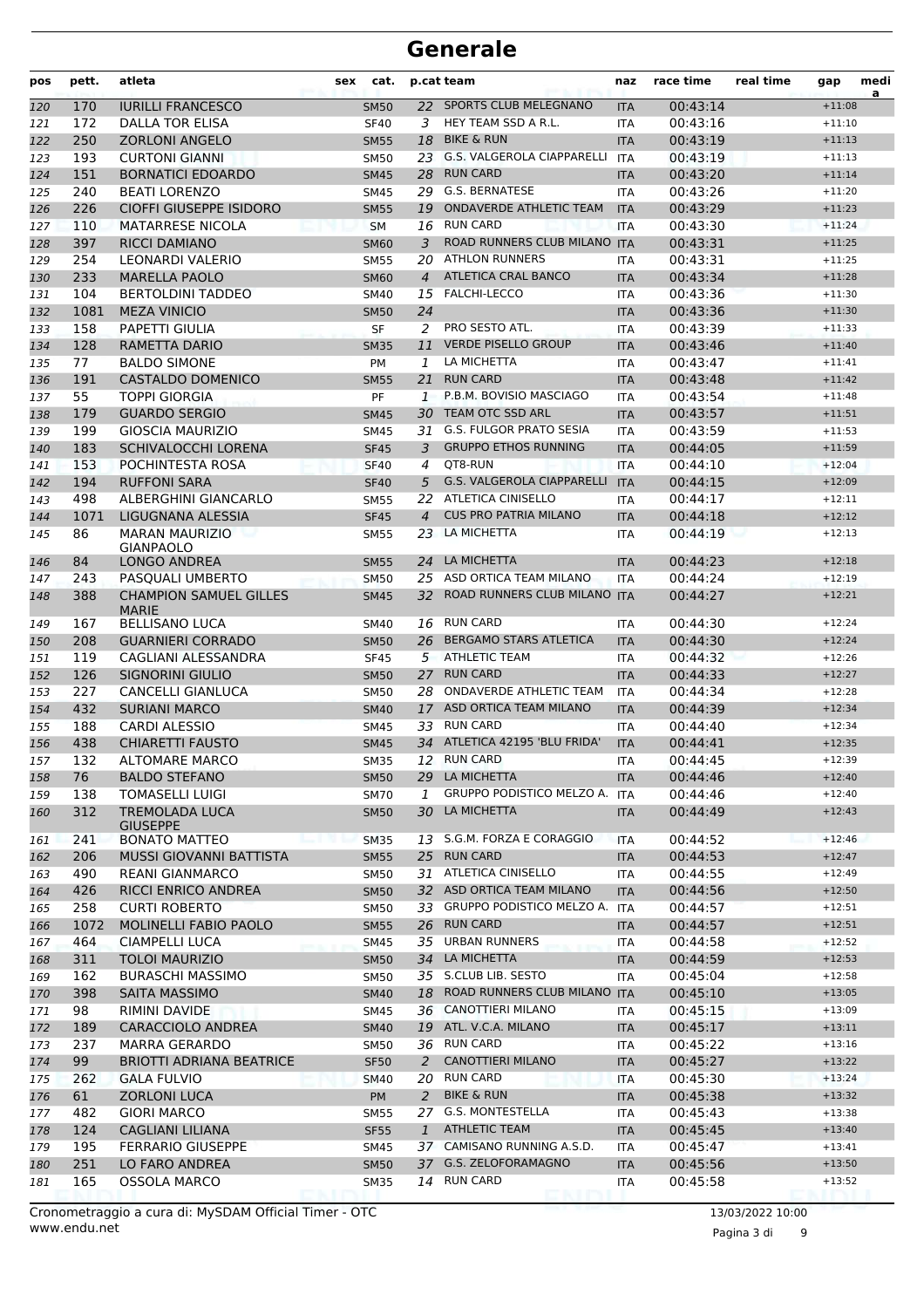| pos | pett. | atleta                                       | sex | cat.        |                | p.cat team                     | naz        | race time | real time | gap      | medi<br>a |
|-----|-------|----------------------------------------------|-----|-------------|----------------|--------------------------------|------------|-----------|-----------|----------|-----------|
| 182 | 102   | <b>NEZOSI GIOCONDO</b>                       |     | <b>SM65</b> | $\mathbf{1}$   | ATL. PARATICO                  | <b>ITA</b> | 00:45:59  |           | $+13:53$ |           |
| 183 | 171   | <b>MARINONI DAVIDE</b><br><b>FRANCESCO</b>   |     | SM40        | 21             | STRAMILANO RUNNING CLUB        | <b>ITA</b> | 00:46:00  |           | $+13:54$ |           |
| 184 | 439   | <b>ANDESE DIEGO</b>                          |     | <b>SM45</b> | 38             | ROAD RUNNERS CLUB MILANO ITA   |            | 00:46:02  |           | $+13:57$ |           |
| 185 | 147   | CAMMARATA ADRIANO<br><b>SALVATORE</b>        |     | <b>SM50</b> |                | 38 AMATORI ATL. CASORATE S.    | <b>ITA</b> | 00:46:03  |           | $+13:57$ |           |
| 186 | 257   | <b>BAGGIO MARCO DOMENICO</b>                 |     | <b>SM60</b> | 5              | GRUPPO PODISTICO MELZO A. ITA  |            | 00:46:03  |           | $+13:57$ |           |
| 187 | 315   | <b>GATTI ROBERTO</b>                         |     | <b>SM45</b> | 39             | ASD AVIS OGGIONO               | <b>ITA</b> | 00:46:04  |           | $+13:58$ |           |
| 188 | 154   | <b>BOFFA MARA</b>                            |     | <b>SF45</b> | 6              | <b>RUN CARD</b>                | <b>ITA</b> | 00:46:09  |           | $+14:03$ |           |
| 189 | 210   | TORREGROSSA NICOLA                           |     | <b>SM45</b> | 40             | A.S.D. C.U.S. PALERMO          | <b>ITA</b> | 00:46:10  |           | $+14:04$ |           |
| 190 | 487   | SPAVENTATO ANTONIO                           |     | <b>SM60</b> | 6              | <b>ATLETICA CINISELLO</b>      | <b>ITA</b> | 00:46:10  |           | $+14:04$ |           |
| 191 | 95    | <b>ASSERETO MARCO</b><br><b>ALFREDO</b>      |     | <b>SM50</b> | 39             | <b>CANOTTIERI MILANO</b>       | <b>ITA</b> | 00:46:14  |           | $+14:08$ |           |
| 192 | 495   | <b>AUTIERO SALVATORE</b>                     |     | <b>SM55</b> | 28             | <b>ATLETICA CINISELLO</b>      | <b>ITA</b> | 00:46:17  |           | $+14:11$ |           |
| 193 | 430   | <b>SPINELLI MONIA</b>                        |     | <b>SF40</b> | 6              | ASD ORTICA TEAM MILANO         | <b>ITA</b> | 00:46:17  |           | $+14:12$ |           |
| 194 | 436   | <b>CORTI NADIA</b>                           |     | <b>PF</b>   | 2              | ATLETICA 42195 'BLU FRIDA'     | <b>ITA</b> | 00:46:19  |           | $+14:13$ |           |
| 195 | 1062  | <b>ZAMPETTI LUCA</b>                         |     | <b>PM</b>   | 3              | <b>RUN CARD</b>                | <b>ITA</b> | 00:46:24  |           | $+14:18$ |           |
| 196 | 441   | <b>BOFFI DAVIDE</b>                          |     | <b>SM35</b> | 15             | ROAD RUNNERS CLUB MILANO ITA   |            | 00:46:26  |           | $+14:20$ |           |
| 197 | 73    | PALMENTA VINCENZO                            |     | <b>SM60</b> | 7              | ONDAVERDE ATHLETIC TEAM        | <b>ITA</b> | 00:46:34  |           | $+14:28$ |           |
| 198 | 1086  | <b>FERRARI MARCO</b>                         |     | <b>SM50</b> | 40             |                                | <b>ITA</b> | 00:46:34  |           | $+14:28$ |           |
| 199 | 253   | <b>VILLA PAOLO</b>                           |     | <b>SM65</b> | 2              | ADDA RUNNING TEAM              | <b>ITA</b> | 00:46:36  |           | $+14:30$ |           |
| 200 | 80    | DI GIROLAMO MAURIZIO                         |     | <b>SM60</b> | 8              | LA MICHETTA                    | <b>ITA</b> | 00:46:38  |           | $+14:32$ |           |
| 201 | 1052  | <b>VERGNANO DAVIDE</b><br><b>GIUSEPPE</b>    |     | SM45        | 41             | ROAD RUNNERS CLUB MILANO ITA   |            | 00:46:40  |           | $+14:34$ |           |
| 202 | 92    | PALUMBO LUCA                                 |     | <b>SM</b>   | 17             | <b>RUN CARD</b>                | <b>ITA</b> | 00:46:42  |           | $+14:36$ |           |
| 203 | 244   | ZAINO ALESSANDRO                             |     | <b>SM40</b> | 22             | <b>RUN CARD</b>                | <b>ITA</b> | 00:46:43  |           | $+14:37$ |           |
| 204 | 177   | <b>CROSTA SILVANO</b>                        |     | <b>SM55</b> | 29             | RUNNERS VALBOSSA-AZZATE        | <b>ITA</b> | 00:46:45  |           | $+14:39$ |           |
| 205 | 178   | ABBIATI STEFANIA                             |     | <b>SF50</b> | 3              | RUNNERS VALBOSSA-AZZATE        | ITA        | 00:46:45  |           | $+14:39$ |           |
| 206 | 486   | <b>FUMAGALLI ROBERTO</b>                     |     | <b>SM55</b> |                | 30 ATLETICA CINISELLO          | <b>ITA</b> | 00:46:48  |           | $+14:42$ |           |
| 207 | 175   | <b>RODI CARLO</b>                            |     | <b>SM65</b> | 3              | A.S. CANTURINA POL. S.         | <b>ITA</b> | 00:46:52  |           | $+14:46$ |           |
| 208 | 71    | PROCOPIO ANGELO                              |     | <b>SM50</b> | 41             | <b>ONDAVERDE ATHLETIC TEAM</b> | <b>ITA</b> | 00:46:54  |           | $+14:48$ |           |
| 209 | 236   | <b>FEDELE MARCO</b>                          |     | PM          | 4              | ATLETICA CITTA' BIANCA         | <b>ITA</b> | 00:46:58  |           | $+14:52$ |           |
| 210 | 186   | <b>TAVELLA FRANCESCO</b>                     |     | <b>SM55</b> | 31             | <b>CUS PRO PATRIA MILANO</b>   | <b>ITA</b> | 00:46:58  |           | $+14:52$ |           |
| 211 | 408   | CAVO NICOLETTA                               |     | <b>SF40</b> | $\mathcal{I}$  | ASD ORTICA TEAM MILANO         | <b>ITA</b> | 00:46:59  |           | $+14:53$ |           |
| 212 | 415   | <b>GALLOTTI GIANFRANCO</b>                   |     | <b>SM60</b> | 9              | ASD ORTICA TEAM MILANO         | <b>ITA</b> | 00:47:02  |           | $+14:56$ |           |
| 213 | 212   | <b>MERLIN MASSIMO</b>                        |     | <b>SM55</b> | 32             | SETTE LAGHI RUNNERS            | <b>ITA</b> | 00:47:02  |           | $+14:56$ |           |
| 214 | 443   | CALEGARI GIOVANNI PAOLO                      |     | <b>SM65</b> | 4              | ROAD RUNNERS CLUB MILANO ITA   |            | 00:47:03  |           | $+14:57$ |           |
| 215 | 349   | <b>PAPARUSSO CIRO</b>                        |     | <b>SM40</b> | 23             | ATL, V.C.A. MILANO             | <b>ITA</b> | 00:47:03  |           | $+14:58$ |           |
| 216 | 155   | <b>CASSOLA BARBARA</b>                       |     | <b>SF45</b> | $\overline{7}$ | POL. OLONIA                    | <b>ITA</b> | 00:47:05  |           | $+14:59$ |           |
| 217 | 405   | <b>CASTROVILLI ANDREA</b><br><b>DOMENICO</b> |     | <b>SM55</b> |                | 33 ASD ORTICA TEAM MILANO      | <b>ITA</b> | 00:47:08  |           | $+15:02$ |           |
| 218 | 322   | <b>TAMAGNINI ANGELA</b>                      |     | <b>SF50</b> | 4              | <b>ATLETICA INTESA</b>         | <b>ITA</b> | 00:47:12  |           | $+15:06$ |           |
| 219 | 96    | <b>BONFANTI PIERPAOLO</b>                    |     | <b>SM70</b> | $\overline{2}$ | CANOTTIERI MILANO              | <b>ITA</b> | 00:47:12  |           | $+15:06$ |           |
| 220 | 446   | <b>DEIANA ANGELO</b>                         |     | <b>SM55</b> | 34             | ROAD RUNNERS CLUB MILANO ITA   |            | 00:47:15  |           | $+15:09$ |           |
| 221 | 427   | ROMEO LEILA                                  |     | <b>SF35</b> | 2              | ASD ORTICA TEAM MILANO         | ITA        | 00:47:18  |           | $+15:12$ |           |
| 222 | 149   | <b>BROGNOLI MARCO</b>                        |     | <b>SM50</b> | 42             | <b>RUN CARD</b>                | <b>ITA</b> | 00:47:20  |           | $+15:14$ |           |
| 223 | 239   | SANCHEZ PEREZ ULISES<br><b>EZEQUIEL</b>      |     | SM          |                | 18 ASD AMICI DELLO SPORT       | ITA        | 00:47:20  |           | $+15:14$ |           |
| 224 | 387   | BARONE IDA ANNA GRAZIA                       |     | <b>SF45</b> | 8              | ROAD RUNNERS CLUB MILANO ITA   |            | 00:47:24  |           | $+15:18$ |           |
| 225 | 161   | <b>MEYER LORENZO</b>                         |     | SM50        |                | 43 S.CLUB LIB. SESTO           | ITA        | 00:47:25  |           | $+15:19$ |           |
| 226 | 242   | <b>VILLA GIOVANNI PAOLO</b>                  |     | <b>SM60</b> |                | 10 G.P. I GAMBER DE            | <b>ITA</b> | 00:47:26  |           | $+15:20$ |           |
| 227 | 204   | TURRIN ALESSANDRO                            |     | SM40        |                | 24 RUN CARD                    | ITA        | 00:47:29  |           | $+15:23$ |           |
| 228 | 214   | <b>VEROPALUMBO</b><br><b>FRANCESCO</b>       |     | <b>SM50</b> |                | 44 ATLETICA P.A.R. CANEGRATE   | <b>ITA</b> | 00:47:30  |           | $+15:24$ |           |
| 229 | 333   | CAVALLO ANDREA                               |     | PM          | 5              | <b>RUN CARD</b>                | ITA        | 00:47:31  |           | $+15:25$ |           |
| 230 | 496   | <b>LOSCIALE CARLO</b>                        |     | <b>SM65</b> | 5              | <b>ATLETICA CINISELLO</b>      | <b>ITA</b> | 00:47:32  |           | $+15:26$ |           |
| 231 | 94    | <b>MARATARO ELISA</b>                        |     | <b>SF40</b> | 8              | HEY TEAM SSD A R.L.            | ITA        | 00:47:33  |           | $+15:27$ |           |
| 232 | 437   | <b>INVERNIZZI BARBARA</b>                    |     | <b>SF50</b> | 5              | ATLETICA 42195 'BLU FRIDA'     | <b>ITA</b> | 00:47:34  |           | $+15:28$ |           |
| 233 | 485   | <b>LEONE MONICA</b>                          |     | <b>SF40</b> | 9              | G.S. MONTESTELLA               | ITA        | 00:47:35  |           | $+15:29$ |           |
| 234 | 197   | <b>CAVALLO ANTONIO</b>                       |     | <b>SM50</b> | 45             | <b>RUN CARD</b>                | <b>ITA</b> | 00:47:35  |           | $+15:29$ |           |
| 235 | 231   | OLGIATI ALESSANDRO                           |     | SM45        | 42             | ONDAVERDE ATHLETIC TEAM        | <b>ITA</b> | 00:47:44  |           | $+15:38$ |           |
| 236 | 118   | <b>CURTI GABRIELE CESARE</b><br><b>LUIGI</b> |     | <b>SM</b>   | 19             | <b>RUN CARD</b>                | <b>ITA</b> | 00:47:49  |           | $+15:43$ |           |
| 237 | 245   | MOLA CLAUDIO                                 |     | SM45        | 43             | NAVIGLIO RUNNING TEAM ASD ITA  |            | 00:47:49  |           | $+15:44$ |           |
| 238 | 211   | <b>BENDISCIOLI PAOLO</b>                     |     | <b>SM50</b> |                | 46 A.S.D. CANOTTIERI TICINO    | <b>ITA</b> | 00:47:52  |           | $+15:46$ |           |
| 239 | 411   | DE VANNA MAURO                               |     | SM55        |                | 35 ASD ORTICA TEAM MILANO      | ITA        | 00:47:52  |           | $+15:46$ |           |
| 240 | 252   | <b>BOSISIO LUCA</b>                          |     | <b>SM45</b> |                | 44 SOCIETA ESCURSIONISTI       | <b>ITA</b> | 00:47:53  |           | $+15:47$ |           |

www.endu.net Cronometraggio a cura di: MySDAM Official Timer - OTC 13/03/2022 10:00

Pagina 4 di 9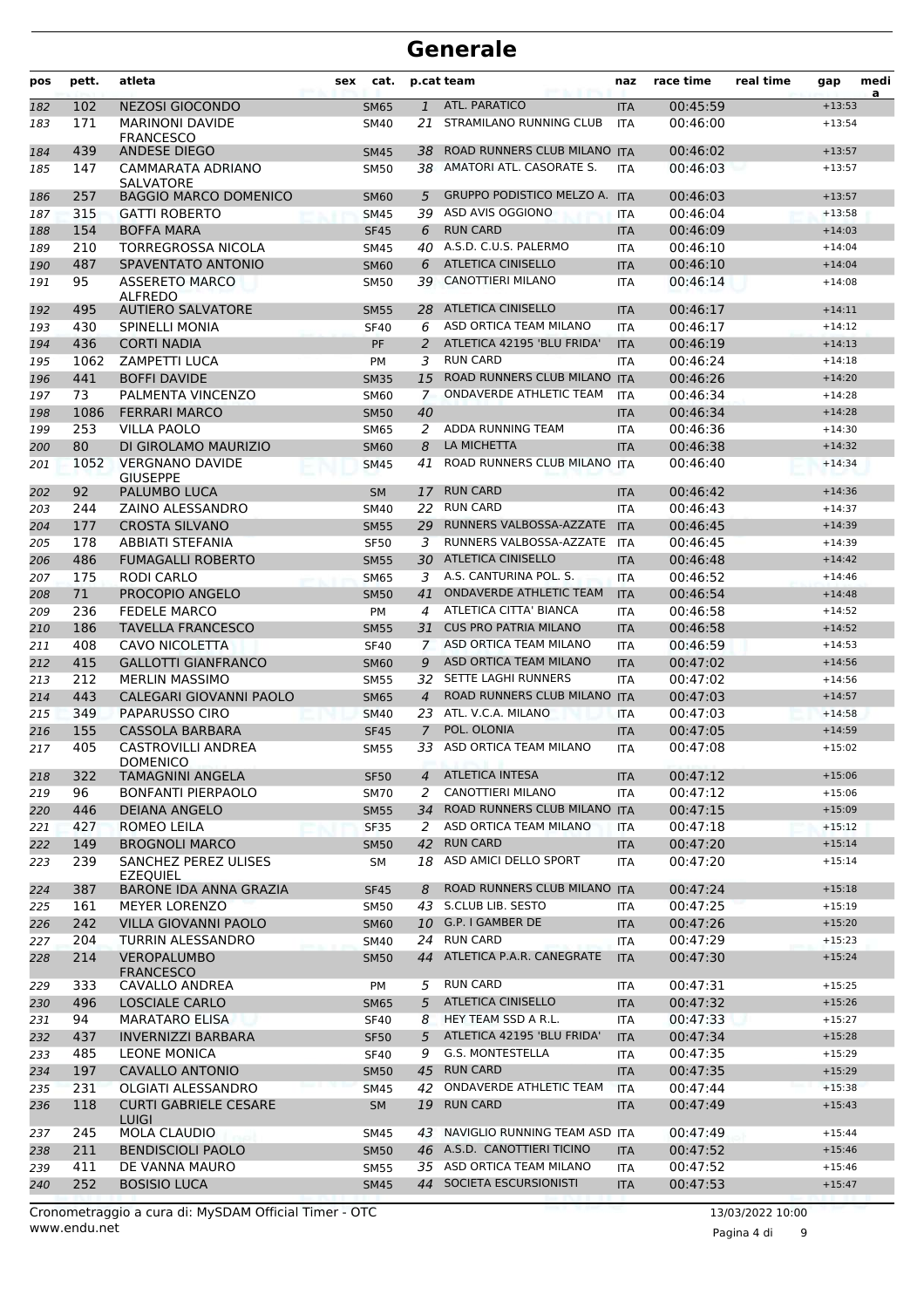| pos        | pett.      | atleta                                                     | sex | cat.                                             |                | p.cat team                                | naz                      | race time            | real time | gap                  | medi<br>a |
|------------|------------|------------------------------------------------------------|-----|--------------------------------------------------|----------------|-------------------------------------------|--------------------------|----------------------|-----------|----------------------|-----------|
| 241        | 395        | PODDA GIAN LUCA                                            |     | <b>SM40</b>                                      |                | 25 ROAD RUNNERS CLUB MILANO ITA           |                          | 00:48:01             |           | $+15:55$             |           |
| 242        | 235        | DE CRISTOFARO ORLANDO                                      |     | <b>SM75</b>                                      | 1              | AZZURRA GARBAGNATE M.SE                   | <b>ITA</b>               | 00:48:03             |           | $+15:57$             |           |
| 243        | 168        | PANFILI ANDREA                                             |     | <b>SM50</b>                                      | 47             | <b>ROSA RUNNING TEAM</b>                  | <b>ITA</b>               | 00:48:07             |           | $+16:01$             |           |
| 244        | 201        | <b>VISIGALLI ALDEBARAN</b>                                 |     | <b>SF40</b>                                      |                | 10 A.S.D. VEGAN POWER TEAM                | <b>ITA</b>               | 00:48:08             |           | $+16:02$             |           |
| 245        | 213        | <b>RIVOLTA MARCO</b>                                       |     | <b>SM55</b>                                      |                | 36 G.P. I GAMBER DE                       | <b>ITA</b>               | 00:48:08             |           | $+16:02$             |           |
| 246        | 123        | <b>ZOPPOLATO MAURIZIO</b><br><b>PIERO</b>                  |     | <b>SM55</b>                                      |                | 37 RUN CARD                               | <b>ITA</b>               | 00:48:09             |           | $+16:03$             |           |
| 247        | 117        | <b>FAVARA ALESSANDRO</b>                                   |     | <b>SM50</b>                                      | 48             | <b>RUN CARD</b>                           | <b>ITA</b>               | 00:48:10             |           | $+16:04$             |           |
| 248        | 309        | <b>GAMBARELLI RITA</b>                                     |     | <b>SF50</b>                                      | 6              | LA MICHETTA                               | <b>ITA</b>               | 00:48:11             |           | $+16:05$             |           |
| 249        | 468        | <b>GAZET RENE ANTOINE</b><br><b>ALAIN MARIE</b>            |     | <b>SM50</b>                                      | 49             | <b>URBAN RUNNERS</b>                      | <b>FRA</b>               | 00:48:12             |           | $+16:06$             |           |
| 250        | 220        | <b>ASTORI WALTER</b>                                       |     | SM40                                             | 26             | <b>GSBR</b>                               | <b>ITA</b>               | 00:48:16             |           | $+16:10$             |           |
| 251        | 89         | RIPAMONTI ROBERTA                                          |     | <b>SF40</b>                                      | 11             | LA MICHETTA                               | <b>ITA</b>               | 00:48:17             |           | $+16:11$             |           |
| 252        | 192        | MINTRONE VINCENZO                                          |     | SM50                                             | 50             | OPERA RUNNERS A.S.D.                      | <b>ITA</b>               | 00:48:17             |           | $+16:11$             |           |
| 253        | 425        | <b>RAPALLI MASSIMO</b>                                     |     | <b>SM45</b>                                      |                | 45 ASD ORTICA TEAM MILANO                 | <b>ITA</b>               | 00:48:18             |           | $+16:13$             |           |
| 254        | 148        | <b>FACENTE FRANCESCO</b>                                   |     | <b>SM35</b>                                      | 16             | <b>RUNNERS DESIO</b>                      | <b>ITA</b>               | 00:48:24             |           | $+16:18$             |           |
| 255        | 79         | <b>CINTURA ALESSANDRO</b>                                  |     | <b>SM45</b>                                      | 46             | LA MICHETTA                               | <b>ITA</b>               | 00:48:26             |           | $+16:20$             |           |
| 256        | 307        | CROTTI LUCA                                                |     | SM50                                             | 51             | <b>RUN CARD</b>                           | <b>ITA</b>               | 00:48:28             |           | $+16:22$             |           |
| 257        | 137        | <b>TORRENTE MARCO</b>                                      |     | <b>SM60</b>                                      | 11             | G.S. ZELOFORAMAGNO                        | <b>ITA</b>               | 00:48:28             |           | $+16:22$             |           |
| 258        | 404        | <b>CASALI SIMONA</b>                                       |     | <b>SF50</b>                                      | $\mathcal{I}$  | ASD ORTICA TEAM MILANO                    | <b>ITA</b>               | 00:48:31             |           | $+16:25$             |           |
| 259        | 130        | <b>GRASSI STEFANO</b>                                      |     | <b>SM50</b>                                      | 52             | <b>RUN CARD</b>                           | <b>ITA</b>               | 00:48:33             |           | $+16:27$             |           |
| 260        | 1073       | PARENTI BENEDETTO                                          |     | SM40                                             | 27             | <b>RUN CARD</b>                           | <b>ITA</b>               | 00:48:35             |           | $+16:29$             |           |
| 261        | 431        | SPINELLO MASSIMILIANO                                      |     | <b>SM50</b>                                      | 53             | ASD ORTICA TEAM MILANO                    | <b>ITA</b>               | 00:48:37             |           | $+16:31$             |           |
| 262        | 289        | <b>NUGNES MAURIZIO</b>                                     |     | SM65                                             | 6              | ROAD RUNNERS CLUB MILANO ITA              |                          | 00:48:38             |           | $+16:32$             |           |
| 263        | 230        | PREVITALI LIONELLO                                         |     | <b>SM55</b>                                      |                | 38 ONDAVERDE ATHLETIC TEAM                | <b>ITA</b>               | 00:48:38             |           | $+16:32$             |           |
| 264        | 203        | <b>CONTI CIRINO</b>                                        |     | <b>SM60</b>                                      |                | 12 EUROATLETICA 2002                      | <b>ITA</b>               | 00:48:39             |           | $+16:33$             |           |
| 265        | 410        | <b>CREMONESI ANDREA</b>                                    |     | <b>SM40</b>                                      | 28             | ASD ORTICA TEAM MILANO                    | <b>ITA</b>               | 00:48:40             |           | $+16:34$             |           |
| 266        | 125        | <b>MATTEUCCI ROBERTO</b>                                   |     | <b>SM55</b>                                      | 39             | POL. UNICREDIT<br>AZZURRA GARBAGNATE M.SE | <b>ITA</b>               | 00:48:40             |           | $+16:34$<br>$+16:37$ |           |
| 267        | 103<br>209 | PECNICH ERIKA                                              |     | <b>SF</b>                                        | 3              | <b>ALMOSTHERE ASD</b>                     | <b>ITA</b>               | 00:48:43             |           | $+16:39$             |           |
| 268        | 260        | <b>CONTI MASSIMO</b><br><b>BOMBONATI PAOLO</b>             |     | <b>SM60</b>                                      | 13             | 54 RUN CARD                               | <b>ITA</b>               | 00:48:45<br>00:48:46 |           | $+16:40$             |           |
| 269<br>270 | 338        | ROSSETTI PAOLO                                             |     | <b>SM50</b><br><b>SM35</b>                       | 17             | <b>BRONTOLO BIKE ASD</b>                  | <b>ITA</b><br><b>ITA</b> | 00:48:48             |           | $+16:42$             |           |
| 271        | 327        | PIROLA MATTEO                                              |     | <b>SM45</b>                                      | 47             | ROAD RUNNERS CLUB MILANO ITA              |                          | 00:48:52             |           | $+16:46$             |           |
| 272        | 255        | <b>BARBATTI PAOLO ANGELO</b>                               |     | <b>SM55</b>                                      | 40             | <b>ATHLON RUNNERS</b>                     | <b>ITA</b>               | 00:48:53             |           | $+16:47$             |           |
| 273        | 419        | <b>MIRABILE GAETANO</b>                                    |     | <b>SM40</b>                                      | 29             | ASD ORTICA TEAM MILANO                    | <b>ITA</b>               | 00:48:55             |           | $+16:49$             |           |
| 274        | 144        | <b>BARALDI SIMONETTA</b>                                   |     | <b>SF55</b>                                      | 2              | LA MICHETTA                               | <b>ITA</b>               | 00:48:56             |           | $+16:50$             |           |
| 275        | 85         | <b>LUCCHI GIUSEPPE</b>                                     |     | <b>SM65</b>                                      | $\mathcal{I}$  | LA MICHETTA                               | <b>ITA</b>               | 00:48:56             |           | $+16:50$             |           |
| 276        | 1060       | <b>FANTOZZI STEFANO</b>                                    |     | <b>SM50</b>                                      | 55             | ROAD RUNNERS CLUB MILANO ITA              |                          | 00:48:59             |           | $+16:53$             |           |
| 277        | 160        | DI VINCENZO GIUSEPPE                                       |     | <b>SM55</b>                                      |                | 41 S.CLUB LIB. SESTO                      | <b>ITA</b>               | 00:49:01             |           | $+16:56$             |           |
| 278        | 217        | <b>FRAQUELLI GIANCARLO</b>                                 |     | <b>SM60</b>                                      |                | 14 ATL. CENTRO LARIO                      | <b>ITA</b>               | 00:49:07             |           | $+17:01$             |           |
| 279        | 181        | POMARANZI ERIO                                             |     | <b>SM60</b>                                      |                | 15 PODISTICA IL CAMPINO                   | <b>ITA</b>               | 00:49:13             |           | $+17:07$             |           |
| 280        | 414        | FRIOLO GIANSAVERIO                                         |     | SM45                                             |                | 48 ASD ORTICA TEAM MILANO                 | <b>ITA</b>               | 00:49:15             |           | $+17:09$             |           |
| 281        | 215        | <b>FUSARI MASSIMO LUIGI</b>                                |     | <b>SM45</b>                                      |                | 49 G.S. ZELOFORAMAGNO                     | <b>ITA</b>               | 00:49:20             |           | $+17:14$             |           |
| 282        | 1066       | <b>CONTI ROBERTO</b>                                       |     | <b>SM55</b>                                      | 42             | ROAD RUNNERS CLUB MILANO ITA              |                          | 00:49:21             |           | $+17:15$             |           |
| 283        | 114        | <b>BERTANI MARCO VALERIO</b><br><b>FRANCESCO</b>           |     | <b>SM45</b>                                      |                | 50 RUN CARD                               | <b>ITA</b>               | 00:49:22             |           | $+17:16$             |           |
| 284        | 105        | MOSCA DANIELE                                              |     | SM40                                             | 30             | <b>RUN CARD</b>                           | ITA                      | 00:49:27             |           | $+17:21$             |           |
| 285        | 163        | <b>ANZANI MAURIZIO</b>                                     |     | <b>SM65</b>                                      | 8              | <b>ATLETICA INTESA</b>                    | <b>ITA</b>               | 00:49:28             |           | $+17:22$             |           |
| 286        | 182        | <b>BEGHETTO CLAUDIO</b>                                    |     | SM55                                             |                | 43 RUN CARD                               | ITA                      | 00:49:30             |           | $+17:25$             |           |
| 287        | 228        | LOFFI DONATELLA                                            |     | <b>SF50</b>                                      | 8              | ONDAVERDE ATHLETIC TEAM                   | <b>ITA</b>               | 00:49:34             |           | $+17:28$             |           |
| 288        | 494        | CONFORTINI RICCARDO                                        |     | <b>SM55</b>                                      |                | 44 ATLETICA CINISELLO                     | ITA                      | 00:49:45             |           | $+17:39$             |           |
| 289        | 156        | SOFFIENTINI LUCA                                           |     | <b>SM55</b>                                      |                | 45 RUN CARD                               | <b>ITA</b>               | 00:49:46             |           | $+17:40$             |           |
| 290        | 1074       | <b>CARBONI CLAUDIO</b>                                     |     | <b>SM35</b>                                      |                | 18 RUN CARD                               | ITA                      | 00:49:48             |           | $+17:42$             |           |
| 291        | 261        | <b>MARVEGGIO PIETRO</b>                                    |     | SM                                               | 20             | ATL. LAMBRO MILANO                        | <b>ITA</b>               | 00:49:49             |           | $+17:43$             |           |
| 292        | 127        | <b>FRATI MARCO</b>                                         |     | <b>SM55</b>                                      |                | 46 RUN CARD                               | <b>ITA</b>               | 00:49:50             |           | $+17:44$             |           |
| 293        | 1055       | MARTINEZ JOSE' ANDRES                                      |     | <b>SM40</b>                                      |                | 31 RUN CARD                               | <b>ITA</b>               | 00:49:51             |           | $+17:45$             |           |
| 294        | 402        | <b>ZINI MAURO</b>                                          |     | <b>SM50</b>                                      |                | 56 ROAD RUNNERS CLUB MILANO ITA           |                          | 00:49:55             |           | $+17:49$             |           |
| 295        | 184        | <b>OLIVA FRANCESCO</b>                                     |     | <b>SM40</b>                                      |                | 32 RUN CARD                               | <b>ITA</b>               | 00:49:56             |           | $+17:50$             |           |
| 296        | 283        | <b>GROSSI MARTA GLADIS</b>                                 |     | <b>SF55</b>                                      | 3              | ATLETICA DUE PERLE                        | <b>ITA</b>               | 00:49:59             |           | $+17:53$             |           |
| 297        | 299        | <b>CARBONI FRANCESCA</b>                                   |     | <b>SF45</b>                                      | 9              | <b>RUN CARD</b>                           | <b>ITA</b>               | 00:50:04             |           | $+17:58$             |           |
| 298        | 115        | NEGRELLI ANTONIO EZIO                                      |     | SM55                                             |                | 47 ATL. GALLARATESE                       | ITA                      | 00:50:04             |           | $+17:58$             |           |
| 299        | 48<br>101  | D'ANNIBALE<br><b>PIERFRANCESCO</b><br>PELLEGRINUZZI GIULIA |     | <b>SM35</b>                                      | 3              | 19 QT8-RUN<br>CANOTTIERI MILANO           | <b>ITA</b>               | 00:50:06<br>00:50:08 |           | $+18:00$<br>$+18:02$ |           |
| 300<br>301 | 1068       | <b>ZANI CAMILLA</b>                                        |     | <b>SF35</b><br>$\ensuremath{\mathsf{SF}}\xspace$ | $\overline{4}$ | DK RUNNERS MILANO                         | <b>ITA</b><br><b>ITA</b> | 00:50:11             |           | $+18:05$             |           |
| 302        | 474        | SANTONI ALESSANDRO                                         |     | <b>SM50</b>                                      |                | 57 URBAN RUNNERS                          | <b>ITA</b>               | 00:50:17             |           | $+18:11$             |           |
|            |            |                                                            |     |                                                  |                |                                           |                          |                      |           |                      |           |

www.endu.net Cronometraggio a cura di: MySDAM Official Timer - OTC 13/03/2022 10:00

Pagina 5 di 9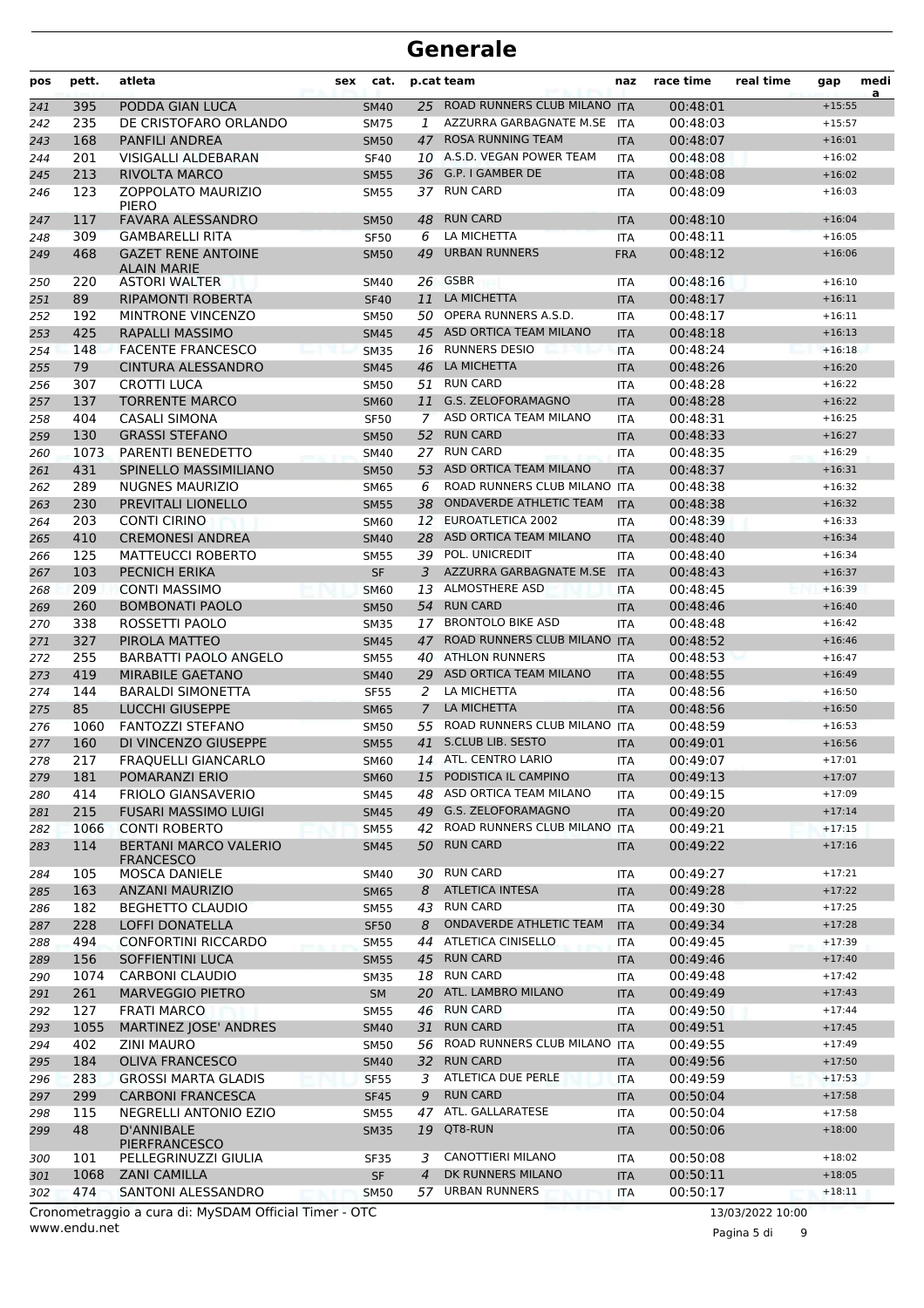| pos | pett. | atleta                                           | <b>sex</b> | cat.        |                | p.cat team                           | naz        | race time | real time | gap      | medi<br>a |
|-----|-------|--------------------------------------------------|------------|-------------|----------------|--------------------------------------|------------|-----------|-----------|----------|-----------|
| 303 | 249   | <b>FERRARI DAVID</b>                             |            | <b>SM40</b> | 33             | LA MICHETTA                          | <b>ITA</b> | 00:50:24  |           | $+18:18$ |           |
| 304 | 134   | <b>BIANCHI GIOVANNI</b>                          |            | <b>SM</b>   | 21             | <b>CORRO ERGO SUM RUNNERS</b>        | <b>ITA</b> | 00:50:27  |           | $+18:21$ |           |
| 305 | 205   | <b>MURARO MARIA</b>                              |            | <b>SF50</b> | 9              | <b>G.S. FULGOR PRATO SESIA</b>       | <b>ITA</b> | 00:50:28  |           | $+18:22$ |           |
| 306 | 434   | DI VITO LORENA<br><b>ANTONIETTA</b>              |            | SF60        | 1              | ATL. CASONE NOCETO                   | <b>ITA</b> | 00:50:29  |           | $+18:24$ |           |
| 307 | 342   | DE PRA' FABRIZIO                                 |            | <b>SM</b>   | 22             | <b>RUNNING SARONNO</b>               | <b>ITA</b> | 00:50:36  |           | $+18:30$ |           |
| 308 | 152   | <b>FABRIZIO DAVIDE</b>                           |            | <b>SM35</b> | 20             | <b>RUN CARD</b>                      | <b>ITA</b> | 00:50:37  |           | $+18:31$ |           |
| 309 | 313   | <b>CURTI FABIO DINO</b>                          |            | <b>SM35</b> | 21             | <b>RUN CARD</b>                      | <b>ITA</b> | 00:50:37  |           | $+18:31$ |           |
| 310 | 389   | <b>CHIERICI CESARE</b>                           |            | <b>SM70</b> | 3              | ROAD RUNNERS CLUB MILANO ITA         |            | 00:50:40  |           | $+18:34$ |           |
| 311 | 87    | PARLAVECCHIO GABRIELLA                           |            | <b>SF50</b> |                | 10 LA MICHETTA                       | <b>ITA</b> | 00:50:40  |           | $+18:34$ |           |
| 312 | 107   | MECCA VITO                                       |            | SM75        | 2              | EUROATLETICA 2002                    | <b>ITA</b> | 00:50:41  |           | $+18:35$ |           |
| 313 | 477   | <b>NOBILI PAOLO</b>                              |            | <b>SM65</b> | 9              | <b>G.S. MONTESTELLA</b>              | <b>ITA</b> | 00:50:46  |           | $+18:40$ |           |
| 314 | 198   | BERETTA ALESSANDRA                               |            | <b>SF55</b> | 4              | <b>ATHLETIC TEAM</b>                 | <b>ITA</b> | 00:50:48  |           | $+18:42$ |           |
| 315 | 302   | DI GIOIA DANIELA                                 |            | <b>SF35</b> | 4              | TEAM OTC SSD ARL                     | <b>ITA</b> | 00:50:51  |           | $+18:45$ |           |
| 316 | 90    | SOLARI LORENZO                                   |            | <b>SM45</b> | 51             | LA MICHETTA                          | <b>ITA</b> | 00:50:51  |           | $+18:46$ |           |
| 317 | 453   | <b>MANGO FRANCESCO</b>                           |            | <b>SM55</b> | 48             | ROAD RUNNERS CLUB MILANO ITA         |            | 00:50:54  |           | $+18:48$ |           |
| 318 | 416   | <b>GIANNONE GINO</b>                             |            | <b>SM55</b> |                | 49 ASD ORTICA TEAM MILANO            | <b>ITA</b> | 00:50:58  |           | $+18:52$ |           |
| 319 | 445   | <b>DAMIANO MONICA</b>                            |            | <b>SF50</b> | 11             | ROAD RUNNERS CLUB MILANO ITA         |            | 00:51:00  |           | $+18:54$ |           |
| 320 | 321   | SOLINAS CARLA GIOVANNA<br><b>NICOL</b>           |            | <b>SF50</b> |                | 12 ATLETICA INTESA                   | <b>ITA</b> | 00:51:09  |           | $+19:03$ |           |
| 321 | 356   | <b>FERRARIO SERGIO</b>                           |            | <b>SM60</b> | 16             | <b>GRUPPO PODISTICO MELZO A. ITA</b> |            | 00:51:12  |           | $+19:06$ |           |
| 322 | 269   | SARTI CIPRIANI CRISTIANO                         |            | <b>SM45</b> | 52             | LA MICHETTA                          | <b>ITA</b> | 00:51:13  |           | $+19:07$ |           |
| 323 | 122   | <b>LAMPERTI FILIPPO</b>                          |            | <b>SM55</b> |                | 50 ATL. CERNUSCO                     | <b>ITA</b> | 00:51:20  |           | $+19:14$ |           |
| 324 | 1056  | <b>IMBAQUINGO TERAN PABLO</b><br><b>PATRICIO</b> |            | <b>SM50</b> | 58             | OAD RUNNERS CLUB MILANO              | <b>ITA</b> | 00:51:22  |           | $+19:16$ |           |
| 325 | 399   | SANGALLI MASSIMILIANO                            |            | <b>SM50</b> | 59             | ROAD RUNNERS CLUB MILANO ITA         |            | 00:51:22  |           | $+19:16$ |           |
| 326 | 1054  | <b>CERIANI ALBERTO</b>                           |            | <b>SM50</b> |                | 60 VERDE PISELLO GROUP               | <b>ITA</b> | 00:51:26  |           | $+19:20$ |           |
| 327 | 1082  | <b>RIGHETTI SILVIA</b>                           |            | <b>SF40</b> | 12             |                                      | <b>ITA</b> | 00:51:28  |           | $+19:22$ |           |
| 328 | 297   | <b>BASSANETTI SILVIA</b>                         |            | <b>SF55</b> | 5              | ATL. LAMBRO MILANO                   | <b>ITA</b> | 00:51:29  |           | $+19:23$ |           |
| 329 | 470   | <b>MORICI ELISA</b>                              |            | <b>SF40</b> | 13             | <b>URBAN RUNNERS</b>                 | <b>ITA</b> | 00:51:33  |           | $+19:27$ |           |
| 330 | 424   | <b>PERSICHELLA</b><br><b>MASSIMILIANO</b>        |            | <b>SM50</b> | 61             | ASD ORTICA TEAM MILANO               | <b>ITA</b> | 00:51:34  |           | $+19:28$ |           |
| 331 | 500   | FIORAVANTI ROBERTA                               |            | <b>SF50</b> | 13             | ROAD RUNNERS CLUB MILANO ITA         |            | 00:51:35  |           | $+19:29$ |           |
| 332 | 129   | FARINA ALESSANDRA                                |            | <b>SF</b>   | 5              | U.S. VIRTUS BINASCO ATL.             | <b>ITA</b> | 00:51:35  |           | $+19:29$ |           |
| 333 | 81    | <b>FORNAROLI GIUSEPPE</b>                        |            | <b>SM50</b> |                | 62 LA MICHETTA                       | <b>ITA</b> | 00:51:37  |           | $+19:31$ |           |
| 334 | 190   | IERARDI ANNA MARIA                               |            | <b>SF40</b> | 14             | ATL. AMBROSIANA                      | <b>ITA</b> | 00:51:41  |           | $+19:35$ |           |
| 335 | 347   | <b>BALDOCCHI ALDO LUIGI</b><br><b>MARIO</b>      |            | <b>SM65</b> |                | 10 RUN CARD                          | <b>ITA</b> | 00:51:45  |           | $+19:39$ |           |
| 336 | 135   | <b>BARZAGHI GIUSEPPINA</b>                       |            | <b>SF40</b> | 15             | AMICI DELLO SPORT BRIOSCO- ITA       |            | 00:51:46  |           | $+19:41$ |           |
| 337 | 271   | <b>DE GILIO ALESSIA</b>                          |            | <b>SF</b>   | 6              | HEY TEAM SSD A R.L.                  | <b>ITA</b> | 00:51:56  |           | $+19:50$ |           |
| 338 | 465   | DI PAOLO EMANUELE                                |            | <b>SM45</b> | 53             | <b>URBAN RUNNERS</b>                 | <b>ITA</b> | 00:51:57  |           | $+19:51$ |           |
| 339 | 491   | PAPALIA ANTONIA                                  |            | <b>SF55</b> | 6              | <b>ATLETICA CINISELLO</b>            | <b>ITA</b> | 00:52:06  |           | $+20:00$ |           |
| 340 | 150   | PECCI MATTEO                                     |            | <b>SM50</b> |                | 63 TEAM OTC SSD ARL                  | <b>ITA</b> | 00:52:13  |           | $+20:07$ |           |
| 341 | 287   | ORFEO NICOLO'                                    |            | <b>SM35</b> |                | 22 G.A.U. GIOVANI AMICI UNITI        | <b>ITA</b> | 00:52:16  |           | $+20:10$ |           |
| 342 | 407   | <b>CAU ANDREA</b>                                |            | <b>SM45</b> |                | 54 ASD ORTICA TEAM MILANO            | ITA        | 00:52:16  |           | $+20:11$ |           |
| 343 | 403   | <b>BIANCHI FLAVIO</b>                            |            | <b>SM60</b> | 17             | ASD ORTICA TEAM MILANO               | <b>ITA</b> | 00:52:17  |           | $+20:11$ |           |
| 344 | 298   | <b>BERGONTI ELISABETTA</b>                       |            | SF50        |                | 14 ROAD RUNNERS CLUB MILANO ITA      |            | 00:52:17  |           | $+20:11$ |           |
| 345 | 265   | MOTT LUCIANO                                     |            | <b>SM50</b> | 64             | ROAD RUNNERS CLUB MILANO ITA         |            | 00:52:20  |           | $+20:14$ |           |
| 346 | 1058  | CASIRAGHI AMEDEO                                 |            | SM65        |                | 11 G.P. VILLASANTESE                 | ITA        | 00:52:20  |           | $+20:14$ |           |
| 347 | 82    | <b>GEREVINI MARCO</b>                            |            | <b>SM50</b> | 65             | LA MICHETTA                          | <b>ITA</b> | 00:52:23  |           | $+20:17$ |           |
| 348 | 310   | PIRROTTI FERDINANDO<br><b>MARIO</b>              |            | SM45        |                | 55 LA MICHETTA                       | ITA.       | 00:52:25  |           | $+20:19$ |           |
| 349 | 406   | CATTONI ALESSANDRO                               |            | <b>SM45</b> |                | 56 ASD ORTICA TEAM MILANO            | <b>ITA</b> | 00:52:28  |           | $+20:22$ |           |
| 350 | 336   | MORETTI DANIELA                                  |            | <b>SF55</b> | 7              | SPORTS CLUB MELEGNANO                | <b>ITA</b> | 00:52:28  |           | $+20:22$ |           |
| 351 | 320   | <b>METRICO MARIA ELENA</b>                       |            | <b>SF50</b> |                | 15 ATLETICA INTESA                   | <b>ITA</b> | 00:52:31  |           | $+20:25$ |           |
| 352 | 142   | PERNICE MANUELA SERGIA                           |            | <b>SF50</b> | 16             | <b>CORRO ERGO SUM RUNNERS</b>        | <b>ITA</b> | 00:52:34  |           | $+20:28$ |           |
| 353 | 116   | <b>RITA</b><br>CHIOCCARELLO CINZIA               |            | <b>SF35</b> | 5              | <b>RUN CARD</b>                      | <b>ITA</b> | 00:52:41  |           | $+20:35$ |           |
| 354 | 286   | <b>BERNACCHIONI LUCA</b>                         |            | SM40        | 34             | <b>RUN CARD</b>                      | ITA        | 00:52:44  |           | $+20:38$ |           |
| 355 | 444   | <b>CHIAPPA ALBERTA</b>                           |            | <b>SF50</b> | 17             | ROAD RUNNERS CLUB MILANO ITA         |            | 00:52:45  |           | $+20:39$ |           |
| 356 | 1063  | PITZALIS SALVATORE                               |            | <b>SM60</b> | 18             | <b>VERDE PISELLO GROUP</b>           | ITA        | 00:52:58  |           | $+20:52$ |           |
| 357 | 493   | <b>CONTI GIUSEPPE</b>                            |            | <b>SM70</b> | $\overline{4}$ | <b>ATLETICA CINISELLO</b>            | <b>ITA</b> | 00:53:09  |           | $+21:03$ |           |
| 358 | 106   | <b>MACCHIA GIUSEPPE</b>                          |            | <b>SM55</b> | 51             | NAVIGLIO RUNNING TEAM ASD ITA        |            | 00:53:13  |           | $+21:07$ |           |
| 359 | 447   | <b>FALAUTANO MONICA</b>                          |            | <b>SF55</b> | 8              | ROAD RUNNERS CLUB MILANO ITA         |            | 00:53:18  |           | $+21:12$ |           |
| 360 | 448   | <b>GERVASIO CLAUDIO</b>                          |            | <b>SM70</b> | 5              | ROAD RUNNERS CLUB MILANO ITA         |            | 00:53:22  |           | $+21:16$ |           |
| 361 | 357   | ANIELLO ROBERTO                                  |            | <b>SM65</b> | 12             | ATL. LAMBRO MILANO                   | <b>ITA</b> | 00:53:22  |           | $+21:16$ |           |
| 362 | 376   | SANTIN STEFANO                                   |            | <b>SM50</b> |                | 66 ATLETICA INTESA                   | ITA.       | 00:53:29  |           | $+21:23$ |           |
|     |       |                                                  |            |             |                |                                      |            |           |           |          |           |

www.endu.net Cronometraggio a cura di: MySDAM Official Timer - OTC 13/03/2022 10:00

Pagina 6 di 9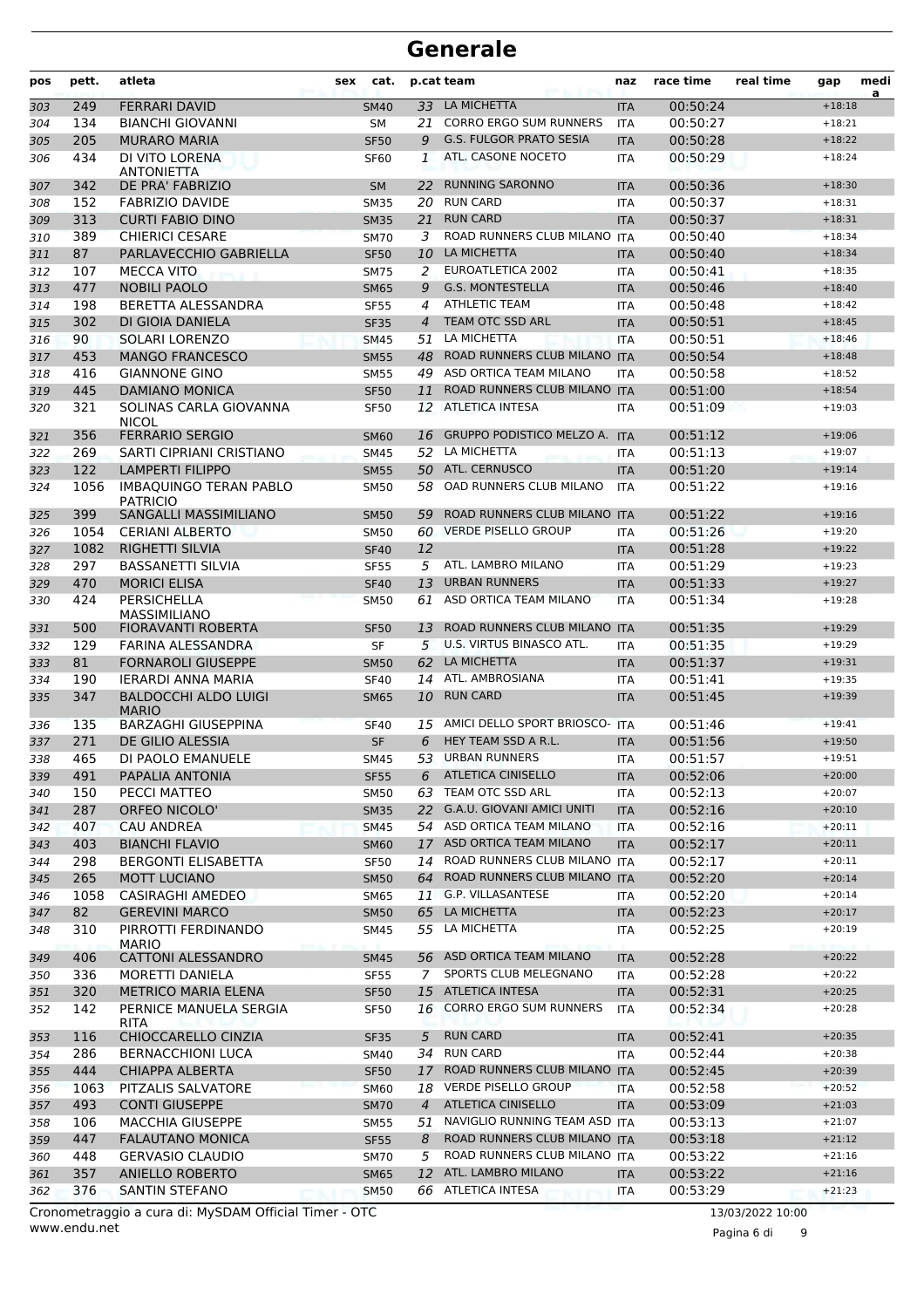| pos        | pett.      | atleta                                         | <b>sex</b> | cat.                       |                    | p.cat team                                             | naz                      | race time            | real time | gap                  | medi<br>a |
|------------|------------|------------------------------------------------|------------|----------------------------|--------------------|--------------------------------------------------------|--------------------------|----------------------|-----------|----------------------|-----------|
| 363        | 83         | <b>LEONE PASQUALE</b>                          |            | <b>SM70</b>                | 6                  | LA MICHETTA                                            | <b>ITA</b>               | 00:53:37             |           | $+21:31$             |           |
| 364        | 358        | <b>MANTOVANI FIORELLA</b>                      |            | <b>SF55</b>                | 9                  | ONDAVERDE ATHLETIC TEAM                                | <b>ITA</b>               | 00:53:39             |           | $+21:33$             |           |
| 365        | 270        | <b>MAGNANI MARINO</b>                          |            | <b>SM45</b>                | 57                 | ATL. LAMBRO MILANO                                     | <b>ITA</b>               | 00:53:42             |           | $+21:36$             |           |
| 366        | 475        | STRAZZULLO SALVATORE                           |            | <b>SM55</b>                | 52                 | <b>URBAN RUNNERS</b>                                   | <b>ITA</b>               | 00:53:42             |           | $+21:36$             |           |
| 367        | 340        | VAGHI ANNAMARIA                                |            | <b>SF70</b>                | $\mathbf{1}$       | ATL. PAVESE                                            | <b>ITA</b>               | 00:53:46             |           | $+21:40$             |           |
| 368        | 353        | ROSSETTI MARINO                                |            | <b>SM65</b>                | 13                 | <b>G.S. MONTESTELLA</b>                                | <b>ITA</b>               | 00:53:50             |           | $+21:44$             |           |
| 369        | 272        | <b>DORASCENZI CARLO</b><br><b>ANDREA</b>       |            | <b>SM45</b>                | 58                 | <b>CANOTTIERI MILANO</b>                               | <b>ITA</b>               | 00:53:51             |           | $+21:45$             |           |
| 370        | 72         | <b>FENU VALERIO</b>                            |            | <b>SM60</b>                | 19                 | ONDAVERDE ATHLETIC TEAM                                | <b>ITA</b>               | 00:53:56             |           | $+21:50$             |           |
| 371        | 332        | PEDRINELLI LUCA                                |            | <b>SM60</b>                | 20                 | P.B.M. BOVISIO MASCIAGO                                | <b>ITA</b>               | 00:54:01             |           | $+21:55$             |           |
| 372        | 225        | <b>OLIVIERI ANTONIO</b>                        |            | <b>SM65</b>                | 14                 | ONDAVERDE ATHLETIC TEAM                                | <b>ITA</b>               | 00:54:04             |           | $+21:58$             |           |
| 373        | 1078       | <b>PARENTE MARINA</b>                          |            | <b>SF35</b>                | 6                  | <b>ONDAVERDE ATHLETIC TEAM</b>                         | <b>ITA</b>               | 00:54:12             |           | $+22:06$             |           |
| 374        | 354        | <b>CITRIGNO GIUSEPPINA</b>                     |            | <b>SF45</b>                | 10                 | <b>ATHLON RUNNERS</b>                                  | <b>ITA</b>               | 00:54:14             |           | $+22:08$             |           |
| 375        | 341        | <b>CERIANI MARINA</b>                          |            | <b>SF55</b>                | 10                 | <b>RUNNING SARONNO</b>                                 | <b>ITA</b>               | 00:54:21             |           | $+22:15$             |           |
| 376        | 317        | DAVANZO PAOLA                                  |            | <b>SF60</b>                | 2                  | <b>ATLETICA INTESA</b>                                 | <b>ITA</b>               | 00:54:25             |           | $+22:19$             |           |
| 377        | 91<br>429  | <b>FORT DOMENICO</b>                           |            | <b>SM55</b>                | 53                 | <b>RUNNING CLUB CESANESE</b><br>ASD ORTICA TEAM MILANO | <b>ITA</b>               | 00:54:27<br>00:54:28 |           | $+22:21$<br>$+22:22$ |           |
| 378        | 337        | SANTOPADRE PATRIZIA<br><b>MARZELLA LORENZO</b> |            | <b>SF55</b>                | 11<br>54           | <b>RUN CARD</b>                                        | <b>ITA</b>               | 00:54:32             |           | $+22:26$             |           |
| 379<br>380 | 1053       | <b>MONTRASIO DANIELA</b>                       |            | <b>SM55</b><br><b>SF50</b> | 18                 | <b>RUNNERS DESIO</b>                                   | <b>ITA</b><br><b>ITA</b> | 00:54:36             |           | $+22:30$             |           |
| 381        | 325        | DAL FORNO LUCA                                 |            | <b>SM35</b>                | 23                 | <b>GIANCARLO BIASIN ILLASI ASD</b>                     | <b>ITA</b>               | 00:54:43             |           | $+22:37$             |           |
| 382        | 422        | <b>PAGANI CHIARA</b>                           |            | <b>SF40</b>                |                    | 16 ASD ORTICA TEAM MILANO                              | <b>ITA</b>               | 00:54:54             |           | $+22:48$             |           |
| 383        | 295        | <b>AGROSI' BEATRICE</b>                        |            | <b>SF</b>                  | $\overline{7}$     | <b>ASD SPORTIVAMENTE -</b>                             | <b>ITA</b>               | 00:54:55             |           | $+22:49$             |           |
| 384        | 483        | MINCUZZI MARCO                                 |            | <b>SM55</b>                | 55                 | <b>G.S. MONTESTELLA</b>                                | <b>ITA</b>               | 00:55:01             |           | $+22:56$             |           |
| 385        | 300        | <b>MAURI ROBERTO</b>                           |            | <b>SM60</b>                | 21                 | TEAM OTC SSD ARL                                       | <b>ITA</b>               | 00:55:03             |           | $+22:57$             |           |
| 386        | 326        | <b>ARTUS MARTINELLI ELENA</b>                  |            | <b>SF60</b>                | 3                  | G.S. ZELOFORAMAGNO                                     | <b>ITA</b>               | 00:55:04             |           | $+22:59$             |           |
| 387        | 1061       | PERAZZOLI FILIPPO                              |            | <b>SM45</b>                | 59                 | <b>RUN CARD</b>                                        | <b>ITA</b>               | 00:55:05             |           | $+22:59$             |           |
|            |            | <b>FRANCESCO</b>                               |            |                            |                    |                                                        |                          |                      |           |                      |           |
| 388        | 308        | <b>TOSCO GIOVANNI</b>                          |            | SM45                       | 60                 | <b>RUN CARD</b>                                        | <b>ITA</b>               | 00:55:06             |           | $+23:00$             |           |
| 389        | 355        | PERI MARIA ELENA                               |            | <b>SF50</b>                | 19                 | <b>ATHLON RUNNERS</b>                                  | <b>ITA</b>               | 00:55:06             |           | $+23:01$             |           |
| 390        | 305        | <b>GALATI MANUELA</b>                          |            | <b>SF40</b>                | 17                 | <b>RUN CARD</b><br><b>RUN CARD</b>                     | <b>ITA</b>               | 00:55:13             |           | $+23:07$             |           |
| 391        | 200<br>291 | ROMITO MARIANNA<br>PRAVETTONI STEFANO          |            | <b>SF45</b>                | 11                 | 56 RUN CARD                                            | <b>ITA</b>               | 00:55:13<br>00:55:14 |           | $+23:07$<br>$+23:08$ |           |
| 392<br>393 | 314        | <b>NEGRI PAOLA</b>                             |            | <b>SM55</b><br><b>SF50</b> | 20                 | ASD AVIS OGGIONO                                       | <b>ITA</b><br><b>ITA</b> | 00:55:17             |           | $+23:11$             |           |
| 394        | 391        | <b>FERRARA LUIGI</b>                           |            | <b>SM55</b>                |                    | 57 ROAD RUNNERS CLUB MILANO ITA                        |                          | 00:55:21             |           | $+23:15$             |           |
| 395        | 293        | DI LUCA GABRIELE                               |            | <b>SM60</b>                | 22                 | ROAD RUNNERS CLUB MILANO ITA                           |                          | 00:55:26             |           | $+23:20$             |           |
| 396        | 277        | PRATO SIMONA                                   |            | <b>SF50</b>                | 21                 | <b>CANOTTIERI MILANO</b>                               | <b>ITA</b>               | 00:55:39             |           | $+23:33$             |           |
| 397        | 334        | <b>FOCACCIO ANTONIO</b>                        |            | <b>SM</b>                  | 23                 | <b>RUN CARD</b>                                        | <b>ITA</b>               | 00:55:51             |           | $+23:45$             |           |
| 398        | 461        | <b>BENISTA' MARIANNA</b>                       |            | <b>SF45</b>                | 12                 | <b>URBAN RUNNERS</b>                                   | <b>ITA</b>               | 00:56:07             |           | $+24:01$             |           |
| 399        | 480        | <b>FUSCO RITA</b>                              |            | <b>SF55</b>                |                    | 12 G.S. MONTESTELLA                                    | <b>ITA</b>               | 00:56:08             |           | $+24:03$             |           |
| 400        | 386        | FEDELI DANIELE GAETANO                         |            | <b>SM65</b>                |                    | 15 ROAD RUNNERS CLUB MILANO                            | <b>ITA</b>               | 00:56:13             |           | $+24:07$             |           |
| 401        | 292        | <b>CALLEGHER CRISTINA</b>                      |            | <b>SF55</b>                |                    | 13 BRONTOLO BIKE ASD                                   | <b>ITA</b>               | 00:56:17             |           | $+24:11$             |           |
| 402        | 476        | <b>ZANONI AGNESE</b>                           |            | <b>SF45</b>                |                    | 13 RUN CARD                                            | <b>ITA</b>               | 00:56:18             |           | $+24:12$             |           |
| 403        | 497        | SEI ANTONIO                                    |            | <b>SM70</b>                | $7^{\circ}$        | <b>ATLETICA CINISELLO</b>                              | <b>ITA</b>               | 00:56:24             |           | $+24:19$             |           |
| 404        | 301        | COLOMBO ALDO OTTAVIO                           |            | <b>SM60</b>                |                    | 23 ATL. LAMBRO MILANO                                  | ITA                      | 00:56:36             |           | $+24:30$             |           |
| 405        | 343        | DEGL'INNOCENTI ANDREA                          |            | <b>SM50</b>                | 67                 | <b>RUNNING SARONNO</b>                                 | <b>ITA</b>               | 00:56:54             |           | $+24:48$             |           |
| 406        | 180        | ANZANI DANIELE                                 |            | SM                         |                    | 24 AZZURRA GARBAGNATE M.SE                             | <b>ITA</b>               | 00:56:58             |           | $+24:52$             |           |
| 407        | 306        | DEDE' WILMA                                    |            | <b>SF70</b>                | 2                  | <b>GRUPPO PODISTICO MELZO A. ITA</b>                   |                          | 00:57:01             |           | $+24:55$             |           |
| 408        | 488        | <b>TRICARICO SARA</b><br>IABICHELLA LUISELLA   |            | SF45                       |                    | 14 ATLETICA CINISELLO<br>ROAD RUNNERS CLUB MILANO ITA  | ITA                      | 00:57:08<br>00:57:11 |           | $+25:02$             |           |
| 409        | 450<br>412 | <b>DRAGONI AURELIO</b>                         |            | <b>SF65</b>                | $\mathbf{1}$<br>68 | ASD ORTICA TEAM MILANO                                 | ITA                      | 00:57:16             |           | $+25:05$<br>$+25:10$ |           |
| 410<br>411 | 390        | <b>COLUCCI LAURA</b>                           |            | <b>SM50</b><br><b>SF40</b> | 18                 | ROAD RUNNERS CLUB MILANO ITA                           |                          | 00:57:21             |           | $+25:15$             |           |
| 412        | 362        | QUEIROLO PAOLA                                 |            | <b>SF60</b>                | 4                  | ATL. RICCARDI MILANO 1946                              | <b>ITA</b>               | 00:57:24             |           | $+25:18$             |           |
| 413        | 278        | <b>ZANFRINI LAURA</b>                          |            | <b>SF55</b>                | 14                 | <b>CANOTTIERI MILANO</b>                               | <b>ITA</b>               | 00:57:29             |           | $+25:23$             |           |
| 414        | 481        | <b>TEDESCO MARIA GIOIA</b>                     |            | SF65                       | 2                  | G.S. MONTESTELLA                                       | ITA                      | 00:57:31             |           | $+25:25$             |           |
| 415        | 479        | <b>MARCAT MARIO</b>                            |            | <b>SM75</b>                | 3                  | G.S. MONTESTELLA                                       | <b>ITA</b>               | 00:57:35             |           | $+25:29$             |           |
| 416        | 318        | <b>MARIANI DANILO</b>                          |            | <b>SM70</b>                | 8                  | ATLETICA INTESA                                        | ITA                      | 00:57:46             |           | $+25:40$             |           |
| 417        | 352        | <b>FUSARI GIAMPAOLO</b>                        |            | <b>SM65</b>                | 16                 | G.P. GORGONZOLA 88                                     | <b>ITA</b>               | 00:57:50             |           | $+25:44$             |           |
| 418        | 460        | SPECCHIO ALESSANDRO                            |            | <b>SM50</b>                | 69                 | ROAD RUNNERS CLUB MILANO                               | <b>ITA</b>               | 00:57:52             |           | $+25:46$             |           |
| 419        | 339        | <b>FASSINA CHIARA</b>                          |            | <b>SF45</b>                |                    | 15 RUN CARD                                            | <b>ITA</b>               | 00:57:58             |           | $+25:52$             |           |
| 420        | 1057       | FERRARI DANIA                                  |            | SF50                       |                    | 22 G.S.SELF ATL. MONTANARI                             | ITA                      | 00:58:00             |           | $+25:54$             |           |
| 421        | 330        | ALESIANI NATASCIA                              |            | <b>SF50</b>                |                    | 23 RUN CARD                                            | <b>ITA</b>               | 00:58:09             |           | $+26:03$             |           |
| 422        | 319        | <b>MAZZERI ACHILLE</b>                         |            | <b>SM50</b>                |                    | 70 ATLETICA INTESA                                     | ITA                      | 00:58:39             |           | $+26:33$             |           |
| 423        | 351        | <b>VECCHIA MAURIZIO</b>                        |            | <b>SM60</b>                | 24                 | DK RUNNERS MILANO                                      | <b>ITA</b>               | 00:58:50             |           | $+26:44$             |           |
| 424        | 1065       | <b>ARTURO</b><br>PIERI VALENTINA               |            | <b>SF45</b>                |                    | 16 RUNNING SARONNO                                     | ITA                      | 00:58:58             |           | $+26:52$             |           |

Pagina 7 di 9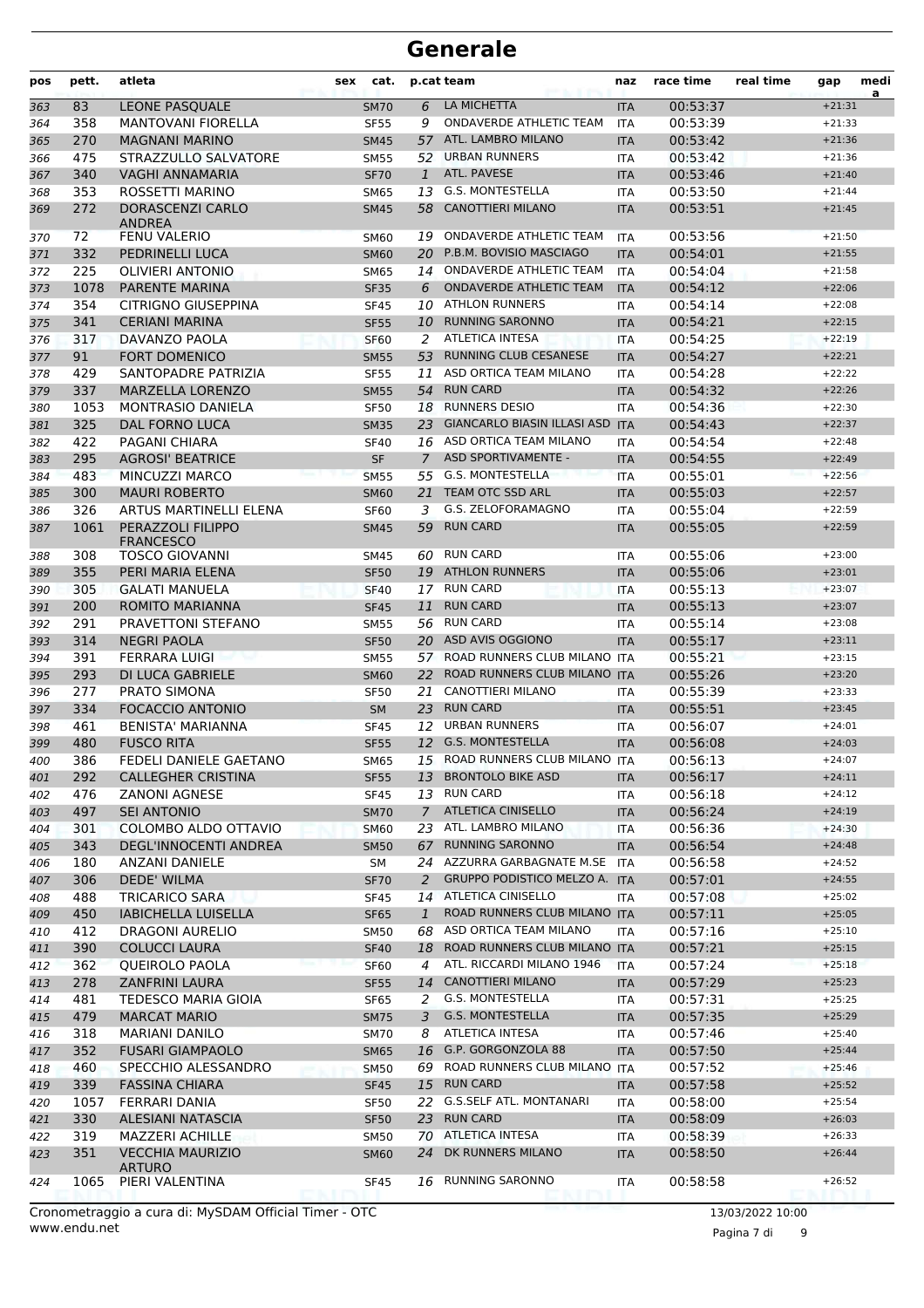| pos        | pett.       | atleta                                         | <b>sex</b> | cat.                       |                | p.cat team                                           | naz                      | race time            | real time | gap                  | medi<br>a |
|------------|-------------|------------------------------------------------|------------|----------------------------|----------------|------------------------------------------------------|--------------------------|----------------------|-----------|----------------------|-----------|
| 425        | 383         | <b>GIOVANIELLO ANTONELLA</b>                   |            | <b>SF55</b>                | 15             | G.S. ZELOFORAMAGNO                                   | <b>ITA</b>               | 00:59:37             |           | $+27:31$             |           |
| 426        | 331         | DOKA ELSA                                      |            | <b>SF40</b>                |                | 19 ATL. AMBROSIANA                                   | <b>ITA</b>               | 00:59:40             |           | $+27:34$             |           |
| 427        | 285         | <b>ROVERSI FRANCESCA</b>                       |            | <b>SF45</b>                | 17             | DK RUNNERS MILANO                                    | <b>ITA</b>               | 00:59:40             |           | $+27:34$             |           |
| 428        | 409         | <b>COLOMBO GIANCARLO</b>                       |            | <b>SM60</b>                |                | 25 ASD ORTICA TEAM MILANO                            | <b>ITA</b>               | 00:59:45             |           | $+27:39$             |           |
| 429        | 1059        | <b>BONFANTI MARIA DANIELA</b>                  |            | <b>SF55</b>                | 16             | EUROATLETICA 2002                                    | <b>ITA</b>               | 00:59:52             |           | $+27:46$             |           |
| 430        | 466         | FARRUGGIA GIUSEPPINA                           |            | <b>SF45</b>                | 18             | <b>URBAN RUNNERS</b>                                 | <b>ITA</b>               | 01:00:15             |           | $+28:09$             |           |
| 431        | 489         | <b>GEROSA LIDIA</b>                            |            | <b>SF65</b>                | 3              | <b>ATLETICA CINISELLO</b>                            | <b>ITA</b>               | 01:00:23             |           | $+28:17$             |           |
| 432        | 346         | SANGIORGIO ANTONIO                             |            | <b>SM60</b>                | 26             | ONDAVERDE ATHLETIC TEAM<br>DK RUNNERS MILANO         | <b>ITA</b>               | 01:00:24             |           | $+28:18$             |           |
| 433        | 379         | <b>FRATTURA GIUSEPPE</b>                       |            | <b>SM35</b>                | 24             | <b>URBAN RUNNERS</b>                                 | <b>ITA</b>               | 01:00:46             |           | $+28:41$             |           |
| 434<br>435 | 471<br>365  | PENNA SERGIO<br><b>LOVATI EMILIO</b>           |            | <b>SM45</b><br><b>SM55</b> | 61<br>58       | <b>RUN CARD</b>                                      | <b>ITA</b><br><b>ITA</b> | 01:00:49<br>01:00:52 |           | $+28:43$<br>$+28:46$ |           |
| 436        | 280         | <b>ZAFFARONI GIOVANNI</b>                      |            | <b>SM50</b>                | 71             | <b>RUNNING SARONNO</b>                               | <b>ITA</b>               | 01:00:56             |           | $+28:50$             |           |
| 437        | 372         | <b>MERCALLI ANTONELLA</b><br>LUISA GIUS        |            | <b>SF55</b>                | 17             | <b>ATLETICA INTESA</b>                               | <b>ITA</b>               | 01:00:57             |           | $+28:51$             |           |
| 438        | 273         | <b>GALLI ALESSANDRO</b>                        |            | <b>SM60</b>                |                | 27 CANOTTIERI MILANO                                 | <b>ITA</b>               | 01:00:59             |           | $+28:53$             |           |
| 439        | 303         | <b>PARRONE MARIA</b>                           |            | <b>SF50</b>                | 24             | <b>RUN CARD</b>                                      | <b>ITA</b>               | 01:01:01             |           | $+28:55$             |           |
| 440        | 374         | PIETRA MARINA ESTER                            |            | <b>SF60</b>                | 5              | <b>ATLETICA INTESA</b>                               | <b>ITA</b>               | 01:01:09             |           | $+29:03$             |           |
| 441        | 267         | <b>BUONO GIUSEPPE</b>                          |            | <b>SM70</b>                | 9              | LA MICHETTA                                          | <b>ITA</b>               | 01:01:25             |           | $+29:19$             |           |
| 442        | 268         | <b>GARRANO RAFFAELE</b>                        |            | <b>SM70</b>                | 10             | LA MICHETTA                                          | <b>ITA</b>               | 01:01:25             |           | $+29:19$             |           |
| 443        | 363         | DI ROCCO ADOLFO<br><b>VIRGINIO</b>             |            | <b>SM80</b>                | $\mathbf{1}$   | S.S. LAZIO ATLETICA LEGGERA ITA                      |                          | 01:01:25             |           | $+29:19$             |           |
| 444        | 368         | <b>BELLONI ALESSANDRA</b>                      |            | <b>SF45</b>                | 19             | SPORTS CLUB MELEGNANO                                | <b>ITA</b>               | 01:01:28             |           | $+29:22$             |           |
| 445        | 359         | <b>CANNONE FRANCESCO</b>                       |            | <b>SM75</b>                | 4              | LA MICHETTA                                          | <b>ITA</b>               | 01:01:29             |           | $+29:23$             |           |
| 446        | 381         | <b>GIAMMARA ROBERTA</b>                        |            | <b>SF50</b>                |                | 25 ASD RUN LIFE                                      | <b>ITA</b>               | 01:01:41             |           | $+29:35$             |           |
| 447        | 275         | <b>BASSI MANUELA MARIA</b><br><b>CARLA</b>     |            | <b>SF55</b>                | 18             | <b>CANOTTIERI MILANO</b>                             | <b>ITA</b>               | 01:01:46             |           | $+29:40$             |           |
| 448        | 344         | <b>VOLONTE' CLAUDIO</b>                        |            | <b>SM60</b>                | 28             | <b>RUNNING SARONNO</b>                               | <b>ITA</b>               | 01:02:11             |           | $+30:05$             |           |
| 449        | 375         | <b>SANSONI MAURO FABIO</b>                     |            | <b>SM60</b>                | 29             | <b>ATLETICA INTESA</b>                               | <b>ITA</b>               | 01:02:21             |           | $+30:15$             |           |
| 450        | 380         | <b>BENDISCIOLI ANNA</b>                        |            | <b>SF55</b>                | 19             | A.S.D. CANOTTIERI TICINO                             | <b>ITA</b>               | 01:02:36             |           | $+30:30$             |           |
| 451        | 366         | RUGGIERO ANTONELLA                             |            | <b>SF</b>                  | 8              | <b>ASD G.P. MONTORIO</b>                             | <b>ITA</b>               | 01:02:40             |           | $+30:34$             |           |
| 452        | 433         | <b>ZALTRON FABRIZIO</b>                        |            | <b>SM60</b>                |                | 30 ASD ORTICA TEAM MILANO                            | <b>ITA</b>               | 01:02:41             |           | $+30:35$             |           |
| 453        | 360         | <b>SMERALDI LUIGI CARLO</b><br><b>WEN ZHUO</b> |            | <b>SM65</b>                | 17             | ATL. RICCARDI MILANO 1946                            | <b>ITA</b>               | 01:02:51             |           | $+30:45$             |           |
| 454        | 1069<br>382 | DE GRANDIS LUCA                                |            | <b>SM40</b>                | 35             | ROAD RUNNERS CLUB MILANO ITA<br><b>RUN CARD</b>      |                          | 01:02:55             |           | $+30:49$             |           |
| 455<br>456 | 1084        | <b>CRIPPA ANNA</b>                             |            | <b>SM60</b><br><b>SF60</b> | 31<br>6        | GRUPPO PODISTICO MELZO A.                            | <b>ITA</b><br><b>ITA</b> | 01:03:13<br>01:03:19 |           | $+31:07$<br>$+31:13$ |           |
| 457        | 296         | COZZUTO ANNA                                   |            | <b>SF40</b>                | 20             | <b>RUN CARD</b>                                      | <b>ITA</b>               | 01:03:36             |           | $+31:31$             |           |
| 458        | 370         | <b>INZERILLO GIOVANNI</b>                      |            | <b>SM75</b>                | 5              | <b>ATLETICA INTESA</b>                               | <b>ITA</b>               | 01:03:43             |           | $+31:38$             |           |
| 459        | 462         | <b>BNA WALTER</b>                              |            | <b>SM65</b>                | 18             | <b>URBAN RUNNERS</b>                                 | <b>ITA</b>               | 01:03:46             |           | $+31:41$             |           |
| 460        | 492         | <b>SGARLATO GIUSEPPE</b>                       |            | <b>SM55</b>                |                | 59 ATLETICA CINISELLO                                | <b>ITA</b>               | 01:03:50             |           | $+31:44$             |           |
| 461        | 377         | <b>TOGLIANI SIMONETTA</b>                      |            | <b>SF60</b>                | $\overline{7}$ | <b>ATLETICA INTESA</b>                               | <b>ITA</b>               | 01:03:51             |           | $+31:46$             |           |
| 462        | 290         | <b>MICELI ZAIRA</b>                            |            | <b>SF40</b>                |                | 21 SEZ. ATL. ORATORIO                                | ITA                      | 01:04:09             |           | $+32:03$             |           |
| 463        | 367         | MONTORFANO MARTA                               |            | <b>SF50</b>                | 26             | <b>RUN CARD</b>                                      | <b>ITA</b>               | 01:04:32             |           | $+32:26$             |           |
| 464        | 384         | CARBONIELLO GLORIA                             |            | <b>SF65</b>                | 4              | ATL. LAMBRO MILANO                                   | <b>ITA</b>               | 01:04:35             |           | $+32:30$             |           |
| 465        | 394         | <b>NUNES CAVALCANTI</b><br><b>MARAISA</b>      |            | <b>SF40</b>                | 22             | ROAD RUNNERS CLUB MILANO ITA                         |                          | 01:04:47             |           | $+32:41$             |           |
| 466        | 401         | ZANZOTTERA FERRARI<br><b>BARBARA ROBERTA</b>   |            | SF40                       | 23             | ROAD RUNNERS CLUB MILANO ITA                         |                          | 01:04:47             |           | $+32:41$             |           |
| 467        | 393         | LANTIERI LUISA                                 |            | <b>SF35</b>                | 7              | ROAD RUNNERS CLUB MILANO ITA                         |                          | 01:04:47             |           | $+32:41$             |           |
| 468        | 364         | PESCE MONICA                                   |            | <b>SF45</b>                |                | 20 DK RUNNERS MILANO                                 | ITA                      | 01:04:47             |           | $+32:42$             |           |
| 469        | 93          | <b>MALANCHINI PAOLO</b>                        |            | <b>SM65</b>                |                | 19 ATLETICA P.A.R. CANEGRATE                         | <b>ITA</b>               | 01:04:59             |           | $+32:53$             |           |
| 470        | 323         | POJANA MAJOLA                                  |            | <b>SF50</b>                |                | 27 RUN CARD                                          | ITA                      | 01:05:05             |           | $+32:59$             |           |
| 471        | 288         | <b>GUFFANTI MAURO</b>                          |            | <b>SM40</b>                |                | 36 ATLETICA CRAL BANCO                               | <b>ITA</b>               | 01:05:24             |           | $+33:18$             |           |
| 472        | 371         | MARTINELLI SIMONA ADELE                        |            | <b>SF50</b>                |                | 28 ATLETICA INTESA                                   | <b>ITA</b>               | 01:05:38             |           | $+33:32$             |           |
| 473        | 274         | ZINI MASSIMO ANGELO<br><b>MARIA</b>            |            | <b>SM60</b>                |                | 32 CANOTTIERI MILANO<br>ROAD RUNNERS CLUB MILANO ITA | <b>ITA</b>               | 01:06:09             |           | $+34:03$             |           |
| 474        | 396         | <b>QUADRIO PIERLUIGI</b>                       |            | SM70                       | 11             | AMATORI ATL. CASORATE S.                             |                          | 01:06:12             |           | $+34:06$             |           |
| 475<br>476 | 385<br>373  | MAVERNA PIERANGELA<br>PACITTO PAOLO            |            | <b>SF60</b><br><b>SM60</b> | 8              | 33 ATLETICA INTESA                                   | <b>ITA</b><br>ITA        | 01:07:22<br>01:07:55 |           | $+35:16$<br>$+35:49$ |           |
| 477        | 207         | <b>CECCHIN GIACOMO</b>                         |            | <b>SM</b>                  | 25             | DK RUNNERS MILANO                                    | <b>ITA</b>               | 01:08:02             |           | $+35:57$             |           |
| 478        | 348         | PIRASTU MARIA                                  |            | <b>SF75</b>                | 1              | G.P. AVIS PAVIA                                      | ITA                      | 01:08:08             |           | $+36:02$             |           |
| 479        | 324         | LONGHIN LOREDANA                               |            | <b>SF50</b>                | 29             | <b>RUN CARD</b>                                      | <b>ITA</b>               | 01:08:09             |           | $+36:03$             |           |
| 480        | 378         | TASSELLO GIROLAMO                              |            | <b>SM75</b>                | 6              | GRUPPO PODISTICO MELZO A. ITA                        |                          | 01:09:24             |           | $+37:18$             |           |
| 481        | 400         | <b>TAFURO PAOLO</b>                            |            | <b>SM60</b>                | 34             | ROAD RUNNERS CLUB MILANO ITA                         |                          | 01:09:36             |           | $+37:30$             |           |
| 482        | 456         | NOCERA AURORA                                  |            | <b>SF60</b>                | 9              | ROAD RUNNERS CLUB MILANO ITA                         |                          | 01:09:40             |           | $+37:34$             |           |
| 483        | 26          | <b>AMMONI ROBERTO</b>                          |            | <b>SM65</b>                | 20             | <b>CORRO ERGO SUM RUNNERS</b>                        | <b>ITA</b>               | 01:11:45             |           | $+39:39$             |           |
| 484        | 1077        | <b>CONTI MONICA</b>                            |            | SF60                       |                | 10 CANOTTIERI MILANO                                 | ITA                      | 01:12:01             |           | $+39:55$             |           |
|            |             |                                                |            |                            |                |                                                      |                          |                      |           |                      |           |

Pagina 8 di 9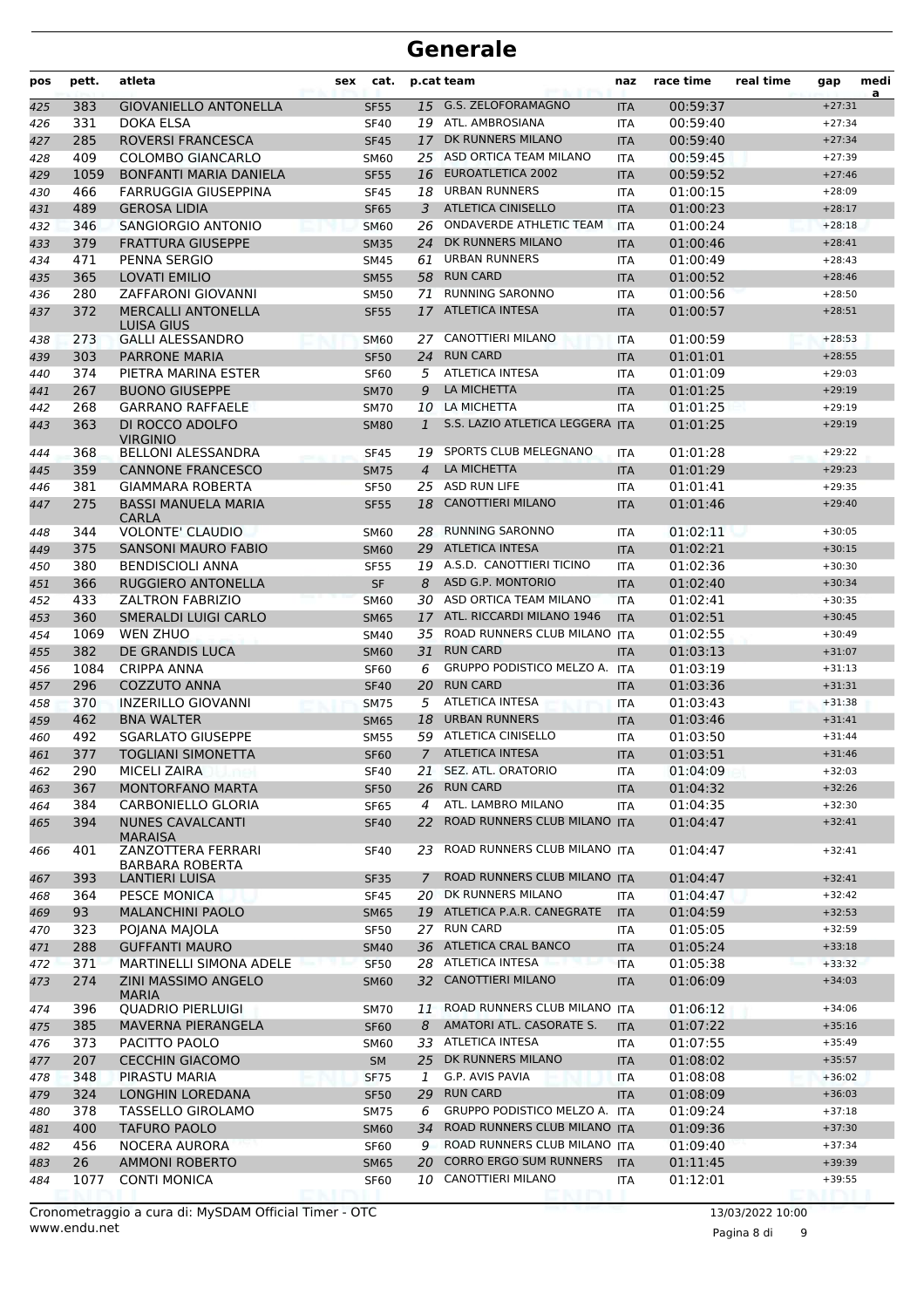|            |              |        |                                            |             |                            |          | <b>Generale</b>                                                         |                   |                       |                |                      |                        |
|------------|--------------|--------|--------------------------------------------|-------------|----------------------------|----------|-------------------------------------------------------------------------|-------------------|-----------------------|----------------|----------------------|------------------------|
| pos<br>485 | pett.<br>361 | atleta | <b>GALEAZ RINA MARIA</b>                   | sex         | cat.<br><b>SF60</b>        | 11<br>30 | p.cat team<br>ATL. RICCARDI MILANO 1946<br>ROAD RUNNERS CLUB MILANO ITA | naz<br><b>ITA</b> | race time<br>01:14:29 | real time      | gap<br>$+42:23$      | medi<br>$\overline{a}$ |
| 486<br>487 | 455<br>440   |        | <b>MAVER MONICA</b><br><b>BALDI ENRICO</b> |             | <b>SF50</b><br><b>SM60</b> |          | 35 ROAD RUNNERS CLUB MILANO ITA                                         |                   | 01:15:15<br>01:16:51  |                | $+43:09$<br>$+44:46$ |                        |
|            |              |        | ENDU                                       |             |                            |          | enuu                                                                    |                   | endu                  |                |                      |                        |
|            | ENDU         |        |                                            | <b>ENDU</b> |                            |          |                                                                         | <b>ENDU</b>       |                       |                | ENDU                 |                        |
|            |              |        | ENDU                                       |             |                            |          | <b>ENDULfet</b>                                                         |                   | <b>ENDU</b>           |                |                      |                        |
|            | ENDU         |        |                                            | ENDU        |                            |          |                                                                         | ENDU              |                       |                | ENDU                 |                        |
|            |              |        | <b>ENDU</b> .net                           |             |                            |          | ENDU                                                                    |                   | <b>ENDUnet</b>        |                |                      |                        |
|            | ENDU         |        |                                            | ENDU        |                            |          |                                                                         | <b>ENDU</b>       |                       |                | ENDU                 |                        |
|            |              |        | ENDU                                       |             |                            |          | <b>ENDU</b>                                                             |                   | ENDU                  |                |                      |                        |
|            | ENDUMet      |        |                                            | <b>ENDU</b> |                            |          |                                                                         | ENDU              |                       |                | ENDUnet              |                        |
|            |              |        | ENDU.                                      |             |                            |          | ENDU                                                                    |                   | <b>ENDU</b>           |                |                      |                        |
|            | ENDU         |        |                                            | ENDU        |                            |          |                                                                         | ENDU              |                       |                | ENDU                 |                        |
|            |              |        | <b>ENDUMOL</b>                             |             |                            |          | ENDU                                                                    |                   | ENDULLE               |                |                      |                        |
|            | <b>ENDU</b>  |        |                                            | <b>ENDU</b> |                            |          |                                                                         | <b>ENDU</b>       |                       |                | <b>ENDU</b>          |                        |
|            |              |        | <b>ENDU</b>                                |             |                            |          | <b>ENDUnet</b>                                                          |                   | <b>ENDU</b>           |                |                      |                        |
|            | ENDU         |        |                                            | <b>ENDU</b> |                            |          |                                                                         | <b>ENDU</b>       |                       |                | <b>ENDU</b>          |                        |
|            |              |        | <b>ENDU</b>                                |             |                            |          | ENDU                                                                    |                   | ENDU                  |                |                      |                        |
|            | ENDU         |        |                                            | <b>ENDU</b> |                            |          |                                                                         | <b>ENDU</b>       |                       |                | <b>ENDU</b>          |                        |
|            |              |        | <b>ENDUnet</b>                             |             |                            |          | <b>IENDU</b>                                                            |                   | <b>ENDUmet</b>        |                |                      |                        |
|            |              |        | 2 a cura di Museum Official Timor. OTC     |             |                            |          |                                                                         | ENDU              |                       | $120222222000$ | <b>EMDU</b>          |                        |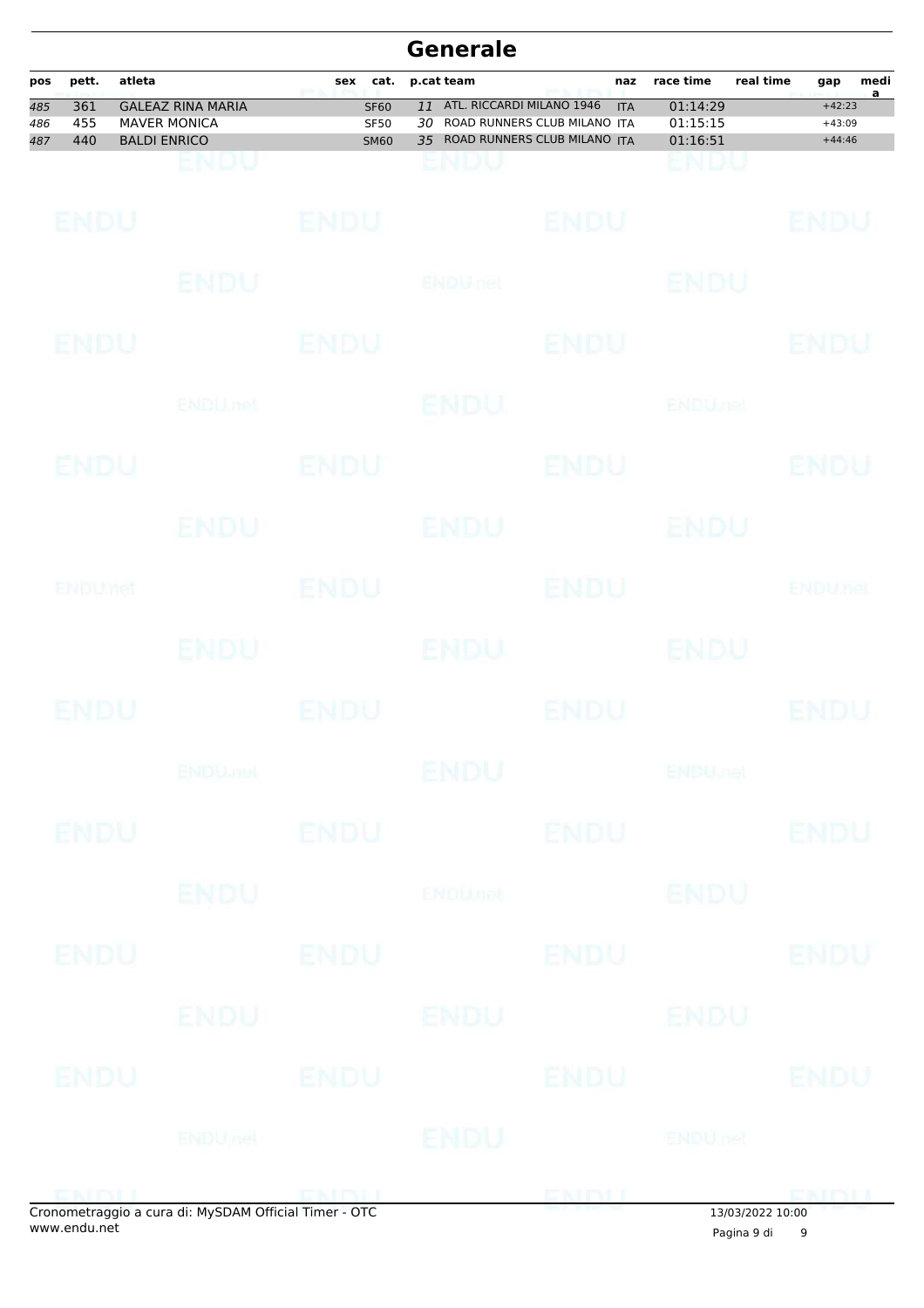#### **Milano Monza Run Free - Trofeo Sempione**

*Data* **13/03/2022**

*Gara* **10 Km non competitiva**

|       |                                                |      | <b>Generale</b>              |            |           |           |       |
|-------|------------------------------------------------|------|------------------------------|------------|-----------|-----------|-------|
| pett. | atleta                                         | sex  | team                         | naz        | race time | real time | media |
| 749   | <b>ABATI EVA MARIA</b>                         |      | <b>ORTICA TEAM MILANO</b>    | <b>ITA</b> | 01:09:18  |           | 6:47  |
| 791   | <b>AGRILLO ANTONIO</b>                         |      | <b>ZEROTRIUNO</b>            | <b>ITA</b> | 00:45:26  |           | 4:22  |
| 814   | <b>AHMED SAMIR</b>                             |      |                              | <b>ITA</b> | 00:38:52  |           | 3:51  |
| 861   | ALBIERO ALESSANDRO                             |      |                              | <b>ITA</b> | 00:58:46  |           | 5:40  |
| 820   | ALESSANDRELLI FABRIZIO                         |      |                              | <b>ITA</b> | 00:58:33  |           | 5:38  |
| 837   | ALLODIO LUISA                                  |      |                              | <b>ITA</b> | 01:10:04  |           | 6:50  |
| 553   | <b>AMBROSIONI ELISABETTA</b>                   |      | <b>INDIVIDUALE</b>           | <b>ITA</b> | 01:03:20  |           | 6:05  |
| 1011  | <b>ANDRES MARIO</b>                            |      |                              | ITA        | 00:56:14  |           | 5:27  |
| 676   | <b>ANGIOLILLI ANDREA</b>                       |      | <b>ANGIOLILLI ANDREA</b>     | <b>ITA</b> | 00:45:56  |           | 4:29  |
| 788   | ARBOLETTO ALESSANDRO                           |      | <b>ASD MICS</b>              | <b>ITA</b> | 00:50:53  |           | 4:57  |
| 514   | <b>ATTI FAUSTO</b>                             |      | <b>INDIVIDUALE</b>           | <b>ITA</b> | 01:08:39  |           | 6:38  |
| 787   | <b>BADONE CRISTINA</b>                         |      | <b>BADONELLI</b>             | <b>ITA</b> | 01:07:17  |           | 6:19  |
| 758   | <b>BAITA ELIGIO</b>                            |      |                              | <b>ITA</b> | 00:55:12  |           | 5:17  |
| 614   | <b>BALDI STEFANIA</b>                          |      | <b>STAY FUORI ASD</b>        | <b>ITA</b> | 01:04:13  |           | 6:14  |
| 731   | <b>BALESTRERI ENEA</b>                         |      | <b>LCA</b>                   | <b>ITA</b> | 01:02:15  |           | 6:05  |
| 804   | <b>BARASSI ROBERTO</b>                         |      | ROAD RUNNERS CLUB MILANO ITA |            | 00:45:40  |           | 4:27  |
| 616   | <b>BARBIERI GENNJ</b>                          |      | <b>INDIVIDUALE</b>           | <b>ITA</b> | 01:05:14  |           | 6:21  |
| 764   | <b>BARBONAGLIA CRISTINA</b>                    |      | <b>URBAN RUNNERS</b>         | <b>ITA</b> | 00:56:17  |           | 5:30  |
| 524   | <b>BARE GUGLIELMO</b>                          |      | <b>INDIVIDUALE</b>           | <b>ITA</b> | 00:58:06  |           | 5:35  |
| 865   | <b>BARILLI CESARE</b>                          |      |                              | <b>ITA</b> | 00:50:45  |           | 4:55  |
| 1014  | <b>BARISELLI IVAN</b>                          |      |                              | <b>ITA</b> | 00:52:38  |           | 5:09  |
| 741   | <b>BARRACO LEONARDO</b>                        |      |                              | <b>ITA</b> | 00:49:16  |           | 4:42  |
| 609   | <b>BARZAGHI FABIO</b>                          |      | <b>INDIVIDUALE</b>           | <b>ITA</b> | 01:13:18  |           | 6:34  |
| 841   | <b>BELLI LUCA</b>                              |      |                              | <b>ITA</b> | 00:48:41  |           | 4:44  |
| 737   | <b>BERNARDELLI PAOLO</b><br><b>ORAZIO</b>      |      | <b>RRCM</b>                  | <b>ITA</b> | 01:05:59  |           | 6:23  |
| 645   | <b>BERTINELLI</b><br><b>PIERFRANCESCO</b>      |      | cnuv                         | ITA        | 00:50:43  |           | 4:56  |
| 662   | <b>BERTOLOTTI STEFANO</b>                      |      | <b>LODI</b>                  | <b>ITA</b> | 01:06:22  |           | 6:26  |
| 716   | <b>BETTEGA ELISABETTA</b>                      |      |                              | <b>ITA</b> | 00:58:08  |           | 5:38  |
| 701   | <b>BETTO MASSIMILIANO</b>                      |      |                              | <b>ITA</b> | 00:53:43  |           | 5:14  |
| 506   | <b>BIANCHI CLAUDIO</b>                         |      | <b>INDIVIDUALE</b>           | ITA        | 00:53:59  |           | 5:17  |
| 528   | <b>BIANCHI EMANUELE</b>                        |      | <b>INDIVIDUALE</b>           | <b>ITA</b> | 00:56:52  |           | 5:27  |
| 630   | <b>BIANCO GIUSEPPE</b>                         |      |                              | ITA        | 00:49:05  |           | 4:44  |
| 515   | <b>BIGHIANI ROBERTO</b>                        |      | <b>INDIVIDUALE</b>           | <b>ITA</b> | 00:56:23  |           | 5:31  |
| 563   | <b>BIUNDO NATALE</b>                           |      |                              | <b>ITA</b> | 01:05:39  |           | 6:24  |
| 650   | <b>BLONDET JULIEN THIERRY</b><br><b>CLAUDE</b> |      |                              | <b>ITA</b> | 00:55:34  |           | 5:24  |
| 720   | <b>BOGANI ANDREA</b>                           |      |                              | <b>ITA</b> | 00:56:32  |           | 5:31  |
| 548   | <b>BONFITTO DANIELE</b>                        |      | <b>INDIVIDUALE</b>           | <b>ITA</b> | 01:03:17  |           | 6:04  |
| 759   | <b>BONOMELLI LORENZO</b>                       |      | ROAD RUNNERS CLUB MILANO ITA |            | 00:57:25  |           | 5:33  |
| 580   | <b>BORDONI JACOPO</b>                          |      |                              | <b>ITA</b> | 00:53:53  |           | 5:12  |
| 691   | <b>BORRONI STEFANO</b>                         |      |                              | ITA        | 01:00:34  |           | 5:54  |
| 843   | <b>BOSELLI CLAUDIA</b>                         |      |                              | <b>ITA</b> | 01:11:53  |           | 7:03  |
| 732   | <b>BOSSI STEFANIA</b>                          |      | <b>LCA</b>                   | ITA        | 01:10:38  |           | 6:55  |
| 728   | <b>BRAMBILLA DAVIDE</b>                        |      | <b>ORTICA</b>                | <b>ITA</b> | 00:43:32  |           | 4:14  |
| 726   | <b>BREGA SIMONE</b>                            |      |                              | ITA        | 00:48:02  |           | 4:38  |
| 533   | <b>BRILLO DAVIDE</b>                           |      | PURA VIDA                    | <b>ITA</b> | 00:55:15  |           | 5:20  |
| 816   | <b>BRIZZI GABRIELE</b>                         |      |                              | ITA        | 00:58:42  |           | 5:42  |
| 1029  | <b>BRIZZOLARI ANDREA</b>                       |      |                              | <b>ITA</b> | 00:56:05  |           | 5:23  |
| 654   | <b>BRUCINI STEFANIA</b>                        |      |                              | ITA        | 01:03:10  |           | 6:07  |
| 689   | <b>BRUNETTI LEONARDO</b>                       |      |                              | <b>ITA</b> | 00:48:15  |           | 4:43  |
| 739   | <b>BURCHIELLI ALESSANDRO</b><br><b>EMILIO</b>  | ---- | مسار کا کا شما               | <b>ITA</b> | 00:49:18  |           | 4:43  |
| 556   | <b>BYRNE LAUREN</b>                            |      |                              | <b>GBR</b> | 01:01:31  |           | 6:01  |
| 1012  | CAGNO MASSIMILIANO                             |      |                              | ITA        | 00:55:57  |           | 5:24  |
| 826   | <b>CALDERARI PAOLO</b>                         |      |                              | <b>ITA</b> | 01:00:03  |           | 5:49  |
| 540   | CAMPANINI CLAUDIO                              |      | <b>INDIVIDUALE</b>           | ITA        | 01:01:30  |           | 5:58  |
| 640   | CAMPOMAGNANI BARBARA                           |      |                              | <b>ITA</b> | 01:08:47  |           | 6:40  |

Pagina 1 di 6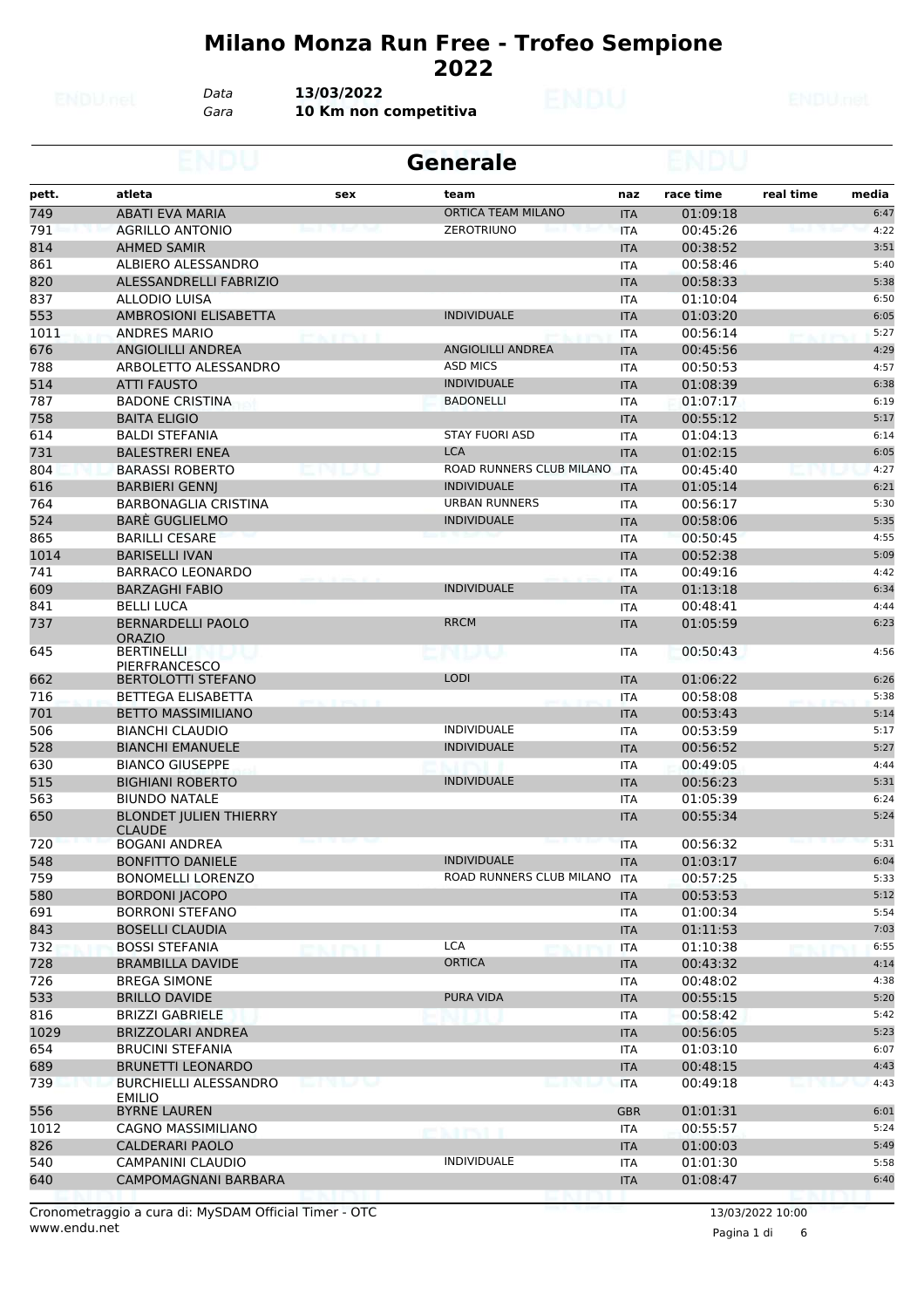| pett.      | atleta                                           | sex               | team                     | naz                      | race time            | real time | media        |
|------------|--------------------------------------------------|-------------------|--------------------------|--------------------------|----------------------|-----------|--------------|
| 634        | <b>CAPELO ELIZALDE DIANA</b><br>MARGARITA        |                   | <b>DD</b>                | ECU                      | 01:17:31             |           | 7:44         |
| 760        | CARELLA STEFANO                                  |                   | ROAD RUNNERS CLUB MILANO | <b>ITA</b>               | 00:56:07             |           | 5:24         |
| 628        | CARNEVALE ALESSANDRO                             |                   | <b>INDIVIDUALE</b>       | <b>ITA</b>               | 00:46:41             |           | 4:26         |
| 854        | <b>CAROSI SERENA</b>                             |                   |                          | ITA                      | 00:59:07             |           | 5:46         |
| 612        | <b>CARRILLO SARAVIA</b><br><b>GABRIELA</b>       |                   | <b>INDIVIDUALE</b>       | <b>PER</b>               | 01:01:57             |           | 6:04         |
| 798<br>702 | <b>CASATI LUCIO</b><br><b>CATTANEO TIZIANA</b>   |                   |                          | ITA                      | 01:03:38             |           | 6:12         |
| 531        | CAVALLARI STEFANO                                |                   | <b>INDIVIDUALE</b>       | <b>ITA</b>               | 00:59:05<br>01:09:14 |           | 5:41<br>6:43 |
|            | SANDRO                                           |                   |                          | <b>ITA</b>               |                      |           |              |
| 575<br>839 | <b>CEDRARO STEFANIA</b>                          |                   | <b>INDIVIDUALE</b>       | <b>ITA</b>               | 00:53:01<br>01:00:52 |           | 5:07         |
| 783        | <b>CERUTI DAVIDE</b><br>CHIARINI MAURIZIO        |                   |                          | <b>ITA</b><br><b>ITA</b> | 00:54:13             |           | 5:56<br>5:16 |
| 782        | <b>CHIARINI STEFANIA</b>                         |                   |                          | <b>ITA</b>               | 00:58:09             |           | 5:39         |
| 761        | <b>CHIESA VITTORIO</b>                           |                   | ROAD RUNNERS CLUB MILANO | <b>ITA</b>               | 01:07:14             |           | 6:31         |
| 786        | <b>CHINELLI ROBERTO</b>                          |                   | <b>BADONELLI</b>         | <b>ITA</b>               | 01:01:26             |           | 5:44         |
| 713        | CIANI ANGELA RAFFAELLA                           |                   | ONDAVERDE ATHLETIC TEAM  | <b>ITA</b>               | 01:04:25             |           | 6:17         |
| 767        | <b>CICCAGLIONE ALESSANDRA</b>                    |                   | <b>URBAN RUNNERS</b>     | <b>ITA</b>               | 01:03:11             |           | 6:07         |
| 768        | <b>CICCOLINI STEFANIA</b>                        |                   | <b>URBAN RUNNERS</b>     | <b>ITA</b>               | 00:54:47             |           | 5:16         |
| 847        | <b>CILIBERTI GIUSEPPE</b>                        |                   |                          | <b>ITA</b>               | 00:55:50             |           | 5:23         |
| 1019       | <b>CIMA ROBERTA</b>                              |                   |                          | <b>ITA</b>               | 00:54:59             |           | 5:21         |
| 755        | CIOFFI JACOPO                                    | SA PITS AL P      |                          | <b>ITA</b>               | 01:04:21             |           | 6:17         |
| 823        | <b>CIRAFISI ROBERTA</b>                          |                   |                          | <b>ITA</b>               | 01:08:03             |           | 6:36         |
| 719        | <b>COLA PATRIZIA</b>                             |                   |                          | <b>ITA</b>               | 01:12:51             |           | 7:03         |
| 747        | <b>COLACCI ENZO</b>                              |                   |                          | <b>ITA</b>               | 00:52:42             |           | 5:07         |
| 769        | <b>COLAIORI RICCARDO</b>                         |                   | <b>URBAN RUNNERS</b>     | <b>ITA</b>               | 00:57:58             |           | 5:35         |
| 619        | <b>COLOMBELLI LUCA</b>                           |                   |                          | <b>ITA</b>               | 01:04:01             |           | 6:15         |
| 772        | <b>COLOMBO FEDERICO</b>                          |                   | ROAD RUNNERS CLUB MILANO | <b>ITA</b>               | 00:55:20             |           | 5:23         |
| 867        | <b>COLOMBO MARTINA</b>                           |                   |                          | <b>ITA</b>               | 00:38:57             |           | 3:51         |
| 617        | <b>CONSERVA FRANCESCA</b>                        |                   | <b>STAY FUORI ASD</b>    | <b>ITA</b>               | 01:04:13             |           | 6:14         |
| 797        | <b>COPPOLA G.TOMMASO</b>                         |                   | <b>WOLF</b>              | <b>ITA</b>               | 00:51:57             |           | 5:02         |
| 600        | <b>COPPOLA MASSIMILIANO</b>                      |                   | <b>INDIVIDUALE</b>       | <b>ITA</b>               | 00:52:40             |           | 5:05         |
| 661        | <b>CORCIONE MARCO</b>                            |                   | <b>INDIVIDUALE</b>       | <b>ITA</b>               | 00:59:14             |           | 5:46         |
| 519<br>734 | <b>COSMAI GIANFRANCO</b><br><b>COSTANZA ENZO</b> |                   |                          | <b>ITA</b>               | 01:03:38<br>00:52:05 |           | 6:11         |
| 536        | <b>CRIPPA IVAN</b>                               |                   |                          | <b>ITA</b><br><b>ITA</b> | 01:02:57             |           | 5:07<br>6:01 |
| 790        | <b>CUCINOTTA GIUSEPPE</b>                        |                   |                          | <b>ITA</b>               | 00:54:35             |           | 5:13         |
| 682        | <b>CURTO FILIPPO</b>                             |                   |                          | <b>ITA</b>               | 01:03:42             |           | 5:43         |
| 1020       | <b>CUTRUPI ANTONINO</b>                          |                   |                          | <b>ITA</b>               | 00:54:59             |           | 5:22         |
| 659        | DAL SANTO VLADIMIRO                              |                   |                          | <b>ITA</b>               | 00:57:25             |           | 5:33         |
| 727        | DALL'ORA FLAVIA                                  |                   |                          | <b>ITA</b>               | 00:55:18             |           | 5:24         |
| 710        | DAMATO CINZIA                                    |                   |                          | ITA                      | 01:12:29             |           | 7:07         |
| 1016       | <b>DAMIANI VALERIO</b>                           |                   |                          | <b>ITA</b>               | 00:54:02             |           | 5:14         |
| 810        | DANOVARO BRUNO                                   |                   |                          | <b>ITA</b>               | 01:20:41             |           | 7:50         |
| 696        | DATTOLA FRANCESCA                                |                   |                          | <b>ITA</b>               | 01:03:31             |           | 6:10         |
| 848        | DAVOLI LORENZO                                   |                   |                          | ITA                      | 00:56:31             |           | 5:31         |
| 652        | DE CARVALHO CAMILA<br>CARMELINA                  |                   | <b>PEACE</b>             | <b>BRA</b>               | 01:04:25             |           | 6:17         |
| 852        | DE FANIS GIOVANNI                                |                   |                          | ITA                      | 00:54:19             |           | 5:16         |
| 808        | DE LAURI LAURA                                   |                   |                          | <b>ITA</b>               | 01:02:06             |           | 6:03         |
| 807        | DE LAURI SILVIO                                  | eviril            |                          | ITA                      | 01:00:51             |           | 5:56         |
| 796        | DE LUCA MASSIMILIANO                             |                   |                          | <b>ITA</b>               | 00:56:47             |           | 5:31         |
| 1017       | DE NICOLO' NADIA                                 |                   |                          | <b>ITA</b>               | 01:07:54             |           | 6:38         |
| 1024       | DE VITA MAURIZIO                                 |                   |                          | <b>ITA</b>               | 00:51:57             |           | 5:04         |
| 606        | DEL CASTILLO MARGHERITA                          |                   | ROAD RUNNERS CLUB MILANO | <b>ITA</b>               | 01:06:11             |           | 6:30         |
| 596        | DELL'AGLIO DOMENICO                              |                   |                          | <b>ITA</b>               | 01:03:45             |           | 6:11         |
| 532        | DELL'OLIO SOFIA                                  |                   | PURA VIDA                | ITA                      | 00:56:43             |           | 5:28         |
| 866        | DI BERNARDO EMANUELE                             |                   |                          | <b>ITA</b>               | 01:01:01             |           | 5:48         |
| 813        | DI GIOVANNI LORENZO                              | <b>CONTRACTOR</b> |                          | <b>ITA</b>               | 00:42:32             |           | 4:08         |
| 827        | DI LODOVICO GIAN LUIGI<br><b>ROMANO</b>          |                   |                          | <b>ITA</b>               | 00:58:05             |           | 5:12         |
| 857        | DI MAGGIO ROBERTO                                |                   | <b>ES 6 1 1791 11</b>    | ITA                      | 01:13:09             |           | 6:46         |
| 748        | DI MICHELE MICHELE                               |                   |                          | <b>ITA</b>               | 00:57:34             |           | 5:37         |
| 773        | DI PAOLA ANNA                                    |                   | ROAD RUNNERS CLUB MILANO | <b>ITA</b>               | 00:52:28             |           | 5:07         |
| 778        | DI PAOLO LORENZA                                 |                   |                          | <b>ITA</b>               | 00:51:16             |           | 4:59         |

Pagina 2 di 6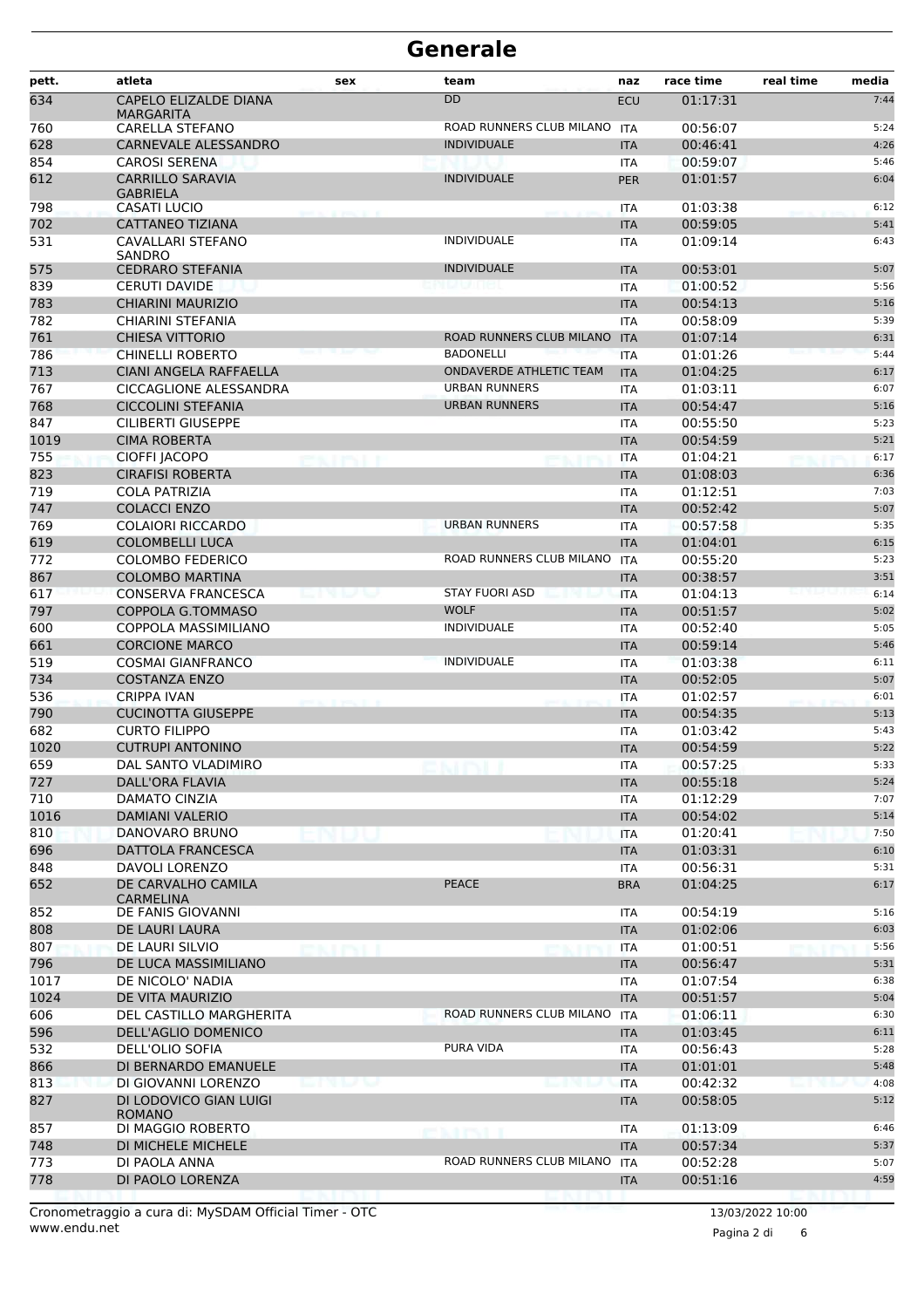| <b>INDIVIDUALE</b><br>DI VIESTI PASOUALE<br>00:49:06<br>4:43<br><b>ITA</b><br>DÍAZ ESCALANTE NAYELI<br>01:08:42<br>6:21<br><b>ITA</b><br>LT SQUAD<br>5:26<br><b>DINI CIACCI GABRIELE</b><br>00:55:40<br><b>ITA</b><br><b>FARRUGGIO ANDREA</b><br>00:55:40<br>5:24<br><b>ITA</b><br><b>GIUSEPPE</b><br>809<br><b>FASOLI ANDREA PAOLO</b><br>00:50:58<br><b>ITA</b><br>4:45<br>644<br>01:07:03<br><b>FAVARO SARA</b><br>6:32<br><b>ITA</b><br>805<br><b>FERRERI DANIELE</b><br>01:04:10<br>6:13<br><b>ITA</b><br>642<br><b>FERRO MASSIMO</b><br>00:57:13<br>5:35<br><b>ITA</b><br>552<br><b>FERRONI MANUELA KATIA</b><br><b>INDIVIDUALE</b><br>01:03:20<br>6:05<br><b>ITA</b><br>ROAD RUNNERS CLUB MILANO<br>5:25<br>762<br><b>FILIPPONI MARCO</b><br>00:56:12<br><b>ITA</b><br>610<br>FILOGRASSO ROSAMARIA<br>01:13:18<br>6:34<br><b>ITA</b><br>706<br>00:53:37<br>FORCELLA DANIELA<br>5:14<br><b>ITA</b><br>1028<br>4:22<br>FORLEO ROCCO TIZIANO<br>00:44:51<br><b>ITA</b><br>853<br><b>FORNABAIO ALBERTO</b><br>00:51:59<br>5:04<br><b>ITA</b><br><b>PERTHY</b><br>544<br><b>FRAGHI' GIUSEPPE</b><br><b>INDIVIDUALE</b><br>01:16:13<br>7:26<br><b>ITA</b><br>6:00<br>692<br><b>FRANCESCHELLI LUCA</b><br>01:01:22<br>ITA<br>593<br>FRANCHITTI MASSIMILIANO<br>01:03:37<br>6:06<br><b>ITA</b><br>736<br>00:55:32<br>5:23<br><b>FRAZZINI GIUSEPPE</b><br><b>ITA</b><br>6:00<br>680<br><b>FREGOSI STEFANIA</b><br>01:03:03<br><b>ITA</b><br><b>ETTORE</b><br>649<br><b>FROIO ETTORE</b><br>01:12:43<br>7:06<br><b>ITA</b><br>517<br><b>FUMAGALLI MARCO</b><br>00:54:42<br>5:16<br><b>ITA</b><br>6:09<br>860<br><b>GALEAZZO VITTORIO</b><br>01:07:09<br><b>ITA</b><br>714<br><b>GALLI ORNELLA</b><br><b>ONDAVERDE ATHLETIC TEAM</b><br>01:07:27<br>6:35<br><b>ITA</b><br>666<br><b>GASTALDELLI ENRICO</b><br>00:59:30<br>5:39<br>ITA<br>670<br>5:26<br><b>GENTILE GIANFRANCO</b><br>00:55:37<br><b>ITA</b><br>545<br><b>GHIRARDI MARGHERITA</b><br><b>INDIVIDUALE</b><br>01:00:34<br>5:53<br><b>ITA</b><br>833<br><b>GIACOMETTI MARCO</b><br>00:53:43<br>5:15<br><b>ITA</b><br>4:31<br>870<br><b>GIANNI MONACO</b><br>00:46:35<br>ITA<br>712<br><b>GIGANTE GIOVANNA</b><br><b>ONDAVERDE ATHLETIC TEAM</b><br>01:07:27<br>6:35<br><b>ITA</b><br>756<br><b>GINELLI DAVIDE</b><br>00:47:22<br>4:36<br><b>ITA</b><br>780<br><b>GIOIOSA ANTONELLO</b><br>00:56:51<br>5:32<br><b>ITA</b><br>627<br><b>GIOVAGNOLI MARCO</b><br>00:55:15<br>5:22<br><b>ITA</b><br>529<br><b>GIROTTI MARCELLA</b><br>01:02:47<br>6:02<br><b>ITA</b><br>594<br><b>GIUDICI ALBERTO</b><br>01:23:23<br><b>ITA</b><br>8:12<br>849<br><b>GIUDICI ALBERTO</b><br>00:47:32<br>4:37<br><b>ITA</b><br>693<br><b>GIUDICI FRANCESCO</b><br>4:15<br>00:43:49<br><b>ITA</b><br>825<br><b>GRANT SHARON</b><br>01:00:03<br>5:49<br><b>ITA</b><br>550<br><b>GRIMALDI LEONARDO LUCA</b><br>00:53:33<br><b>ITA</b><br>5:08<br>5:54<br>549<br><b>GRIMALDI MARCO</b><br>01:01:17<br><b>ITA</b><br>868<br><b>GUARINO VALENTINA</b><br>01:10:42<br>6:55<br>エレーン<br>ITA<br>626<br><b>GUERRIERI MARCO</b><br><b>INDIVIDUALE</b><br>00:55:15<br>5:22<br><b>ITA</b><br>675<br>00:52:11<br>5:01<br><b>IACONELLI GIANMARIO</b><br>ITA<br>723<br><b>IMPERIALE MARCO</b><br>01:06:58<br>6:33<br><b>ITA</b><br>620<br><b>INVERNIZZI YLENIA</b><br>01:04:00<br>6:15<br><b>ITA</b><br>ADRIANA<br>5:26<br><b>JURGAITYTE GUSTE</b><br>LTU<br>00:55:40<br>6:57<br>KOTE IRINI<br>01:11:02<br>ITA<br>L'ABBATE SILVIA ROBERTA<br>6:17<br><b>ITA</b><br>01:04:40<br><b>ORTICA</b><br>LA PLACA CARLO<br>00:58:19<br>5:37<br><b>ITA</b><br>5:52<br><b>LEO GIOVANNI</b><br>01:00:26<br><b>ITA</b><br>DD<br>LEON JIMBO DANIEL<br>00:58:07<br>5:48<br>正門し以<br><b>ITA</b><br><b>FERNANDO</b><br>LIGUORO FLORIANO<br><b>INDIVIDUALE</b><br><b>ITA</b><br>00:54:51<br>5:18<br>LISO GIOVANNI<br><b>INDIVIDUALE</b><br>00:51:54<br>5:04<br><b>ITA</b><br><b>INDIVIDUALE</b><br>6:58<br><b>LOCCI MONICA</b><br><b>ITA</b><br>01:11:00<br>INDIVIDUALE<br><b>LONGANESI LEO</b><br>00:51:48<br><b>ITA</b><br>4:57<br>LONGARETTI FABIO<br><b>INDIVIDUALE</b><br>00:47:55<br>4:37<br><b>ITA</b><br>5:23<br><b>LONGI MARCO</b><br>00:55:50<br><b>ITA</b><br>LOTTAROLI CLAUDIO<br>01:01:22<br>5:56<br><b>ITA</b><br>LUCA' ELISABETTA<br><b>ATLETICA INTESA</b><br>00:59:36<br>5:48<br><b>ITA</b><br>4:54<br>LUCILLO GAETANO<br><b>ITA</b><br>00:50:22<br><b>POLICOS</b><br>LUGLI LORENZO<br>01:02:58<br>6:10<br>ITA<br>LUPI ADRIANO<br>00:55:49<br>5:25<br><b>ITA</b><br><b>POLICOS</b><br>6:04<br><b>MADESANI CLAUDIO</b><br>01:01:52<br>ITA<br><b>MAGGIONI FRANCESCA</b><br><b>URBAN RUNNERS</b><br>01:10:40<br><b>ITA</b><br>6:51<br>Cronometraggio a cura di: MySDAM Official Timer - OTC<br>13/03/2022 10:00 | pett. | atleta | sex | team | naz | race time | real time | media |
|-----------------------------------------------------------------------------------------------------------------------------------------------------------------------------------------------------------------------------------------------------------------------------------------------------------------------------------------------------------------------------------------------------------------------------------------------------------------------------------------------------------------------------------------------------------------------------------------------------------------------------------------------------------------------------------------------------------------------------------------------------------------------------------------------------------------------------------------------------------------------------------------------------------------------------------------------------------------------------------------------------------------------------------------------------------------------------------------------------------------------------------------------------------------------------------------------------------------------------------------------------------------------------------------------------------------------------------------------------------------------------------------------------------------------------------------------------------------------------------------------------------------------------------------------------------------------------------------------------------------------------------------------------------------------------------------------------------------------------------------------------------------------------------------------------------------------------------------------------------------------------------------------------------------------------------------------------------------------------------------------------------------------------------------------------------------------------------------------------------------------------------------------------------------------------------------------------------------------------------------------------------------------------------------------------------------------------------------------------------------------------------------------------------------------------------------------------------------------------------------------------------------------------------------------------------------------------------------------------------------------------------------------------------------------------------------------------------------------------------------------------------------------------------------------------------------------------------------------------------------------------------------------------------------------------------------------------------------------------------------------------------------------------------------------------------------------------------------------------------------------------------------------------------------------------------------------------------------------------------------------------------------------------------------------------------------------------------------------------------------------------------------------------------------------------------------------------------------------------------------------------------------------------------------------------------------------------------------------------------------------------------------------------------------------------------------------------------------------------------------------------------------------------------------------------------------------------------------------------------------------------------------------------------------------------------------------------------------------------------------------------------------------------------------------------------------------------------------------------------------------------------------------------------------------------------------------------------------------------------------------------------------------------------------------------------------------------------------------------------------------------------------------------------------------------------------------------------------------------------------------------------------------------------------------------------------------------------------------------------------------------------------------------------------------------------------------------------------------------|-------|--------|-----|------|-----|-----------|-----------|-------|
|                                                                                                                                                                                                                                                                                                                                                                                                                                                                                                                                                                                                                                                                                                                                                                                                                                                                                                                                                                                                                                                                                                                                                                                                                                                                                                                                                                                                                                                                                                                                                                                                                                                                                                                                                                                                                                                                                                                                                                                                                                                                                                                                                                                                                                                                                                                                                                                                                                                                                                                                                                                                                                                                                                                                                                                                                                                                                                                                                                                                                                                                                                                                                                                                                                                                                                                                                                                                                                                                                                                                                                                                                                                                                                                                                                                                                                                                                                                                                                                                                                                                                                                                                                                                                                                                                                                                                                                                                                                                                                                                                                                                                                                                                                                             | 608   |        |     |      |     |           |           |       |
|                                                                                                                                                                                                                                                                                                                                                                                                                                                                                                                                                                                                                                                                                                                                                                                                                                                                                                                                                                                                                                                                                                                                                                                                                                                                                                                                                                                                                                                                                                                                                                                                                                                                                                                                                                                                                                                                                                                                                                                                                                                                                                                                                                                                                                                                                                                                                                                                                                                                                                                                                                                                                                                                                                                                                                                                                                                                                                                                                                                                                                                                                                                                                                                                                                                                                                                                                                                                                                                                                                                                                                                                                                                                                                                                                                                                                                                                                                                                                                                                                                                                                                                                                                                                                                                                                                                                                                                                                                                                                                                                                                                                                                                                                                                             | 800   |        |     |      |     |           |           |       |
|                                                                                                                                                                                                                                                                                                                                                                                                                                                                                                                                                                                                                                                                                                                                                                                                                                                                                                                                                                                                                                                                                                                                                                                                                                                                                                                                                                                                                                                                                                                                                                                                                                                                                                                                                                                                                                                                                                                                                                                                                                                                                                                                                                                                                                                                                                                                                                                                                                                                                                                                                                                                                                                                                                                                                                                                                                                                                                                                                                                                                                                                                                                                                                                                                                                                                                                                                                                                                                                                                                                                                                                                                                                                                                                                                                                                                                                                                                                                                                                                                                                                                                                                                                                                                                                                                                                                                                                                                                                                                                                                                                                                                                                                                                                             | 699   |        |     |      |     |           |           |       |
|                                                                                                                                                                                                                                                                                                                                                                                                                                                                                                                                                                                                                                                                                                                                                                                                                                                                                                                                                                                                                                                                                                                                                                                                                                                                                                                                                                                                                                                                                                                                                                                                                                                                                                                                                                                                                                                                                                                                                                                                                                                                                                                                                                                                                                                                                                                                                                                                                                                                                                                                                                                                                                                                                                                                                                                                                                                                                                                                                                                                                                                                                                                                                                                                                                                                                                                                                                                                                                                                                                                                                                                                                                                                                                                                                                                                                                                                                                                                                                                                                                                                                                                                                                                                                                                                                                                                                                                                                                                                                                                                                                                                                                                                                                                             | 777   |        |     |      |     |           |           |       |
|                                                                                                                                                                                                                                                                                                                                                                                                                                                                                                                                                                                                                                                                                                                                                                                                                                                                                                                                                                                                                                                                                                                                                                                                                                                                                                                                                                                                                                                                                                                                                                                                                                                                                                                                                                                                                                                                                                                                                                                                                                                                                                                                                                                                                                                                                                                                                                                                                                                                                                                                                                                                                                                                                                                                                                                                                                                                                                                                                                                                                                                                                                                                                                                                                                                                                                                                                                                                                                                                                                                                                                                                                                                                                                                                                                                                                                                                                                                                                                                                                                                                                                                                                                                                                                                                                                                                                                                                                                                                                                                                                                                                                                                                                                                             |       |        |     |      |     |           |           |       |
|                                                                                                                                                                                                                                                                                                                                                                                                                                                                                                                                                                                                                                                                                                                                                                                                                                                                                                                                                                                                                                                                                                                                                                                                                                                                                                                                                                                                                                                                                                                                                                                                                                                                                                                                                                                                                                                                                                                                                                                                                                                                                                                                                                                                                                                                                                                                                                                                                                                                                                                                                                                                                                                                                                                                                                                                                                                                                                                                                                                                                                                                                                                                                                                                                                                                                                                                                                                                                                                                                                                                                                                                                                                                                                                                                                                                                                                                                                                                                                                                                                                                                                                                                                                                                                                                                                                                                                                                                                                                                                                                                                                                                                                                                                                             |       |        |     |      |     |           |           |       |
|                                                                                                                                                                                                                                                                                                                                                                                                                                                                                                                                                                                                                                                                                                                                                                                                                                                                                                                                                                                                                                                                                                                                                                                                                                                                                                                                                                                                                                                                                                                                                                                                                                                                                                                                                                                                                                                                                                                                                                                                                                                                                                                                                                                                                                                                                                                                                                                                                                                                                                                                                                                                                                                                                                                                                                                                                                                                                                                                                                                                                                                                                                                                                                                                                                                                                                                                                                                                                                                                                                                                                                                                                                                                                                                                                                                                                                                                                                                                                                                                                                                                                                                                                                                                                                                                                                                                                                                                                                                                                                                                                                                                                                                                                                                             |       |        |     |      |     |           |           |       |
|                                                                                                                                                                                                                                                                                                                                                                                                                                                                                                                                                                                                                                                                                                                                                                                                                                                                                                                                                                                                                                                                                                                                                                                                                                                                                                                                                                                                                                                                                                                                                                                                                                                                                                                                                                                                                                                                                                                                                                                                                                                                                                                                                                                                                                                                                                                                                                                                                                                                                                                                                                                                                                                                                                                                                                                                                                                                                                                                                                                                                                                                                                                                                                                                                                                                                                                                                                                                                                                                                                                                                                                                                                                                                                                                                                                                                                                                                                                                                                                                                                                                                                                                                                                                                                                                                                                                                                                                                                                                                                                                                                                                                                                                                                                             |       |        |     |      |     |           |           |       |
|                                                                                                                                                                                                                                                                                                                                                                                                                                                                                                                                                                                                                                                                                                                                                                                                                                                                                                                                                                                                                                                                                                                                                                                                                                                                                                                                                                                                                                                                                                                                                                                                                                                                                                                                                                                                                                                                                                                                                                                                                                                                                                                                                                                                                                                                                                                                                                                                                                                                                                                                                                                                                                                                                                                                                                                                                                                                                                                                                                                                                                                                                                                                                                                                                                                                                                                                                                                                                                                                                                                                                                                                                                                                                                                                                                                                                                                                                                                                                                                                                                                                                                                                                                                                                                                                                                                                                                                                                                                                                                                                                                                                                                                                                                                             |       |        |     |      |     |           |           |       |
|                                                                                                                                                                                                                                                                                                                                                                                                                                                                                                                                                                                                                                                                                                                                                                                                                                                                                                                                                                                                                                                                                                                                                                                                                                                                                                                                                                                                                                                                                                                                                                                                                                                                                                                                                                                                                                                                                                                                                                                                                                                                                                                                                                                                                                                                                                                                                                                                                                                                                                                                                                                                                                                                                                                                                                                                                                                                                                                                                                                                                                                                                                                                                                                                                                                                                                                                                                                                                                                                                                                                                                                                                                                                                                                                                                                                                                                                                                                                                                                                                                                                                                                                                                                                                                                                                                                                                                                                                                                                                                                                                                                                                                                                                                                             |       |        |     |      |     |           |           |       |
|                                                                                                                                                                                                                                                                                                                                                                                                                                                                                                                                                                                                                                                                                                                                                                                                                                                                                                                                                                                                                                                                                                                                                                                                                                                                                                                                                                                                                                                                                                                                                                                                                                                                                                                                                                                                                                                                                                                                                                                                                                                                                                                                                                                                                                                                                                                                                                                                                                                                                                                                                                                                                                                                                                                                                                                                                                                                                                                                                                                                                                                                                                                                                                                                                                                                                                                                                                                                                                                                                                                                                                                                                                                                                                                                                                                                                                                                                                                                                                                                                                                                                                                                                                                                                                                                                                                                                                                                                                                                                                                                                                                                                                                                                                                             |       |        |     |      |     |           |           |       |
|                                                                                                                                                                                                                                                                                                                                                                                                                                                                                                                                                                                                                                                                                                                                                                                                                                                                                                                                                                                                                                                                                                                                                                                                                                                                                                                                                                                                                                                                                                                                                                                                                                                                                                                                                                                                                                                                                                                                                                                                                                                                                                                                                                                                                                                                                                                                                                                                                                                                                                                                                                                                                                                                                                                                                                                                                                                                                                                                                                                                                                                                                                                                                                                                                                                                                                                                                                                                                                                                                                                                                                                                                                                                                                                                                                                                                                                                                                                                                                                                                                                                                                                                                                                                                                                                                                                                                                                                                                                                                                                                                                                                                                                                                                                             |       |        |     |      |     |           |           |       |
|                                                                                                                                                                                                                                                                                                                                                                                                                                                                                                                                                                                                                                                                                                                                                                                                                                                                                                                                                                                                                                                                                                                                                                                                                                                                                                                                                                                                                                                                                                                                                                                                                                                                                                                                                                                                                                                                                                                                                                                                                                                                                                                                                                                                                                                                                                                                                                                                                                                                                                                                                                                                                                                                                                                                                                                                                                                                                                                                                                                                                                                                                                                                                                                                                                                                                                                                                                                                                                                                                                                                                                                                                                                                                                                                                                                                                                                                                                                                                                                                                                                                                                                                                                                                                                                                                                                                                                                                                                                                                                                                                                                                                                                                                                                             |       |        |     |      |     |           |           |       |
|                                                                                                                                                                                                                                                                                                                                                                                                                                                                                                                                                                                                                                                                                                                                                                                                                                                                                                                                                                                                                                                                                                                                                                                                                                                                                                                                                                                                                                                                                                                                                                                                                                                                                                                                                                                                                                                                                                                                                                                                                                                                                                                                                                                                                                                                                                                                                                                                                                                                                                                                                                                                                                                                                                                                                                                                                                                                                                                                                                                                                                                                                                                                                                                                                                                                                                                                                                                                                                                                                                                                                                                                                                                                                                                                                                                                                                                                                                                                                                                                                                                                                                                                                                                                                                                                                                                                                                                                                                                                                                                                                                                                                                                                                                                             |       |        |     |      |     |           |           |       |
|                                                                                                                                                                                                                                                                                                                                                                                                                                                                                                                                                                                                                                                                                                                                                                                                                                                                                                                                                                                                                                                                                                                                                                                                                                                                                                                                                                                                                                                                                                                                                                                                                                                                                                                                                                                                                                                                                                                                                                                                                                                                                                                                                                                                                                                                                                                                                                                                                                                                                                                                                                                                                                                                                                                                                                                                                                                                                                                                                                                                                                                                                                                                                                                                                                                                                                                                                                                                                                                                                                                                                                                                                                                                                                                                                                                                                                                                                                                                                                                                                                                                                                                                                                                                                                                                                                                                                                                                                                                                                                                                                                                                                                                                                                                             |       |        |     |      |     |           |           |       |
|                                                                                                                                                                                                                                                                                                                                                                                                                                                                                                                                                                                                                                                                                                                                                                                                                                                                                                                                                                                                                                                                                                                                                                                                                                                                                                                                                                                                                                                                                                                                                                                                                                                                                                                                                                                                                                                                                                                                                                                                                                                                                                                                                                                                                                                                                                                                                                                                                                                                                                                                                                                                                                                                                                                                                                                                                                                                                                                                                                                                                                                                                                                                                                                                                                                                                                                                                                                                                                                                                                                                                                                                                                                                                                                                                                                                                                                                                                                                                                                                                                                                                                                                                                                                                                                                                                                                                                                                                                                                                                                                                                                                                                                                                                                             |       |        |     |      |     |           |           |       |
|                                                                                                                                                                                                                                                                                                                                                                                                                                                                                                                                                                                                                                                                                                                                                                                                                                                                                                                                                                                                                                                                                                                                                                                                                                                                                                                                                                                                                                                                                                                                                                                                                                                                                                                                                                                                                                                                                                                                                                                                                                                                                                                                                                                                                                                                                                                                                                                                                                                                                                                                                                                                                                                                                                                                                                                                                                                                                                                                                                                                                                                                                                                                                                                                                                                                                                                                                                                                                                                                                                                                                                                                                                                                                                                                                                                                                                                                                                                                                                                                                                                                                                                                                                                                                                                                                                                                                                                                                                                                                                                                                                                                                                                                                                                             |       |        |     |      |     |           |           |       |
|                                                                                                                                                                                                                                                                                                                                                                                                                                                                                                                                                                                                                                                                                                                                                                                                                                                                                                                                                                                                                                                                                                                                                                                                                                                                                                                                                                                                                                                                                                                                                                                                                                                                                                                                                                                                                                                                                                                                                                                                                                                                                                                                                                                                                                                                                                                                                                                                                                                                                                                                                                                                                                                                                                                                                                                                                                                                                                                                                                                                                                                                                                                                                                                                                                                                                                                                                                                                                                                                                                                                                                                                                                                                                                                                                                                                                                                                                                                                                                                                                                                                                                                                                                                                                                                                                                                                                                                                                                                                                                                                                                                                                                                                                                                             |       |        |     |      |     |           |           |       |
|                                                                                                                                                                                                                                                                                                                                                                                                                                                                                                                                                                                                                                                                                                                                                                                                                                                                                                                                                                                                                                                                                                                                                                                                                                                                                                                                                                                                                                                                                                                                                                                                                                                                                                                                                                                                                                                                                                                                                                                                                                                                                                                                                                                                                                                                                                                                                                                                                                                                                                                                                                                                                                                                                                                                                                                                                                                                                                                                                                                                                                                                                                                                                                                                                                                                                                                                                                                                                                                                                                                                                                                                                                                                                                                                                                                                                                                                                                                                                                                                                                                                                                                                                                                                                                                                                                                                                                                                                                                                                                                                                                                                                                                                                                                             |       |        |     |      |     |           |           |       |
|                                                                                                                                                                                                                                                                                                                                                                                                                                                                                                                                                                                                                                                                                                                                                                                                                                                                                                                                                                                                                                                                                                                                                                                                                                                                                                                                                                                                                                                                                                                                                                                                                                                                                                                                                                                                                                                                                                                                                                                                                                                                                                                                                                                                                                                                                                                                                                                                                                                                                                                                                                                                                                                                                                                                                                                                                                                                                                                                                                                                                                                                                                                                                                                                                                                                                                                                                                                                                                                                                                                                                                                                                                                                                                                                                                                                                                                                                                                                                                                                                                                                                                                                                                                                                                                                                                                                                                                                                                                                                                                                                                                                                                                                                                                             |       |        |     |      |     |           |           |       |
|                                                                                                                                                                                                                                                                                                                                                                                                                                                                                                                                                                                                                                                                                                                                                                                                                                                                                                                                                                                                                                                                                                                                                                                                                                                                                                                                                                                                                                                                                                                                                                                                                                                                                                                                                                                                                                                                                                                                                                                                                                                                                                                                                                                                                                                                                                                                                                                                                                                                                                                                                                                                                                                                                                                                                                                                                                                                                                                                                                                                                                                                                                                                                                                                                                                                                                                                                                                                                                                                                                                                                                                                                                                                                                                                                                                                                                                                                                                                                                                                                                                                                                                                                                                                                                                                                                                                                                                                                                                                                                                                                                                                                                                                                                                             |       |        |     |      |     |           |           |       |
|                                                                                                                                                                                                                                                                                                                                                                                                                                                                                                                                                                                                                                                                                                                                                                                                                                                                                                                                                                                                                                                                                                                                                                                                                                                                                                                                                                                                                                                                                                                                                                                                                                                                                                                                                                                                                                                                                                                                                                                                                                                                                                                                                                                                                                                                                                                                                                                                                                                                                                                                                                                                                                                                                                                                                                                                                                                                                                                                                                                                                                                                                                                                                                                                                                                                                                                                                                                                                                                                                                                                                                                                                                                                                                                                                                                                                                                                                                                                                                                                                                                                                                                                                                                                                                                                                                                                                                                                                                                                                                                                                                                                                                                                                                                             |       |        |     |      |     |           |           |       |
|                                                                                                                                                                                                                                                                                                                                                                                                                                                                                                                                                                                                                                                                                                                                                                                                                                                                                                                                                                                                                                                                                                                                                                                                                                                                                                                                                                                                                                                                                                                                                                                                                                                                                                                                                                                                                                                                                                                                                                                                                                                                                                                                                                                                                                                                                                                                                                                                                                                                                                                                                                                                                                                                                                                                                                                                                                                                                                                                                                                                                                                                                                                                                                                                                                                                                                                                                                                                                                                                                                                                                                                                                                                                                                                                                                                                                                                                                                                                                                                                                                                                                                                                                                                                                                                                                                                                                                                                                                                                                                                                                                                                                                                                                                                             |       |        |     |      |     |           |           |       |
|                                                                                                                                                                                                                                                                                                                                                                                                                                                                                                                                                                                                                                                                                                                                                                                                                                                                                                                                                                                                                                                                                                                                                                                                                                                                                                                                                                                                                                                                                                                                                                                                                                                                                                                                                                                                                                                                                                                                                                                                                                                                                                                                                                                                                                                                                                                                                                                                                                                                                                                                                                                                                                                                                                                                                                                                                                                                                                                                                                                                                                                                                                                                                                                                                                                                                                                                                                                                                                                                                                                                                                                                                                                                                                                                                                                                                                                                                                                                                                                                                                                                                                                                                                                                                                                                                                                                                                                                                                                                                                                                                                                                                                                                                                                             |       |        |     |      |     |           |           |       |
|                                                                                                                                                                                                                                                                                                                                                                                                                                                                                                                                                                                                                                                                                                                                                                                                                                                                                                                                                                                                                                                                                                                                                                                                                                                                                                                                                                                                                                                                                                                                                                                                                                                                                                                                                                                                                                                                                                                                                                                                                                                                                                                                                                                                                                                                                                                                                                                                                                                                                                                                                                                                                                                                                                                                                                                                                                                                                                                                                                                                                                                                                                                                                                                                                                                                                                                                                                                                                                                                                                                                                                                                                                                                                                                                                                                                                                                                                                                                                                                                                                                                                                                                                                                                                                                                                                                                                                                                                                                                                                                                                                                                                                                                                                                             |       |        |     |      |     |           |           |       |
|                                                                                                                                                                                                                                                                                                                                                                                                                                                                                                                                                                                                                                                                                                                                                                                                                                                                                                                                                                                                                                                                                                                                                                                                                                                                                                                                                                                                                                                                                                                                                                                                                                                                                                                                                                                                                                                                                                                                                                                                                                                                                                                                                                                                                                                                                                                                                                                                                                                                                                                                                                                                                                                                                                                                                                                                                                                                                                                                                                                                                                                                                                                                                                                                                                                                                                                                                                                                                                                                                                                                                                                                                                                                                                                                                                                                                                                                                                                                                                                                                                                                                                                                                                                                                                                                                                                                                                                                                                                                                                                                                                                                                                                                                                                             |       |        |     |      |     |           |           |       |
|                                                                                                                                                                                                                                                                                                                                                                                                                                                                                                                                                                                                                                                                                                                                                                                                                                                                                                                                                                                                                                                                                                                                                                                                                                                                                                                                                                                                                                                                                                                                                                                                                                                                                                                                                                                                                                                                                                                                                                                                                                                                                                                                                                                                                                                                                                                                                                                                                                                                                                                                                                                                                                                                                                                                                                                                                                                                                                                                                                                                                                                                                                                                                                                                                                                                                                                                                                                                                                                                                                                                                                                                                                                                                                                                                                                                                                                                                                                                                                                                                                                                                                                                                                                                                                                                                                                                                                                                                                                                                                                                                                                                                                                                                                                             |       |        |     |      |     |           |           |       |
|                                                                                                                                                                                                                                                                                                                                                                                                                                                                                                                                                                                                                                                                                                                                                                                                                                                                                                                                                                                                                                                                                                                                                                                                                                                                                                                                                                                                                                                                                                                                                                                                                                                                                                                                                                                                                                                                                                                                                                                                                                                                                                                                                                                                                                                                                                                                                                                                                                                                                                                                                                                                                                                                                                                                                                                                                                                                                                                                                                                                                                                                                                                                                                                                                                                                                                                                                                                                                                                                                                                                                                                                                                                                                                                                                                                                                                                                                                                                                                                                                                                                                                                                                                                                                                                                                                                                                                                                                                                                                                                                                                                                                                                                                                                             |       |        |     |      |     |           |           |       |
|                                                                                                                                                                                                                                                                                                                                                                                                                                                                                                                                                                                                                                                                                                                                                                                                                                                                                                                                                                                                                                                                                                                                                                                                                                                                                                                                                                                                                                                                                                                                                                                                                                                                                                                                                                                                                                                                                                                                                                                                                                                                                                                                                                                                                                                                                                                                                                                                                                                                                                                                                                                                                                                                                                                                                                                                                                                                                                                                                                                                                                                                                                                                                                                                                                                                                                                                                                                                                                                                                                                                                                                                                                                                                                                                                                                                                                                                                                                                                                                                                                                                                                                                                                                                                                                                                                                                                                                                                                                                                                                                                                                                                                                                                                                             |       |        |     |      |     |           |           |       |
|                                                                                                                                                                                                                                                                                                                                                                                                                                                                                                                                                                                                                                                                                                                                                                                                                                                                                                                                                                                                                                                                                                                                                                                                                                                                                                                                                                                                                                                                                                                                                                                                                                                                                                                                                                                                                                                                                                                                                                                                                                                                                                                                                                                                                                                                                                                                                                                                                                                                                                                                                                                                                                                                                                                                                                                                                                                                                                                                                                                                                                                                                                                                                                                                                                                                                                                                                                                                                                                                                                                                                                                                                                                                                                                                                                                                                                                                                                                                                                                                                                                                                                                                                                                                                                                                                                                                                                                                                                                                                                                                                                                                                                                                                                                             |       |        |     |      |     |           |           |       |
|                                                                                                                                                                                                                                                                                                                                                                                                                                                                                                                                                                                                                                                                                                                                                                                                                                                                                                                                                                                                                                                                                                                                                                                                                                                                                                                                                                                                                                                                                                                                                                                                                                                                                                                                                                                                                                                                                                                                                                                                                                                                                                                                                                                                                                                                                                                                                                                                                                                                                                                                                                                                                                                                                                                                                                                                                                                                                                                                                                                                                                                                                                                                                                                                                                                                                                                                                                                                                                                                                                                                                                                                                                                                                                                                                                                                                                                                                                                                                                                                                                                                                                                                                                                                                                                                                                                                                                                                                                                                                                                                                                                                                                                                                                                             |       |        |     |      |     |           |           |       |
|                                                                                                                                                                                                                                                                                                                                                                                                                                                                                                                                                                                                                                                                                                                                                                                                                                                                                                                                                                                                                                                                                                                                                                                                                                                                                                                                                                                                                                                                                                                                                                                                                                                                                                                                                                                                                                                                                                                                                                                                                                                                                                                                                                                                                                                                                                                                                                                                                                                                                                                                                                                                                                                                                                                                                                                                                                                                                                                                                                                                                                                                                                                                                                                                                                                                                                                                                                                                                                                                                                                                                                                                                                                                                                                                                                                                                                                                                                                                                                                                                                                                                                                                                                                                                                                                                                                                                                                                                                                                                                                                                                                                                                                                                                                             |       |        |     |      |     |           |           |       |
|                                                                                                                                                                                                                                                                                                                                                                                                                                                                                                                                                                                                                                                                                                                                                                                                                                                                                                                                                                                                                                                                                                                                                                                                                                                                                                                                                                                                                                                                                                                                                                                                                                                                                                                                                                                                                                                                                                                                                                                                                                                                                                                                                                                                                                                                                                                                                                                                                                                                                                                                                                                                                                                                                                                                                                                                                                                                                                                                                                                                                                                                                                                                                                                                                                                                                                                                                                                                                                                                                                                                                                                                                                                                                                                                                                                                                                                                                                                                                                                                                                                                                                                                                                                                                                                                                                                                                                                                                                                                                                                                                                                                                                                                                                                             |       |        |     |      |     |           |           |       |
|                                                                                                                                                                                                                                                                                                                                                                                                                                                                                                                                                                                                                                                                                                                                                                                                                                                                                                                                                                                                                                                                                                                                                                                                                                                                                                                                                                                                                                                                                                                                                                                                                                                                                                                                                                                                                                                                                                                                                                                                                                                                                                                                                                                                                                                                                                                                                                                                                                                                                                                                                                                                                                                                                                                                                                                                                                                                                                                                                                                                                                                                                                                                                                                                                                                                                                                                                                                                                                                                                                                                                                                                                                                                                                                                                                                                                                                                                                                                                                                                                                                                                                                                                                                                                                                                                                                                                                                                                                                                                                                                                                                                                                                                                                                             |       |        |     |      |     |           |           |       |
|                                                                                                                                                                                                                                                                                                                                                                                                                                                                                                                                                                                                                                                                                                                                                                                                                                                                                                                                                                                                                                                                                                                                                                                                                                                                                                                                                                                                                                                                                                                                                                                                                                                                                                                                                                                                                                                                                                                                                                                                                                                                                                                                                                                                                                                                                                                                                                                                                                                                                                                                                                                                                                                                                                                                                                                                                                                                                                                                                                                                                                                                                                                                                                                                                                                                                                                                                                                                                                                                                                                                                                                                                                                                                                                                                                                                                                                                                                                                                                                                                                                                                                                                                                                                                                                                                                                                                                                                                                                                                                                                                                                                                                                                                                                             |       |        |     |      |     |           |           |       |
|                                                                                                                                                                                                                                                                                                                                                                                                                                                                                                                                                                                                                                                                                                                                                                                                                                                                                                                                                                                                                                                                                                                                                                                                                                                                                                                                                                                                                                                                                                                                                                                                                                                                                                                                                                                                                                                                                                                                                                                                                                                                                                                                                                                                                                                                                                                                                                                                                                                                                                                                                                                                                                                                                                                                                                                                                                                                                                                                                                                                                                                                                                                                                                                                                                                                                                                                                                                                                                                                                                                                                                                                                                                                                                                                                                                                                                                                                                                                                                                                                                                                                                                                                                                                                                                                                                                                                                                                                                                                                                                                                                                                                                                                                                                             |       |        |     |      |     |           |           |       |
|                                                                                                                                                                                                                                                                                                                                                                                                                                                                                                                                                                                                                                                                                                                                                                                                                                                                                                                                                                                                                                                                                                                                                                                                                                                                                                                                                                                                                                                                                                                                                                                                                                                                                                                                                                                                                                                                                                                                                                                                                                                                                                                                                                                                                                                                                                                                                                                                                                                                                                                                                                                                                                                                                                                                                                                                                                                                                                                                                                                                                                                                                                                                                                                                                                                                                                                                                                                                                                                                                                                                                                                                                                                                                                                                                                                                                                                                                                                                                                                                                                                                                                                                                                                                                                                                                                                                                                                                                                                                                                                                                                                                                                                                                                                             |       |        |     |      |     |           |           |       |
|                                                                                                                                                                                                                                                                                                                                                                                                                                                                                                                                                                                                                                                                                                                                                                                                                                                                                                                                                                                                                                                                                                                                                                                                                                                                                                                                                                                                                                                                                                                                                                                                                                                                                                                                                                                                                                                                                                                                                                                                                                                                                                                                                                                                                                                                                                                                                                                                                                                                                                                                                                                                                                                                                                                                                                                                                                                                                                                                                                                                                                                                                                                                                                                                                                                                                                                                                                                                                                                                                                                                                                                                                                                                                                                                                                                                                                                                                                                                                                                                                                                                                                                                                                                                                                                                                                                                                                                                                                                                                                                                                                                                                                                                                                                             |       |        |     |      |     |           |           |       |
|                                                                                                                                                                                                                                                                                                                                                                                                                                                                                                                                                                                                                                                                                                                                                                                                                                                                                                                                                                                                                                                                                                                                                                                                                                                                                                                                                                                                                                                                                                                                                                                                                                                                                                                                                                                                                                                                                                                                                                                                                                                                                                                                                                                                                                                                                                                                                                                                                                                                                                                                                                                                                                                                                                                                                                                                                                                                                                                                                                                                                                                                                                                                                                                                                                                                                                                                                                                                                                                                                                                                                                                                                                                                                                                                                                                                                                                                                                                                                                                                                                                                                                                                                                                                                                                                                                                                                                                                                                                                                                                                                                                                                                                                                                                             |       |        |     |      |     |           |           |       |
|                                                                                                                                                                                                                                                                                                                                                                                                                                                                                                                                                                                                                                                                                                                                                                                                                                                                                                                                                                                                                                                                                                                                                                                                                                                                                                                                                                                                                                                                                                                                                                                                                                                                                                                                                                                                                                                                                                                                                                                                                                                                                                                                                                                                                                                                                                                                                                                                                                                                                                                                                                                                                                                                                                                                                                                                                                                                                                                                                                                                                                                                                                                                                                                                                                                                                                                                                                                                                                                                                                                                                                                                                                                                                                                                                                                                                                                                                                                                                                                                                                                                                                                                                                                                                                                                                                                                                                                                                                                                                                                                                                                                                                                                                                                             |       |        |     |      |     |           |           |       |
|                                                                                                                                                                                                                                                                                                                                                                                                                                                                                                                                                                                                                                                                                                                                                                                                                                                                                                                                                                                                                                                                                                                                                                                                                                                                                                                                                                                                                                                                                                                                                                                                                                                                                                                                                                                                                                                                                                                                                                                                                                                                                                                                                                                                                                                                                                                                                                                                                                                                                                                                                                                                                                                                                                                                                                                                                                                                                                                                                                                                                                                                                                                                                                                                                                                                                                                                                                                                                                                                                                                                                                                                                                                                                                                                                                                                                                                                                                                                                                                                                                                                                                                                                                                                                                                                                                                                                                                                                                                                                                                                                                                                                                                                                                                             |       |        |     |      |     |           |           |       |
|                                                                                                                                                                                                                                                                                                                                                                                                                                                                                                                                                                                                                                                                                                                                                                                                                                                                                                                                                                                                                                                                                                                                                                                                                                                                                                                                                                                                                                                                                                                                                                                                                                                                                                                                                                                                                                                                                                                                                                                                                                                                                                                                                                                                                                                                                                                                                                                                                                                                                                                                                                                                                                                                                                                                                                                                                                                                                                                                                                                                                                                                                                                                                                                                                                                                                                                                                                                                                                                                                                                                                                                                                                                                                                                                                                                                                                                                                                                                                                                                                                                                                                                                                                                                                                                                                                                                                                                                                                                                                                                                                                                                                                                                                                                             |       |        |     |      |     |           |           |       |
|                                                                                                                                                                                                                                                                                                                                                                                                                                                                                                                                                                                                                                                                                                                                                                                                                                                                                                                                                                                                                                                                                                                                                                                                                                                                                                                                                                                                                                                                                                                                                                                                                                                                                                                                                                                                                                                                                                                                                                                                                                                                                                                                                                                                                                                                                                                                                                                                                                                                                                                                                                                                                                                                                                                                                                                                                                                                                                                                                                                                                                                                                                                                                                                                                                                                                                                                                                                                                                                                                                                                                                                                                                                                                                                                                                                                                                                                                                                                                                                                                                                                                                                                                                                                                                                                                                                                                                                                                                                                                                                                                                                                                                                                                                                             |       |        |     |      |     |           |           |       |
|                                                                                                                                                                                                                                                                                                                                                                                                                                                                                                                                                                                                                                                                                                                                                                                                                                                                                                                                                                                                                                                                                                                                                                                                                                                                                                                                                                                                                                                                                                                                                                                                                                                                                                                                                                                                                                                                                                                                                                                                                                                                                                                                                                                                                                                                                                                                                                                                                                                                                                                                                                                                                                                                                                                                                                                                                                                                                                                                                                                                                                                                                                                                                                                                                                                                                                                                                                                                                                                                                                                                                                                                                                                                                                                                                                                                                                                                                                                                                                                                                                                                                                                                                                                                                                                                                                                                                                                                                                                                                                                                                                                                                                                                                                                             |       |        |     |      |     |           |           |       |
|                                                                                                                                                                                                                                                                                                                                                                                                                                                                                                                                                                                                                                                                                                                                                                                                                                                                                                                                                                                                                                                                                                                                                                                                                                                                                                                                                                                                                                                                                                                                                                                                                                                                                                                                                                                                                                                                                                                                                                                                                                                                                                                                                                                                                                                                                                                                                                                                                                                                                                                                                                                                                                                                                                                                                                                                                                                                                                                                                                                                                                                                                                                                                                                                                                                                                                                                                                                                                                                                                                                                                                                                                                                                                                                                                                                                                                                                                                                                                                                                                                                                                                                                                                                                                                                                                                                                                                                                                                                                                                                                                                                                                                                                                                                             |       |        |     |      |     |           |           |       |
|                                                                                                                                                                                                                                                                                                                                                                                                                                                                                                                                                                                                                                                                                                                                                                                                                                                                                                                                                                                                                                                                                                                                                                                                                                                                                                                                                                                                                                                                                                                                                                                                                                                                                                                                                                                                                                                                                                                                                                                                                                                                                                                                                                                                                                                                                                                                                                                                                                                                                                                                                                                                                                                                                                                                                                                                                                                                                                                                                                                                                                                                                                                                                                                                                                                                                                                                                                                                                                                                                                                                                                                                                                                                                                                                                                                                                                                                                                                                                                                                                                                                                                                                                                                                                                                                                                                                                                                                                                                                                                                                                                                                                                                                                                                             | 705   |        |     |      |     |           |           |       |
|                                                                                                                                                                                                                                                                                                                                                                                                                                                                                                                                                                                                                                                                                                                                                                                                                                                                                                                                                                                                                                                                                                                                                                                                                                                                                                                                                                                                                                                                                                                                                                                                                                                                                                                                                                                                                                                                                                                                                                                                                                                                                                                                                                                                                                                                                                                                                                                                                                                                                                                                                                                                                                                                                                                                                                                                                                                                                                                                                                                                                                                                                                                                                                                                                                                                                                                                                                                                                                                                                                                                                                                                                                                                                                                                                                                                                                                                                                                                                                                                                                                                                                                                                                                                                                                                                                                                                                                                                                                                                                                                                                                                                                                                                                                             | 668   |        |     |      |     |           |           |       |
|                                                                                                                                                                                                                                                                                                                                                                                                                                                                                                                                                                                                                                                                                                                                                                                                                                                                                                                                                                                                                                                                                                                                                                                                                                                                                                                                                                                                                                                                                                                                                                                                                                                                                                                                                                                                                                                                                                                                                                                                                                                                                                                                                                                                                                                                                                                                                                                                                                                                                                                                                                                                                                                                                                                                                                                                                                                                                                                                                                                                                                                                                                                                                                                                                                                                                                                                                                                                                                                                                                                                                                                                                                                                                                                                                                                                                                                                                                                                                                                                                                                                                                                                                                                                                                                                                                                                                                                                                                                                                                                                                                                                                                                                                                                             | 588   |        |     |      |     |           |           |       |
|                                                                                                                                                                                                                                                                                                                                                                                                                                                                                                                                                                                                                                                                                                                                                                                                                                                                                                                                                                                                                                                                                                                                                                                                                                                                                                                                                                                                                                                                                                                                                                                                                                                                                                                                                                                                                                                                                                                                                                                                                                                                                                                                                                                                                                                                                                                                                                                                                                                                                                                                                                                                                                                                                                                                                                                                                                                                                                                                                                                                                                                                                                                                                                                                                                                                                                                                                                                                                                                                                                                                                                                                                                                                                                                                                                                                                                                                                                                                                                                                                                                                                                                                                                                                                                                                                                                                                                                                                                                                                                                                                                                                                                                                                                                             | 674   |        |     |      |     |           |           |       |
|                                                                                                                                                                                                                                                                                                                                                                                                                                                                                                                                                                                                                                                                                                                                                                                                                                                                                                                                                                                                                                                                                                                                                                                                                                                                                                                                                                                                                                                                                                                                                                                                                                                                                                                                                                                                                                                                                                                                                                                                                                                                                                                                                                                                                                                                                                                                                                                                                                                                                                                                                                                                                                                                                                                                                                                                                                                                                                                                                                                                                                                                                                                                                                                                                                                                                                                                                                                                                                                                                                                                                                                                                                                                                                                                                                                                                                                                                                                                                                                                                                                                                                                                                                                                                                                                                                                                                                                                                                                                                                                                                                                                                                                                                                                             | 527   |        |     |      |     |           |           |       |
|                                                                                                                                                                                                                                                                                                                                                                                                                                                                                                                                                                                                                                                                                                                                                                                                                                                                                                                                                                                                                                                                                                                                                                                                                                                                                                                                                                                                                                                                                                                                                                                                                                                                                                                                                                                                                                                                                                                                                                                                                                                                                                                                                                                                                                                                                                                                                                                                                                                                                                                                                                                                                                                                                                                                                                                                                                                                                                                                                                                                                                                                                                                                                                                                                                                                                                                                                                                                                                                                                                                                                                                                                                                                                                                                                                                                                                                                                                                                                                                                                                                                                                                                                                                                                                                                                                                                                                                                                                                                                                                                                                                                                                                                                                                             | 633   |        |     |      |     |           |           |       |
|                                                                                                                                                                                                                                                                                                                                                                                                                                                                                                                                                                                                                                                                                                                                                                                                                                                                                                                                                                                                                                                                                                                                                                                                                                                                                                                                                                                                                                                                                                                                                                                                                                                                                                                                                                                                                                                                                                                                                                                                                                                                                                                                                                                                                                                                                                                                                                                                                                                                                                                                                                                                                                                                                                                                                                                                                                                                                                                                                                                                                                                                                                                                                                                                                                                                                                                                                                                                                                                                                                                                                                                                                                                                                                                                                                                                                                                                                                                                                                                                                                                                                                                                                                                                                                                                                                                                                                                                                                                                                                                                                                                                                                                                                                                             | 601   |        |     |      |     |           |           |       |
|                                                                                                                                                                                                                                                                                                                                                                                                                                                                                                                                                                                                                                                                                                                                                                                                                                                                                                                                                                                                                                                                                                                                                                                                                                                                                                                                                                                                                                                                                                                                                                                                                                                                                                                                                                                                                                                                                                                                                                                                                                                                                                                                                                                                                                                                                                                                                                                                                                                                                                                                                                                                                                                                                                                                                                                                                                                                                                                                                                                                                                                                                                                                                                                                                                                                                                                                                                                                                                                                                                                                                                                                                                                                                                                                                                                                                                                                                                                                                                                                                                                                                                                                                                                                                                                                                                                                                                                                                                                                                                                                                                                                                                                                                                                             | 505   |        |     |      |     |           |           |       |
|                                                                                                                                                                                                                                                                                                                                                                                                                                                                                                                                                                                                                                                                                                                                                                                                                                                                                                                                                                                                                                                                                                                                                                                                                                                                                                                                                                                                                                                                                                                                                                                                                                                                                                                                                                                                                                                                                                                                                                                                                                                                                                                                                                                                                                                                                                                                                                                                                                                                                                                                                                                                                                                                                                                                                                                                                                                                                                                                                                                                                                                                                                                                                                                                                                                                                                                                                                                                                                                                                                                                                                                                                                                                                                                                                                                                                                                                                                                                                                                                                                                                                                                                                                                                                                                                                                                                                                                                                                                                                                                                                                                                                                                                                                                             | 525   |        |     |      |     |           |           |       |
|                                                                                                                                                                                                                                                                                                                                                                                                                                                                                                                                                                                                                                                                                                                                                                                                                                                                                                                                                                                                                                                                                                                                                                                                                                                                                                                                                                                                                                                                                                                                                                                                                                                                                                                                                                                                                                                                                                                                                                                                                                                                                                                                                                                                                                                                                                                                                                                                                                                                                                                                                                                                                                                                                                                                                                                                                                                                                                                                                                                                                                                                                                                                                                                                                                                                                                                                                                                                                                                                                                                                                                                                                                                                                                                                                                                                                                                                                                                                                                                                                                                                                                                                                                                                                                                                                                                                                                                                                                                                                                                                                                                                                                                                                                                             | 574   |        |     |      |     |           |           |       |
|                                                                                                                                                                                                                                                                                                                                                                                                                                                                                                                                                                                                                                                                                                                                                                                                                                                                                                                                                                                                                                                                                                                                                                                                                                                                                                                                                                                                                                                                                                                                                                                                                                                                                                                                                                                                                                                                                                                                                                                                                                                                                                                                                                                                                                                                                                                                                                                                                                                                                                                                                                                                                                                                                                                                                                                                                                                                                                                                                                                                                                                                                                                                                                                                                                                                                                                                                                                                                                                                                                                                                                                                                                                                                                                                                                                                                                                                                                                                                                                                                                                                                                                                                                                                                                                                                                                                                                                                                                                                                                                                                                                                                                                                                                                             | 1013  |        |     |      |     |           |           |       |
|                                                                                                                                                                                                                                                                                                                                                                                                                                                                                                                                                                                                                                                                                                                                                                                                                                                                                                                                                                                                                                                                                                                                                                                                                                                                                                                                                                                                                                                                                                                                                                                                                                                                                                                                                                                                                                                                                                                                                                                                                                                                                                                                                                                                                                                                                                                                                                                                                                                                                                                                                                                                                                                                                                                                                                                                                                                                                                                                                                                                                                                                                                                                                                                                                                                                                                                                                                                                                                                                                                                                                                                                                                                                                                                                                                                                                                                                                                                                                                                                                                                                                                                                                                                                                                                                                                                                                                                                                                                                                                                                                                                                                                                                                                                             | 694   |        |     |      |     |           |           |       |
|                                                                                                                                                                                                                                                                                                                                                                                                                                                                                                                                                                                                                                                                                                                                                                                                                                                                                                                                                                                                                                                                                                                                                                                                                                                                                                                                                                                                                                                                                                                                                                                                                                                                                                                                                                                                                                                                                                                                                                                                                                                                                                                                                                                                                                                                                                                                                                                                                                                                                                                                                                                                                                                                                                                                                                                                                                                                                                                                                                                                                                                                                                                                                                                                                                                                                                                                                                                                                                                                                                                                                                                                                                                                                                                                                                                                                                                                                                                                                                                                                                                                                                                                                                                                                                                                                                                                                                                                                                                                                                                                                                                                                                                                                                                             | 806   |        |     |      |     |           |           |       |
|                                                                                                                                                                                                                                                                                                                                                                                                                                                                                                                                                                                                                                                                                                                                                                                                                                                                                                                                                                                                                                                                                                                                                                                                                                                                                                                                                                                                                                                                                                                                                                                                                                                                                                                                                                                                                                                                                                                                                                                                                                                                                                                                                                                                                                                                                                                                                                                                                                                                                                                                                                                                                                                                                                                                                                                                                                                                                                                                                                                                                                                                                                                                                                                                                                                                                                                                                                                                                                                                                                                                                                                                                                                                                                                                                                                                                                                                                                                                                                                                                                                                                                                                                                                                                                                                                                                                                                                                                                                                                                                                                                                                                                                                                                                             | 635   |        |     |      |     |           |           |       |
|                                                                                                                                                                                                                                                                                                                                                                                                                                                                                                                                                                                                                                                                                                                                                                                                                                                                                                                                                                                                                                                                                                                                                                                                                                                                                                                                                                                                                                                                                                                                                                                                                                                                                                                                                                                                                                                                                                                                                                                                                                                                                                                                                                                                                                                                                                                                                                                                                                                                                                                                                                                                                                                                                                                                                                                                                                                                                                                                                                                                                                                                                                                                                                                                                                                                                                                                                                                                                                                                                                                                                                                                                                                                                                                                                                                                                                                                                                                                                                                                                                                                                                                                                                                                                                                                                                                                                                                                                                                                                                                                                                                                                                                                                                                             | 1018  |        |     |      |     |           |           |       |
|                                                                                                                                                                                                                                                                                                                                                                                                                                                                                                                                                                                                                                                                                                                                                                                                                                                                                                                                                                                                                                                                                                                                                                                                                                                                                                                                                                                                                                                                                                                                                                                                                                                                                                                                                                                                                                                                                                                                                                                                                                                                                                                                                                                                                                                                                                                                                                                                                                                                                                                                                                                                                                                                                                                                                                                                                                                                                                                                                                                                                                                                                                                                                                                                                                                                                                                                                                                                                                                                                                                                                                                                                                                                                                                                                                                                                                                                                                                                                                                                                                                                                                                                                                                                                                                                                                                                                                                                                                                                                                                                                                                                                                                                                                                             | 698   |        |     |      |     |           |           |       |
|                                                                                                                                                                                                                                                                                                                                                                                                                                                                                                                                                                                                                                                                                                                                                                                                                                                                                                                                                                                                                                                                                                                                                                                                                                                                                                                                                                                                                                                                                                                                                                                                                                                                                                                                                                                                                                                                                                                                                                                                                                                                                                                                                                                                                                                                                                                                                                                                                                                                                                                                                                                                                                                                                                                                                                                                                                                                                                                                                                                                                                                                                                                                                                                                                                                                                                                                                                                                                                                                                                                                                                                                                                                                                                                                                                                                                                                                                                                                                                                                                                                                                                                                                                                                                                                                                                                                                                                                                                                                                                                                                                                                                                                                                                                             | 752   |        |     |      |     |           |           |       |
|                                                                                                                                                                                                                                                                                                                                                                                                                                                                                                                                                                                                                                                                                                                                                                                                                                                                                                                                                                                                                                                                                                                                                                                                                                                                                                                                                                                                                                                                                                                                                                                                                                                                                                                                                                                                                                                                                                                                                                                                                                                                                                                                                                                                                                                                                                                                                                                                                                                                                                                                                                                                                                                                                                                                                                                                                                                                                                                                                                                                                                                                                                                                                                                                                                                                                                                                                                                                                                                                                                                                                                                                                                                                                                                                                                                                                                                                                                                                                                                                                                                                                                                                                                                                                                                                                                                                                                                                                                                                                                                                                                                                                                                                                                                             | 697   |        |     |      |     |           |           |       |
|                                                                                                                                                                                                                                                                                                                                                                                                                                                                                                                                                                                                                                                                                                                                                                                                                                                                                                                                                                                                                                                                                                                                                                                                                                                                                                                                                                                                                                                                                                                                                                                                                                                                                                                                                                                                                                                                                                                                                                                                                                                                                                                                                                                                                                                                                                                                                                                                                                                                                                                                                                                                                                                                                                                                                                                                                                                                                                                                                                                                                                                                                                                                                                                                                                                                                                                                                                                                                                                                                                                                                                                                                                                                                                                                                                                                                                                                                                                                                                                                                                                                                                                                                                                                                                                                                                                                                                                                                                                                                                                                                                                                                                                                                                                             | 784   |        |     |      |     |           |           |       |
|                                                                                                                                                                                                                                                                                                                                                                                                                                                                                                                                                                                                                                                                                                                                                                                                                                                                                                                                                                                                                                                                                                                                                                                                                                                                                                                                                                                                                                                                                                                                                                                                                                                                                                                                                                                                                                                                                                                                                                                                                                                                                                                                                                                                                                                                                                                                                                                                                                                                                                                                                                                                                                                                                                                                                                                                                                                                                                                                                                                                                                                                                                                                                                                                                                                                                                                                                                                                                                                                                                                                                                                                                                                                                                                                                                                                                                                                                                                                                                                                                                                                                                                                                                                                                                                                                                                                                                                                                                                                                                                                                                                                                                                                                                                             |       |        |     |      |     |           |           |       |

www.endu.netس<br>www.endu.net

Pagina 3 di 6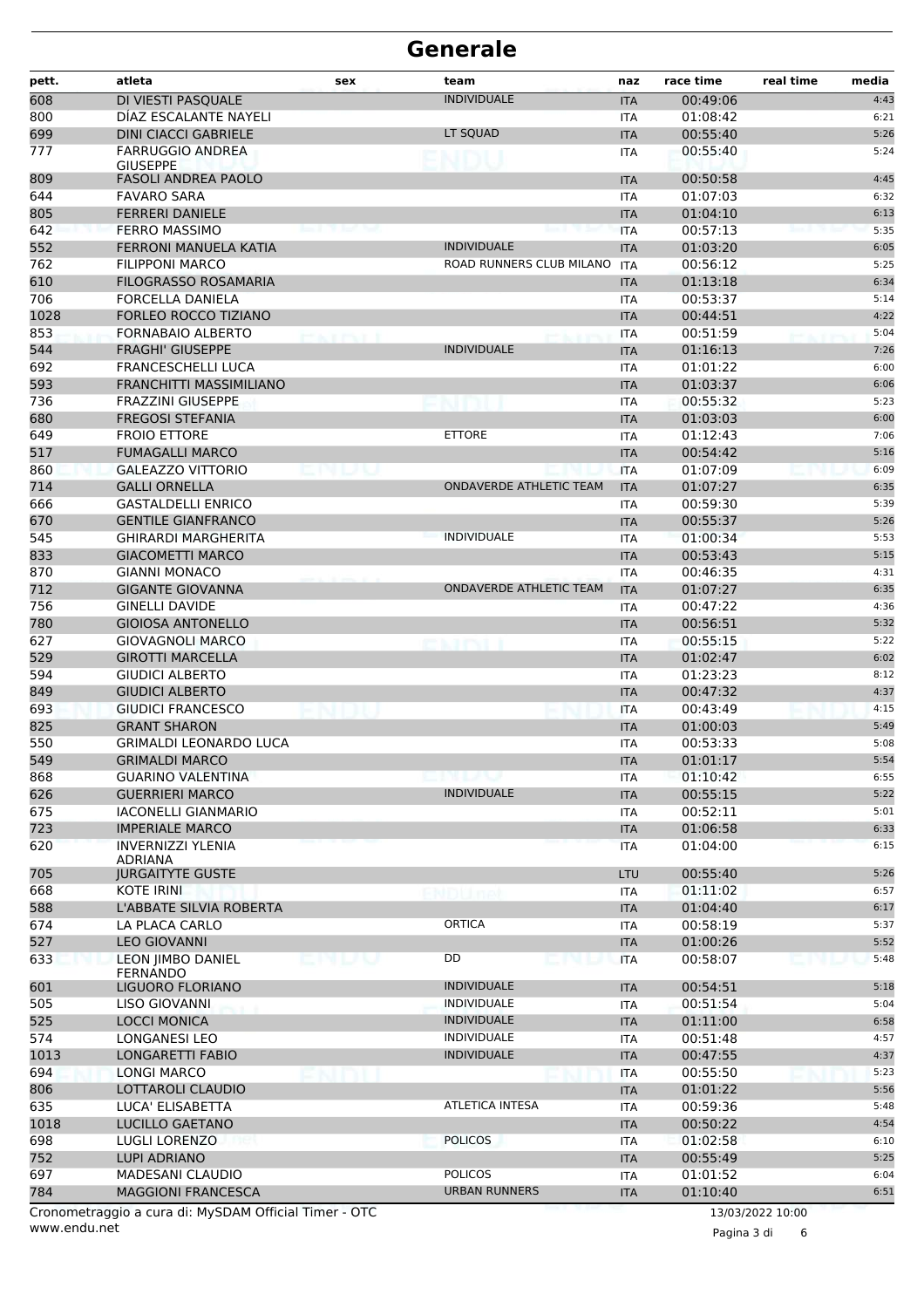| 686<br>MALASPINA DANILO<br>00:46:07<br><b>ITA</b><br>542<br><b>INDIVIDUALE</b><br><b>MANTOVANI ALBERTO</b><br>00:54:50<br>ITA<br>658<br><b>MANZOTTI CRISTINA</b><br><b>ITA</b><br>01:06:05<br><b>MANZOTTI FELICE</b><br>657<br>01:06:21<br>ITA<br><b>AGOSTINO</b><br><b>INDIVIDUALE</b><br>522<br>01:12:37<br><b>MAPELLI BEATRICE</b><br><b>ITA</b><br>523<br><b>MAPELLYS</b><br>00:57:57<br><b>MAPELLI PAOLO</b><br>ITA<br>565<br><b>MARESCA ROBERTO</b><br>00:54:21<br><b>ITA</b><br>535<br><b>INDIVIDUALE</b><br><b>MARIANI ALESSANDRA</b><br>01:22:16<br><b>ITA</b><br>537<br><b>MARIANI STEFANO</b><br>01:20:05<br><b>ITA</b><br>740<br><b>MARRA STEFANO</b><br>00:51:19<br><b>ITA</b><br>718<br>MARRAZZO ALEXANDRA<br>01:02:14<br><b>ITA</b><br>722<br><b>MARTINELLI LIVIA</b><br>01:29:00<br><b>ITA</b><br>651<br><b>MARTINO EGIDIA</b><br>00:57:28<br><b>ITA</b><br>754<br>MARZUCCO MASSIMILIANO<br>00:50:44<br><b>ITA</b><br>775<br><b>MASCARENHAS</b><br>00:54:40<br><b>ITA</b><br><b>FRANCESCO</b><br>851<br>01:13:07<br>MASELLI VALERIA<br><b>ITA</b><br><b>INDIVIDUALE</b><br>502<br><b>MAVERO CLAUDIO</b><br>01:05:25<br><b>ITA</b><br><b>DOMENICO</b><br>815<br>01:02:39<br><b>MENNA DOLCIZIA</b><br>ITA<br>568<br><b>INDIVIDUALE</b><br>00:47:34<br><b>MERICO DAVIDE</b><br><b>ITA</b><br>510<br><b>INDIVIDUALE</b><br><b>MERLO MASSIMO</b><br>00:52:45<br>ITA<br>677<br><b>METALLA GENTIAN</b><br>00:57:52<br><b>ALB</b><br>859<br>00:54:00<br>MIETNER CATERINA<br>ITA<br>1027<br><b>MINATO MARA</b><br>00:45:43<br><b>ITA</b><br>850<br><b>MISANI FRANCESCA</b><br>01:08:22<br>ITA<br>526<br>MONACO DOMENICO<br><b>INDIVIDUALE</b><br>01:06:38<br><b>ITA</b><br>557<br><b>MONTRASI CORRADO</b><br><b>INDIVIDUALE</b><br>01:09:05<br><b>ITA</b><br><b>INDIVIDUALE</b><br>538<br><b>MORIGGIA PAOLA BEATRICE</b><br>01:25:16<br><b>ITA</b><br>598<br><b>MORO STEFANO</b><br><b>INDIVIDUALE</b><br>00:45:44<br>an a bh<br><b>ITA</b><br>607<br><b>MOSTARDI RODOLFO</b><br>ROAD RUNNERS CLUB MILANO<br>01:12:27<br><b>ITA</b><br>864<br>MOZZETTI MATTEO<br>00:51:48<br>ITA<br>704<br><b>MUROVEZ MICAEL</b><br>00:53:12<br><b>ITA</b><br><b>LEONARDO</b><br><b>INDIVIDUALE</b><br>00:54:16<br>584<br>NAVA ANDREA<br>ITA<br><b>INDIVIDUALE</b><br>555<br><b>NEGRI CRISTINA</b><br><b>ITA</b><br>00:54:59<br>622<br>NICOLOSI RICCARDO<br>01:03:14<br><b>ITA</b><br>700<br><b>NOLASCO SALVATORE</b><br><b>POLICOS</b><br>01:02:58<br><b>ITA</b><br><b>MARIA</b><br><b>ODONI STEFANO</b><br><b>ODONIKE</b><br>664<br>01:03:57<br>ITA<br>646<br>01:09:50<br>PAGANI ANDREA<br><b>ITA</b><br>1021<br>PAGINI DEBORAH<br>00:50:56<br>ITA<br>830<br>PAJARES SANCHEZ<br>01:00:42<br><b>ITA</b><br><b>RICHARD</b><br>746<br>PALMA LORENZO LUIGI<br>00:49:43<br>ITA<br>785<br>PANCERI GIANCARLO<br><b>ITA</b><br>00:51:16<br>1009<br>PANZERI FABIO<br>00:56:09<br><b>ITA</b><br>1026<br>00:54:40<br>PANZZA SIMONE<br><b>ITA</b><br><b>INDIVIDUALE</b><br>539<br><b>PAOLIN MICHELE</b><br>00:53:52<br>ITA<br>684<br>PAPETTI MARIA<br><b>ITA</b><br>01:01:01<br>685<br>PASINI GAETANO<br>01:01:01<br>ITA<br>776<br>PASTORE MARCO<br><b>PASTORE</b><br>01:03:47<br><b>ITA</b><br>679<br>PASTORE ROBERTO<br>00:46:33<br>ITA<br>725<br>PASTRELLO DANIELA<br>01:27:52<br><b>ITA</b><br>673<br>PELLE FRANCESCA<br>01:03:14<br>ITA<br>567<br><b>INDIVIDUALE</b><br>PELLEGRINI FEDERICO<br><b>ITA</b><br>00:44:10<br>724<br>PERINI BENSO<br>01:27:53<br>ITA<br>560<br>PERINI FABIO<br><b>INDIVIDUALE</b><br><b>ITA</b><br>00:49:50<br>1010<br>00:58:46<br>PERINI MARTINA<br><b>ITA</b><br>753<br>PERLETTI CESARE<br>00:56:48<br><b>ITA</b><br>547<br><b>INDIVIDUALE</b><br>PEZZANO RAFFAELE<br>01:15:02<br>ITA<br>534<br>PEZZULLA SALVATORE<br><b>INDIVIDUALE</b><br><b>ITA</b><br>00:59:33<br>681<br>PIACENTE PETRA<br>01:01:04<br>ITA<br>717<br>PIGNATTAI LUIGI<br><b>ITA</b><br>01:13:26<br>509<br>NAVIGLIO RUNNING TEAM<br>PIRAINO PAOLO<br>01:01:26<br>ITA | pett. | atleta          | sex | team | naz        | race time | real time | media |
|-------------------------------------------------------------------------------------------------------------------------------------------------------------------------------------------------------------------------------------------------------------------------------------------------------------------------------------------------------------------------------------------------------------------------------------------------------------------------------------------------------------------------------------------------------------------------------------------------------------------------------------------------------------------------------------------------------------------------------------------------------------------------------------------------------------------------------------------------------------------------------------------------------------------------------------------------------------------------------------------------------------------------------------------------------------------------------------------------------------------------------------------------------------------------------------------------------------------------------------------------------------------------------------------------------------------------------------------------------------------------------------------------------------------------------------------------------------------------------------------------------------------------------------------------------------------------------------------------------------------------------------------------------------------------------------------------------------------------------------------------------------------------------------------------------------------------------------------------------------------------------------------------------------------------------------------------------------------------------------------------------------------------------------------------------------------------------------------------------------------------------------------------------------------------------------------------------------------------------------------------------------------------------------------------------------------------------------------------------------------------------------------------------------------------------------------------------------------------------------------------------------------------------------------------------------------------------------------------------------------------------------------------------------------------------------------------------------------------------------------------------------------------------------------------------------------------------------------------------------------------------------------------------------------------------------------------------------------------------------------------------------------------------------------------------------------------------------------------------------------------------------------------------------------------------------------------------------------------------------------------------------------------------------------------------------------------------------------------------------------------------------------------------------------------------------------------------------------------------------------------------------------------------------------------------------------------------------------------------------------------------------------------------------------------------------------------------------------------------------------------------------------------------------------------------------------------------------------------------------------------------------------------------------------------------------------------------|-------|-----------------|-----|------|------------|-----------|-----------|-------|
|                                                                                                                                                                                                                                                                                                                                                                                                                                                                                                                                                                                                                                                                                                                                                                                                                                                                                                                                                                                                                                                                                                                                                                                                                                                                                                                                                                                                                                                                                                                                                                                                                                                                                                                                                                                                                                                                                                                                                                                                                                                                                                                                                                                                                                                                                                                                                                                                                                                                                                                                                                                                                                                                                                                                                                                                                                                                                                                                                                                                                                                                                                                                                                                                                                                                                                                                                                                                                                                                                                                                                                                                                                                                                                                                                                                                                                                                                                                                                       |       |                 |     |      |            |           |           | 4:27  |
|                                                                                                                                                                                                                                                                                                                                                                                                                                                                                                                                                                                                                                                                                                                                                                                                                                                                                                                                                                                                                                                                                                                                                                                                                                                                                                                                                                                                                                                                                                                                                                                                                                                                                                                                                                                                                                                                                                                                                                                                                                                                                                                                                                                                                                                                                                                                                                                                                                                                                                                                                                                                                                                                                                                                                                                                                                                                                                                                                                                                                                                                                                                                                                                                                                                                                                                                                                                                                                                                                                                                                                                                                                                                                                                                                                                                                                                                                                                                                       |       |                 |     |      |            |           |           | 5:19  |
|                                                                                                                                                                                                                                                                                                                                                                                                                                                                                                                                                                                                                                                                                                                                                                                                                                                                                                                                                                                                                                                                                                                                                                                                                                                                                                                                                                                                                                                                                                                                                                                                                                                                                                                                                                                                                                                                                                                                                                                                                                                                                                                                                                                                                                                                                                                                                                                                                                                                                                                                                                                                                                                                                                                                                                                                                                                                                                                                                                                                                                                                                                                                                                                                                                                                                                                                                                                                                                                                                                                                                                                                                                                                                                                                                                                                                                                                                                                                                       |       |                 |     |      |            |           |           | 6:21  |
|                                                                                                                                                                                                                                                                                                                                                                                                                                                                                                                                                                                                                                                                                                                                                                                                                                                                                                                                                                                                                                                                                                                                                                                                                                                                                                                                                                                                                                                                                                                                                                                                                                                                                                                                                                                                                                                                                                                                                                                                                                                                                                                                                                                                                                                                                                                                                                                                                                                                                                                                                                                                                                                                                                                                                                                                                                                                                                                                                                                                                                                                                                                                                                                                                                                                                                                                                                                                                                                                                                                                                                                                                                                                                                                                                                                                                                                                                                                                                       |       |                 |     |      |            |           |           | 6:23  |
|                                                                                                                                                                                                                                                                                                                                                                                                                                                                                                                                                                                                                                                                                                                                                                                                                                                                                                                                                                                                                                                                                                                                                                                                                                                                                                                                                                                                                                                                                                                                                                                                                                                                                                                                                                                                                                                                                                                                                                                                                                                                                                                                                                                                                                                                                                                                                                                                                                                                                                                                                                                                                                                                                                                                                                                                                                                                                                                                                                                                                                                                                                                                                                                                                                                                                                                                                                                                                                                                                                                                                                                                                                                                                                                                                                                                                                                                                                                                                       |       |                 |     |      |            |           |           | 7:08  |
|                                                                                                                                                                                                                                                                                                                                                                                                                                                                                                                                                                                                                                                                                                                                                                                                                                                                                                                                                                                                                                                                                                                                                                                                                                                                                                                                                                                                                                                                                                                                                                                                                                                                                                                                                                                                                                                                                                                                                                                                                                                                                                                                                                                                                                                                                                                                                                                                                                                                                                                                                                                                                                                                                                                                                                                                                                                                                                                                                                                                                                                                                                                                                                                                                                                                                                                                                                                                                                                                                                                                                                                                                                                                                                                                                                                                                                                                                                                                                       |       |                 |     |      |            |           |           | 5:40  |
|                                                                                                                                                                                                                                                                                                                                                                                                                                                                                                                                                                                                                                                                                                                                                                                                                                                                                                                                                                                                                                                                                                                                                                                                                                                                                                                                                                                                                                                                                                                                                                                                                                                                                                                                                                                                                                                                                                                                                                                                                                                                                                                                                                                                                                                                                                                                                                                                                                                                                                                                                                                                                                                                                                                                                                                                                                                                                                                                                                                                                                                                                                                                                                                                                                                                                                                                                                                                                                                                                                                                                                                                                                                                                                                                                                                                                                                                                                                                                       |       |                 |     |      |            |           |           | 5:17  |
|                                                                                                                                                                                                                                                                                                                                                                                                                                                                                                                                                                                                                                                                                                                                                                                                                                                                                                                                                                                                                                                                                                                                                                                                                                                                                                                                                                                                                                                                                                                                                                                                                                                                                                                                                                                                                                                                                                                                                                                                                                                                                                                                                                                                                                                                                                                                                                                                                                                                                                                                                                                                                                                                                                                                                                                                                                                                                                                                                                                                                                                                                                                                                                                                                                                                                                                                                                                                                                                                                                                                                                                                                                                                                                                                                                                                                                                                                                                                                       |       |                 |     |      |            |           |           | 7:56  |
|                                                                                                                                                                                                                                                                                                                                                                                                                                                                                                                                                                                                                                                                                                                                                                                                                                                                                                                                                                                                                                                                                                                                                                                                                                                                                                                                                                                                                                                                                                                                                                                                                                                                                                                                                                                                                                                                                                                                                                                                                                                                                                                                                                                                                                                                                                                                                                                                                                                                                                                                                                                                                                                                                                                                                                                                                                                                                                                                                                                                                                                                                                                                                                                                                                                                                                                                                                                                                                                                                                                                                                                                                                                                                                                                                                                                                                                                                                                                                       |       |                 |     |      |            |           |           | 7:44  |
|                                                                                                                                                                                                                                                                                                                                                                                                                                                                                                                                                                                                                                                                                                                                                                                                                                                                                                                                                                                                                                                                                                                                                                                                                                                                                                                                                                                                                                                                                                                                                                                                                                                                                                                                                                                                                                                                                                                                                                                                                                                                                                                                                                                                                                                                                                                                                                                                                                                                                                                                                                                                                                                                                                                                                                                                                                                                                                                                                                                                                                                                                                                                                                                                                                                                                                                                                                                                                                                                                                                                                                                                                                                                                                                                                                                                                                                                                                                                                       |       |                 |     |      |            |           |           | 4:59  |
|                                                                                                                                                                                                                                                                                                                                                                                                                                                                                                                                                                                                                                                                                                                                                                                                                                                                                                                                                                                                                                                                                                                                                                                                                                                                                                                                                                                                                                                                                                                                                                                                                                                                                                                                                                                                                                                                                                                                                                                                                                                                                                                                                                                                                                                                                                                                                                                                                                                                                                                                                                                                                                                                                                                                                                                                                                                                                                                                                                                                                                                                                                                                                                                                                                                                                                                                                                                                                                                                                                                                                                                                                                                                                                                                                                                                                                                                                                                                                       |       |                 |     |      |            |           |           | 6:04  |
|                                                                                                                                                                                                                                                                                                                                                                                                                                                                                                                                                                                                                                                                                                                                                                                                                                                                                                                                                                                                                                                                                                                                                                                                                                                                                                                                                                                                                                                                                                                                                                                                                                                                                                                                                                                                                                                                                                                                                                                                                                                                                                                                                                                                                                                                                                                                                                                                                                                                                                                                                                                                                                                                                                                                                                                                                                                                                                                                                                                                                                                                                                                                                                                                                                                                                                                                                                                                                                                                                                                                                                                                                                                                                                                                                                                                                                                                                                                                                       |       |                 |     |      |            |           |           | 8:39  |
|                                                                                                                                                                                                                                                                                                                                                                                                                                                                                                                                                                                                                                                                                                                                                                                                                                                                                                                                                                                                                                                                                                                                                                                                                                                                                                                                                                                                                                                                                                                                                                                                                                                                                                                                                                                                                                                                                                                                                                                                                                                                                                                                                                                                                                                                                                                                                                                                                                                                                                                                                                                                                                                                                                                                                                                                                                                                                                                                                                                                                                                                                                                                                                                                                                                                                                                                                                                                                                                                                                                                                                                                                                                                                                                                                                                                                                                                                                                                                       |       |                 |     |      |            |           |           | 5:37  |
|                                                                                                                                                                                                                                                                                                                                                                                                                                                                                                                                                                                                                                                                                                                                                                                                                                                                                                                                                                                                                                                                                                                                                                                                                                                                                                                                                                                                                                                                                                                                                                                                                                                                                                                                                                                                                                                                                                                                                                                                                                                                                                                                                                                                                                                                                                                                                                                                                                                                                                                                                                                                                                                                                                                                                                                                                                                                                                                                                                                                                                                                                                                                                                                                                                                                                                                                                                                                                                                                                                                                                                                                                                                                                                                                                                                                                                                                                                                                                       |       |                 |     |      |            |           |           | 4:20  |
|                                                                                                                                                                                                                                                                                                                                                                                                                                                                                                                                                                                                                                                                                                                                                                                                                                                                                                                                                                                                                                                                                                                                                                                                                                                                                                                                                                                                                                                                                                                                                                                                                                                                                                                                                                                                                                                                                                                                                                                                                                                                                                                                                                                                                                                                                                                                                                                                                                                                                                                                                                                                                                                                                                                                                                                                                                                                                                                                                                                                                                                                                                                                                                                                                                                                                                                                                                                                                                                                                                                                                                                                                                                                                                                                                                                                                                                                                                                                                       |       |                 |     |      |            |           |           | 5:19  |
|                                                                                                                                                                                                                                                                                                                                                                                                                                                                                                                                                                                                                                                                                                                                                                                                                                                                                                                                                                                                                                                                                                                                                                                                                                                                                                                                                                                                                                                                                                                                                                                                                                                                                                                                                                                                                                                                                                                                                                                                                                                                                                                                                                                                                                                                                                                                                                                                                                                                                                                                                                                                                                                                                                                                                                                                                                                                                                                                                                                                                                                                                                                                                                                                                                                                                                                                                                                                                                                                                                                                                                                                                                                                                                                                                                                                                                                                                                                                                       |       |                 |     |      |            |           |           | 7:08  |
|                                                                                                                                                                                                                                                                                                                                                                                                                                                                                                                                                                                                                                                                                                                                                                                                                                                                                                                                                                                                                                                                                                                                                                                                                                                                                                                                                                                                                                                                                                                                                                                                                                                                                                                                                                                                                                                                                                                                                                                                                                                                                                                                                                                                                                                                                                                                                                                                                                                                                                                                                                                                                                                                                                                                                                                                                                                                                                                                                                                                                                                                                                                                                                                                                                                                                                                                                                                                                                                                                                                                                                                                                                                                                                                                                                                                                                                                                                                                                       |       |                 |     |      |            |           |           | 6:23  |
|                                                                                                                                                                                                                                                                                                                                                                                                                                                                                                                                                                                                                                                                                                                                                                                                                                                                                                                                                                                                                                                                                                                                                                                                                                                                                                                                                                                                                                                                                                                                                                                                                                                                                                                                                                                                                                                                                                                                                                                                                                                                                                                                                                                                                                                                                                                                                                                                                                                                                                                                                                                                                                                                                                                                                                                                                                                                                                                                                                                                                                                                                                                                                                                                                                                                                                                                                                                                                                                                                                                                                                                                                                                                                                                                                                                                                                                                                                                                                       |       |                 |     |      |            |           |           | 6:06  |
|                                                                                                                                                                                                                                                                                                                                                                                                                                                                                                                                                                                                                                                                                                                                                                                                                                                                                                                                                                                                                                                                                                                                                                                                                                                                                                                                                                                                                                                                                                                                                                                                                                                                                                                                                                                                                                                                                                                                                                                                                                                                                                                                                                                                                                                                                                                                                                                                                                                                                                                                                                                                                                                                                                                                                                                                                                                                                                                                                                                                                                                                                                                                                                                                                                                                                                                                                                                                                                                                                                                                                                                                                                                                                                                                                                                                                                                                                                                                                       |       |                 |     |      |            |           |           | 4:33  |
|                                                                                                                                                                                                                                                                                                                                                                                                                                                                                                                                                                                                                                                                                                                                                                                                                                                                                                                                                                                                                                                                                                                                                                                                                                                                                                                                                                                                                                                                                                                                                                                                                                                                                                                                                                                                                                                                                                                                                                                                                                                                                                                                                                                                                                                                                                                                                                                                                                                                                                                                                                                                                                                                                                                                                                                                                                                                                                                                                                                                                                                                                                                                                                                                                                                                                                                                                                                                                                                                                                                                                                                                                                                                                                                                                                                                                                                                                                                                                       |       |                 |     |      |            |           |           | 5:09  |
|                                                                                                                                                                                                                                                                                                                                                                                                                                                                                                                                                                                                                                                                                                                                                                                                                                                                                                                                                                                                                                                                                                                                                                                                                                                                                                                                                                                                                                                                                                                                                                                                                                                                                                                                                                                                                                                                                                                                                                                                                                                                                                                                                                                                                                                                                                                                                                                                                                                                                                                                                                                                                                                                                                                                                                                                                                                                                                                                                                                                                                                                                                                                                                                                                                                                                                                                                                                                                                                                                                                                                                                                                                                                                                                                                                                                                                                                                                                                                       |       |                 |     |      |            |           |           | 5:38  |
|                                                                                                                                                                                                                                                                                                                                                                                                                                                                                                                                                                                                                                                                                                                                                                                                                                                                                                                                                                                                                                                                                                                                                                                                                                                                                                                                                                                                                                                                                                                                                                                                                                                                                                                                                                                                                                                                                                                                                                                                                                                                                                                                                                                                                                                                                                                                                                                                                                                                                                                                                                                                                                                                                                                                                                                                                                                                                                                                                                                                                                                                                                                                                                                                                                                                                                                                                                                                                                                                                                                                                                                                                                                                                                                                                                                                                                                                                                                                                       |       |                 |     |      |            |           |           | 4:51  |
|                                                                                                                                                                                                                                                                                                                                                                                                                                                                                                                                                                                                                                                                                                                                                                                                                                                                                                                                                                                                                                                                                                                                                                                                                                                                                                                                                                                                                                                                                                                                                                                                                                                                                                                                                                                                                                                                                                                                                                                                                                                                                                                                                                                                                                                                                                                                                                                                                                                                                                                                                                                                                                                                                                                                                                                                                                                                                                                                                                                                                                                                                                                                                                                                                                                                                                                                                                                                                                                                                                                                                                                                                                                                                                                                                                                                                                                                                                                                                       |       |                 |     |      |            |           |           | 4:27  |
|                                                                                                                                                                                                                                                                                                                                                                                                                                                                                                                                                                                                                                                                                                                                                                                                                                                                                                                                                                                                                                                                                                                                                                                                                                                                                                                                                                                                                                                                                                                                                                                                                                                                                                                                                                                                                                                                                                                                                                                                                                                                                                                                                                                                                                                                                                                                                                                                                                                                                                                                                                                                                                                                                                                                                                                                                                                                                                                                                                                                                                                                                                                                                                                                                                                                                                                                                                                                                                                                                                                                                                                                                                                                                                                                                                                                                                                                                                                                                       |       |                 |     |      |            |           |           | 6:42  |
|                                                                                                                                                                                                                                                                                                                                                                                                                                                                                                                                                                                                                                                                                                                                                                                                                                                                                                                                                                                                                                                                                                                                                                                                                                                                                                                                                                                                                                                                                                                                                                                                                                                                                                                                                                                                                                                                                                                                                                                                                                                                                                                                                                                                                                                                                                                                                                                                                                                                                                                                                                                                                                                                                                                                                                                                                                                                                                                                                                                                                                                                                                                                                                                                                                                                                                                                                                                                                                                                                                                                                                                                                                                                                                                                                                                                                                                                                                                                                       |       |                 |     |      |            |           |           | 6:26  |
|                                                                                                                                                                                                                                                                                                                                                                                                                                                                                                                                                                                                                                                                                                                                                                                                                                                                                                                                                                                                                                                                                                                                                                                                                                                                                                                                                                                                                                                                                                                                                                                                                                                                                                                                                                                                                                                                                                                                                                                                                                                                                                                                                                                                                                                                                                                                                                                                                                                                                                                                                                                                                                                                                                                                                                                                                                                                                                                                                                                                                                                                                                                                                                                                                                                                                                                                                                                                                                                                                                                                                                                                                                                                                                                                                                                                                                                                                                                                                       |       |                 |     |      |            |           |           | 6:43  |
|                                                                                                                                                                                                                                                                                                                                                                                                                                                                                                                                                                                                                                                                                                                                                                                                                                                                                                                                                                                                                                                                                                                                                                                                                                                                                                                                                                                                                                                                                                                                                                                                                                                                                                                                                                                                                                                                                                                                                                                                                                                                                                                                                                                                                                                                                                                                                                                                                                                                                                                                                                                                                                                                                                                                                                                                                                                                                                                                                                                                                                                                                                                                                                                                                                                                                                                                                                                                                                                                                                                                                                                                                                                                                                                                                                                                                                                                                                                                                       |       |                 |     |      |            |           |           | 8:22  |
|                                                                                                                                                                                                                                                                                                                                                                                                                                                                                                                                                                                                                                                                                                                                                                                                                                                                                                                                                                                                                                                                                                                                                                                                                                                                                                                                                                                                                                                                                                                                                                                                                                                                                                                                                                                                                                                                                                                                                                                                                                                                                                                                                                                                                                                                                                                                                                                                                                                                                                                                                                                                                                                                                                                                                                                                                                                                                                                                                                                                                                                                                                                                                                                                                                                                                                                                                                                                                                                                                                                                                                                                                                                                                                                                                                                                                                                                                                                                                       |       |                 |     |      |            |           |           | 4:31  |
|                                                                                                                                                                                                                                                                                                                                                                                                                                                                                                                                                                                                                                                                                                                                                                                                                                                                                                                                                                                                                                                                                                                                                                                                                                                                                                                                                                                                                                                                                                                                                                                                                                                                                                                                                                                                                                                                                                                                                                                                                                                                                                                                                                                                                                                                                                                                                                                                                                                                                                                                                                                                                                                                                                                                                                                                                                                                                                                                                                                                                                                                                                                                                                                                                                                                                                                                                                                                                                                                                                                                                                                                                                                                                                                                                                                                                                                                                                                                                       |       |                 |     |      |            |           |           | 7:07  |
|                                                                                                                                                                                                                                                                                                                                                                                                                                                                                                                                                                                                                                                                                                                                                                                                                                                                                                                                                                                                                                                                                                                                                                                                                                                                                                                                                                                                                                                                                                                                                                                                                                                                                                                                                                                                                                                                                                                                                                                                                                                                                                                                                                                                                                                                                                                                                                                                                                                                                                                                                                                                                                                                                                                                                                                                                                                                                                                                                                                                                                                                                                                                                                                                                                                                                                                                                                                                                                                                                                                                                                                                                                                                                                                                                                                                                                                                                                                                                       |       |                 |     |      |            |           |           | 5:01  |
|                                                                                                                                                                                                                                                                                                                                                                                                                                                                                                                                                                                                                                                                                                                                                                                                                                                                                                                                                                                                                                                                                                                                                                                                                                                                                                                                                                                                                                                                                                                                                                                                                                                                                                                                                                                                                                                                                                                                                                                                                                                                                                                                                                                                                                                                                                                                                                                                                                                                                                                                                                                                                                                                                                                                                                                                                                                                                                                                                                                                                                                                                                                                                                                                                                                                                                                                                                                                                                                                                                                                                                                                                                                                                                                                                                                                                                                                                                                                                       |       |                 |     |      |            |           |           | 5:06  |
|                                                                                                                                                                                                                                                                                                                                                                                                                                                                                                                                                                                                                                                                                                                                                                                                                                                                                                                                                                                                                                                                                                                                                                                                                                                                                                                                                                                                                                                                                                                                                                                                                                                                                                                                                                                                                                                                                                                                                                                                                                                                                                                                                                                                                                                                                                                                                                                                                                                                                                                                                                                                                                                                                                                                                                                                                                                                                                                                                                                                                                                                                                                                                                                                                                                                                                                                                                                                                                                                                                                                                                                                                                                                                                                                                                                                                                                                                                                                                       |       |                 |     |      |            |           |           | 5:10  |
|                                                                                                                                                                                                                                                                                                                                                                                                                                                                                                                                                                                                                                                                                                                                                                                                                                                                                                                                                                                                                                                                                                                                                                                                                                                                                                                                                                                                                                                                                                                                                                                                                                                                                                                                                                                                                                                                                                                                                                                                                                                                                                                                                                                                                                                                                                                                                                                                                                                                                                                                                                                                                                                                                                                                                                                                                                                                                                                                                                                                                                                                                                                                                                                                                                                                                                                                                                                                                                                                                                                                                                                                                                                                                                                                                                                                                                                                                                                                                       |       |                 |     |      |            |           |           | 5:21  |
|                                                                                                                                                                                                                                                                                                                                                                                                                                                                                                                                                                                                                                                                                                                                                                                                                                                                                                                                                                                                                                                                                                                                                                                                                                                                                                                                                                                                                                                                                                                                                                                                                                                                                                                                                                                                                                                                                                                                                                                                                                                                                                                                                                                                                                                                                                                                                                                                                                                                                                                                                                                                                                                                                                                                                                                                                                                                                                                                                                                                                                                                                                                                                                                                                                                                                                                                                                                                                                                                                                                                                                                                                                                                                                                                                                                                                                                                                                                                                       |       |                 |     |      |            |           |           | 6:09  |
|                                                                                                                                                                                                                                                                                                                                                                                                                                                                                                                                                                                                                                                                                                                                                                                                                                                                                                                                                                                                                                                                                                                                                                                                                                                                                                                                                                                                                                                                                                                                                                                                                                                                                                                                                                                                                                                                                                                                                                                                                                                                                                                                                                                                                                                                                                                                                                                                                                                                                                                                                                                                                                                                                                                                                                                                                                                                                                                                                                                                                                                                                                                                                                                                                                                                                                                                                                                                                                                                                                                                                                                                                                                                                                                                                                                                                                                                                                                                                       |       |                 |     |      |            |           |           | 6:11  |
|                                                                                                                                                                                                                                                                                                                                                                                                                                                                                                                                                                                                                                                                                                                                                                                                                                                                                                                                                                                                                                                                                                                                                                                                                                                                                                                                                                                                                                                                                                                                                                                                                                                                                                                                                                                                                                                                                                                                                                                                                                                                                                                                                                                                                                                                                                                                                                                                                                                                                                                                                                                                                                                                                                                                                                                                                                                                                                                                                                                                                                                                                                                                                                                                                                                                                                                                                                                                                                                                                                                                                                                                                                                                                                                                                                                                                                                                                                                                                       |       |                 |     |      |            |           |           | 6:15  |
|                                                                                                                                                                                                                                                                                                                                                                                                                                                                                                                                                                                                                                                                                                                                                                                                                                                                                                                                                                                                                                                                                                                                                                                                                                                                                                                                                                                                                                                                                                                                                                                                                                                                                                                                                                                                                                                                                                                                                                                                                                                                                                                                                                                                                                                                                                                                                                                                                                                                                                                                                                                                                                                                                                                                                                                                                                                                                                                                                                                                                                                                                                                                                                                                                                                                                                                                                                                                                                                                                                                                                                                                                                                                                                                                                                                                                                                                                                                                                       |       |                 |     |      |            |           |           | 6:51  |
|                                                                                                                                                                                                                                                                                                                                                                                                                                                                                                                                                                                                                                                                                                                                                                                                                                                                                                                                                                                                                                                                                                                                                                                                                                                                                                                                                                                                                                                                                                                                                                                                                                                                                                                                                                                                                                                                                                                                                                                                                                                                                                                                                                                                                                                                                                                                                                                                                                                                                                                                                                                                                                                                                                                                                                                                                                                                                                                                                                                                                                                                                                                                                                                                                                                                                                                                                                                                                                                                                                                                                                                                                                                                                                                                                                                                                                                                                                                                                       |       |                 |     |      |            |           |           | 4:59  |
|                                                                                                                                                                                                                                                                                                                                                                                                                                                                                                                                                                                                                                                                                                                                                                                                                                                                                                                                                                                                                                                                                                                                                                                                                                                                                                                                                                                                                                                                                                                                                                                                                                                                                                                                                                                                                                                                                                                                                                                                                                                                                                                                                                                                                                                                                                                                                                                                                                                                                                                                                                                                                                                                                                                                                                                                                                                                                                                                                                                                                                                                                                                                                                                                                                                                                                                                                                                                                                                                                                                                                                                                                                                                                                                                                                                                                                                                                                                                                       |       |                 |     |      |            |           |           | 5:57  |
|                                                                                                                                                                                                                                                                                                                                                                                                                                                                                                                                                                                                                                                                                                                                                                                                                                                                                                                                                                                                                                                                                                                                                                                                                                                                                                                                                                                                                                                                                                                                                                                                                                                                                                                                                                                                                                                                                                                                                                                                                                                                                                                                                                                                                                                                                                                                                                                                                                                                                                                                                                                                                                                                                                                                                                                                                                                                                                                                                                                                                                                                                                                                                                                                                                                                                                                                                                                                                                                                                                                                                                                                                                                                                                                                                                                                                                                                                                                                                       |       |                 |     |      |            |           |           | 4:51  |
|                                                                                                                                                                                                                                                                                                                                                                                                                                                                                                                                                                                                                                                                                                                                                                                                                                                                                                                                                                                                                                                                                                                                                                                                                                                                                                                                                                                                                                                                                                                                                                                                                                                                                                                                                                                                                                                                                                                                                                                                                                                                                                                                                                                                                                                                                                                                                                                                                                                                                                                                                                                                                                                                                                                                                                                                                                                                                                                                                                                                                                                                                                                                                                                                                                                                                                                                                                                                                                                                                                                                                                                                                                                                                                                                                                                                                                                                                                                                                       |       |                 |     |      |            |           |           | 4:56  |
|                                                                                                                                                                                                                                                                                                                                                                                                                                                                                                                                                                                                                                                                                                                                                                                                                                                                                                                                                                                                                                                                                                                                                                                                                                                                                                                                                                                                                                                                                                                                                                                                                                                                                                                                                                                                                                                                                                                                                                                                                                                                                                                                                                                                                                                                                                                                                                                                                                                                                                                                                                                                                                                                                                                                                                                                                                                                                                                                                                                                                                                                                                                                                                                                                                                                                                                                                                                                                                                                                                                                                                                                                                                                                                                                                                                                                                                                                                                                                       |       |                 |     |      |            |           |           | 5:27  |
|                                                                                                                                                                                                                                                                                                                                                                                                                                                                                                                                                                                                                                                                                                                                                                                                                                                                                                                                                                                                                                                                                                                                                                                                                                                                                                                                                                                                                                                                                                                                                                                                                                                                                                                                                                                                                                                                                                                                                                                                                                                                                                                                                                                                                                                                                                                                                                                                                                                                                                                                                                                                                                                                                                                                                                                                                                                                                                                                                                                                                                                                                                                                                                                                                                                                                                                                                                                                                                                                                                                                                                                                                                                                                                                                                                                                                                                                                                                                                       |       |                 |     |      |            |           |           | 5:16  |
|                                                                                                                                                                                                                                                                                                                                                                                                                                                                                                                                                                                                                                                                                                                                                                                                                                                                                                                                                                                                                                                                                                                                                                                                                                                                                                                                                                                                                                                                                                                                                                                                                                                                                                                                                                                                                                                                                                                                                                                                                                                                                                                                                                                                                                                                                                                                                                                                                                                                                                                                                                                                                                                                                                                                                                                                                                                                                                                                                                                                                                                                                                                                                                                                                                                                                                                                                                                                                                                                                                                                                                                                                                                                                                                                                                                                                                                                                                                                                       |       |                 |     |      |            |           |           | 5:12  |
|                                                                                                                                                                                                                                                                                                                                                                                                                                                                                                                                                                                                                                                                                                                                                                                                                                                                                                                                                                                                                                                                                                                                                                                                                                                                                                                                                                                                                                                                                                                                                                                                                                                                                                                                                                                                                                                                                                                                                                                                                                                                                                                                                                                                                                                                                                                                                                                                                                                                                                                                                                                                                                                                                                                                                                                                                                                                                                                                                                                                                                                                                                                                                                                                                                                                                                                                                                                                                                                                                                                                                                                                                                                                                                                                                                                                                                                                                                                                                       |       |                 |     |      |            |           |           | 5:57  |
|                                                                                                                                                                                                                                                                                                                                                                                                                                                                                                                                                                                                                                                                                                                                                                                                                                                                                                                                                                                                                                                                                                                                                                                                                                                                                                                                                                                                                                                                                                                                                                                                                                                                                                                                                                                                                                                                                                                                                                                                                                                                                                                                                                                                                                                                                                                                                                                                                                                                                                                                                                                                                                                                                                                                                                                                                                                                                                                                                                                                                                                                                                                                                                                                                                                                                                                                                                                                                                                                                                                                                                                                                                                                                                                                                                                                                                                                                                                                                       |       |                 |     |      |            |           |           | 5:57  |
|                                                                                                                                                                                                                                                                                                                                                                                                                                                                                                                                                                                                                                                                                                                                                                                                                                                                                                                                                                                                                                                                                                                                                                                                                                                                                                                                                                                                                                                                                                                                                                                                                                                                                                                                                                                                                                                                                                                                                                                                                                                                                                                                                                                                                                                                                                                                                                                                                                                                                                                                                                                                                                                                                                                                                                                                                                                                                                                                                                                                                                                                                                                                                                                                                                                                                                                                                                                                                                                                                                                                                                                                                                                                                                                                                                                                                                                                                                                                                       |       |                 |     |      |            |           |           | 6:07  |
|                                                                                                                                                                                                                                                                                                                                                                                                                                                                                                                                                                                                                                                                                                                                                                                                                                                                                                                                                                                                                                                                                                                                                                                                                                                                                                                                                                                                                                                                                                                                                                                                                                                                                                                                                                                                                                                                                                                                                                                                                                                                                                                                                                                                                                                                                                                                                                                                                                                                                                                                                                                                                                                                                                                                                                                                                                                                                                                                                                                                                                                                                                                                                                                                                                                                                                                                                                                                                                                                                                                                                                                                                                                                                                                                                                                                                                                                                                                                                       |       |                 |     |      |            |           |           | 4:29  |
|                                                                                                                                                                                                                                                                                                                                                                                                                                                                                                                                                                                                                                                                                                                                                                                                                                                                                                                                                                                                                                                                                                                                                                                                                                                                                                                                                                                                                                                                                                                                                                                                                                                                                                                                                                                                                                                                                                                                                                                                                                                                                                                                                                                                                                                                                                                                                                                                                                                                                                                                                                                                                                                                                                                                                                                                                                                                                                                                                                                                                                                                                                                                                                                                                                                                                                                                                                                                                                                                                                                                                                                                                                                                                                                                                                                                                                                                                                                                                       |       |                 |     |      |            |           |           | 8:20  |
|                                                                                                                                                                                                                                                                                                                                                                                                                                                                                                                                                                                                                                                                                                                                                                                                                                                                                                                                                                                                                                                                                                                                                                                                                                                                                                                                                                                                                                                                                                                                                                                                                                                                                                                                                                                                                                                                                                                                                                                                                                                                                                                                                                                                                                                                                                                                                                                                                                                                                                                                                                                                                                                                                                                                                                                                                                                                                                                                                                                                                                                                                                                                                                                                                                                                                                                                                                                                                                                                                                                                                                                                                                                                                                                                                                                                                                                                                                                                                       |       |                 |     |      |            |           |           | 6:11  |
|                                                                                                                                                                                                                                                                                                                                                                                                                                                                                                                                                                                                                                                                                                                                                                                                                                                                                                                                                                                                                                                                                                                                                                                                                                                                                                                                                                                                                                                                                                                                                                                                                                                                                                                                                                                                                                                                                                                                                                                                                                                                                                                                                                                                                                                                                                                                                                                                                                                                                                                                                                                                                                                                                                                                                                                                                                                                                                                                                                                                                                                                                                                                                                                                                                                                                                                                                                                                                                                                                                                                                                                                                                                                                                                                                                                                                                                                                                                                                       |       |                 |     |      |            |           |           | 4:17  |
|                                                                                                                                                                                                                                                                                                                                                                                                                                                                                                                                                                                                                                                                                                                                                                                                                                                                                                                                                                                                                                                                                                                                                                                                                                                                                                                                                                                                                                                                                                                                                                                                                                                                                                                                                                                                                                                                                                                                                                                                                                                                                                                                                                                                                                                                                                                                                                                                                                                                                                                                                                                                                                                                                                                                                                                                                                                                                                                                                                                                                                                                                                                                                                                                                                                                                                                                                                                                                                                                                                                                                                                                                                                                                                                                                                                                                                                                                                                                                       |       |                 |     |      |            |           |           | 8:20  |
|                                                                                                                                                                                                                                                                                                                                                                                                                                                                                                                                                                                                                                                                                                                                                                                                                                                                                                                                                                                                                                                                                                                                                                                                                                                                                                                                                                                                                                                                                                                                                                                                                                                                                                                                                                                                                                                                                                                                                                                                                                                                                                                                                                                                                                                                                                                                                                                                                                                                                                                                                                                                                                                                                                                                                                                                                                                                                                                                                                                                                                                                                                                                                                                                                                                                                                                                                                                                                                                                                                                                                                                                                                                                                                                                                                                                                                                                                                                                                       |       |                 |     |      |            |           |           | 4:53  |
|                                                                                                                                                                                                                                                                                                                                                                                                                                                                                                                                                                                                                                                                                                                                                                                                                                                                                                                                                                                                                                                                                                                                                                                                                                                                                                                                                                                                                                                                                                                                                                                                                                                                                                                                                                                                                                                                                                                                                                                                                                                                                                                                                                                                                                                                                                                                                                                                                                                                                                                                                                                                                                                                                                                                                                                                                                                                                                                                                                                                                                                                                                                                                                                                                                                                                                                                                                                                                                                                                                                                                                                                                                                                                                                                                                                                                                                                                                                                                       |       |                 |     |      |            |           |           | 5:45  |
|                                                                                                                                                                                                                                                                                                                                                                                                                                                                                                                                                                                                                                                                                                                                                                                                                                                                                                                                                                                                                                                                                                                                                                                                                                                                                                                                                                                                                                                                                                                                                                                                                                                                                                                                                                                                                                                                                                                                                                                                                                                                                                                                                                                                                                                                                                                                                                                                                                                                                                                                                                                                                                                                                                                                                                                                                                                                                                                                                                                                                                                                                                                                                                                                                                                                                                                                                                                                                                                                                                                                                                                                                                                                                                                                                                                                                                                                                                                                                       |       |                 |     |      |            |           |           | 5:33  |
|                                                                                                                                                                                                                                                                                                                                                                                                                                                                                                                                                                                                                                                                                                                                                                                                                                                                                                                                                                                                                                                                                                                                                                                                                                                                                                                                                                                                                                                                                                                                                                                                                                                                                                                                                                                                                                                                                                                                                                                                                                                                                                                                                                                                                                                                                                                                                                                                                                                                                                                                                                                                                                                                                                                                                                                                                                                                                                                                                                                                                                                                                                                                                                                                                                                                                                                                                                                                                                                                                                                                                                                                                                                                                                                                                                                                                                                                                                                                                       |       |                 |     |      |            |           |           | 7:16  |
|                                                                                                                                                                                                                                                                                                                                                                                                                                                                                                                                                                                                                                                                                                                                                                                                                                                                                                                                                                                                                                                                                                                                                                                                                                                                                                                                                                                                                                                                                                                                                                                                                                                                                                                                                                                                                                                                                                                                                                                                                                                                                                                                                                                                                                                                                                                                                                                                                                                                                                                                                                                                                                                                                                                                                                                                                                                                                                                                                                                                                                                                                                                                                                                                                                                                                                                                                                                                                                                                                                                                                                                                                                                                                                                                                                                                                                                                                                                                                       |       |                 |     |      |            |           |           | 5:44  |
|                                                                                                                                                                                                                                                                                                                                                                                                                                                                                                                                                                                                                                                                                                                                                                                                                                                                                                                                                                                                                                                                                                                                                                                                                                                                                                                                                                                                                                                                                                                                                                                                                                                                                                                                                                                                                                                                                                                                                                                                                                                                                                                                                                                                                                                                                                                                                                                                                                                                                                                                                                                                                                                                                                                                                                                                                                                                                                                                                                                                                                                                                                                                                                                                                                                                                                                                                                                                                                                                                                                                                                                                                                                                                                                                                                                                                                                                                                                                                       |       |                 |     |      |            |           |           | 5:51  |
|                                                                                                                                                                                                                                                                                                                                                                                                                                                                                                                                                                                                                                                                                                                                                                                                                                                                                                                                                                                                                                                                                                                                                                                                                                                                                                                                                                                                                                                                                                                                                                                                                                                                                                                                                                                                                                                                                                                                                                                                                                                                                                                                                                                                                                                                                                                                                                                                                                                                                                                                                                                                                                                                                                                                                                                                                                                                                                                                                                                                                                                                                                                                                                                                                                                                                                                                                                                                                                                                                                                                                                                                                                                                                                                                                                                                                                                                                                                                                       |       |                 |     |      |            |           |           | 7:09  |
|                                                                                                                                                                                                                                                                                                                                                                                                                                                                                                                                                                                                                                                                                                                                                                                                                                                                                                                                                                                                                                                                                                                                                                                                                                                                                                                                                                                                                                                                                                                                                                                                                                                                                                                                                                                                                                                                                                                                                                                                                                                                                                                                                                                                                                                                                                                                                                                                                                                                                                                                                                                                                                                                                                                                                                                                                                                                                                                                                                                                                                                                                                                                                                                                                                                                                                                                                                                                                                                                                                                                                                                                                                                                                                                                                                                                                                                                                                                                                       |       |                 |     |      |            |           |           | 5:56  |
|                                                                                                                                                                                                                                                                                                                                                                                                                                                                                                                                                                                                                                                                                                                                                                                                                                                                                                                                                                                                                                                                                                                                                                                                                                                                                                                                                                                                                                                                                                                                                                                                                                                                                                                                                                                                                                                                                                                                                                                                                                                                                                                                                                                                                                                                                                                                                                                                                                                                                                                                                                                                                                                                                                                                                                                                                                                                                                                                                                                                                                                                                                                                                                                                                                                                                                                                                                                                                                                                                                                                                                                                                                                                                                                                                                                                                                                                                                                                                       | 669   | PIROVANO ANDREA |     |      | <b>ITA</b> | 00:54:12  |           | 5:18  |

www.endu.net Cronometraggio a cura di: MySDAM Official Timer - OTC 13/03/2022 10:00

Pagina 4 di 6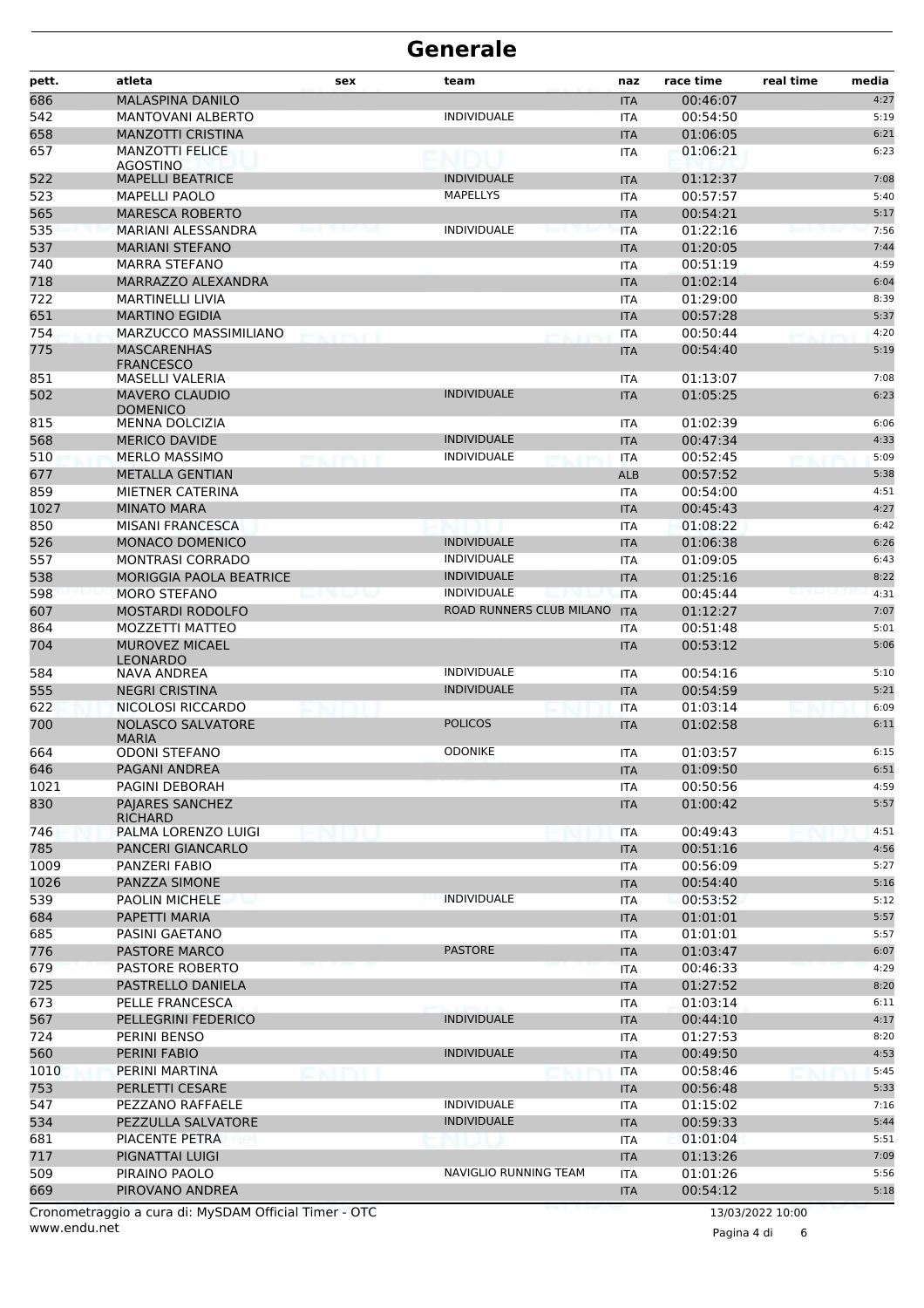| pett.      | atleta                                            | sex                      | team                                     | naz                      | race time            | real time<br>media |
|------------|---------------------------------------------------|--------------------------|------------------------------------------|--------------------------|----------------------|--------------------|
| 613        | PIZARRO MOREYRA JUAN                              |                          | <b>INDIVIDUALE</b>                       | <b>ITA</b>               | 00:54:47             | 5:21               |
|            | <b>FRANCISCO</b>                                  |                          |                                          |                          |                      |                    |
| 637<br>711 | POLETTO MARCO<br>POLIMENI GABRIELLA               |                          | <b>RUNNING SARONNO</b>                   | <b>ITA</b>               | 00:56:23<br>00:58:56 | 5:28<br>5:51       |
| 832        | PONTI FEDERICO                                    |                          |                                          | <b>ITA</b><br><b>ITA</b> | 00:53:49             | 5:13               |
| 828        | POSENATO ROBERTO                                  |                          |                                          | <b>ITA</b>               | 00:59:37             | 5:30               |
| 595        | POZZI FABIO                                       |                          | <b>INDIVIDUALE</b>                       | <b>ITA</b>               | 01:03:45             | 6:11               |
| 840        | POZZI PIER GIUSEPPE                               |                          |                                          | <b>ITA</b>               | 00:57:52             | 5:37               |
| 562        | POZZI ROBERTA                                     |                          | <b>NAPULA'S RUNNING TEAM</b>             | <b>ITA</b>               | 01:04:39             | 6:20               |
| 703        | POZZI ROBERTO                                     |                          |                                          | <b>ITA</b>               | 01:14:06             | 7:11               |
| 750        | PRETTI LORENZO                                    |                          |                                          | <b>ITA</b>               | 00:46:18             | 4:28               |
| 639        | <b>PURICELLI PAOLA</b>                            |                          |                                          | <b>ITA</b>               | 00:52:52             | 5:07               |
| 708        | <b>PUZZIFERRI ROCCO</b>                           |                          | ASD ORTICA TEAM MILANO                   | <b>ITA</b>               | 00:58:09             | 5:40               |
| 763        | <b>QIU XIAOTING</b>                               |                          | ROAD RUNNERS CLUB MILANO                 | <b>ITA</b>               | 01:05:01             | 6:14               |
| 844        | <b>REATI FABIO</b>                                | <b>ALCOHOL: THE COLL</b> |                                          | <b>ITA</b>               | 01:09:44             | 6:46               |
| 543        | <b>REATI MARCO</b>                                |                          | <b>INDIVIDUALE</b>                       | <b>ITA</b>               | 00:52:52             | 5:09               |
| 667        | <b>REDAELLI MAURO</b>                             |                          |                                          | ITA                      | 00:57:50             | 5:35               |
| 771        | RICAPITO VALENTINA ANNA                           |                          | <b>URBAN RUNNERS</b>                     | <b>ITA</b>               | 01:13:23             | 7:07               |
| 858        | <b>RICCI MICHELE</b>                              |                          |                                          | ITA                      | 00:57:43             | 5:13               |
| 599        | RICCIUTELLI LORENZO                               |                          |                                          | <b>ITA</b>               | 00:48:05             | 4:31               |
| 591        | <b>RIVAS MORALES ANDRES</b>                       |                          |                                          | ITA                      | 01:06:19             | 6:22               |
| 632        | <b>RIVETTA MIRKO</b>                              |                          | <b>ASD EDISON</b>                        | <b>ITA</b>               | 01:02:17             | 6:01               |
| 629        | <b>ROBUTTI GIORGIO</b>                            |                          |                                          | <b>ITA</b>               | 00:52:56             | 5:02               |
| 709        | <b>ROMEO OMAR</b>                                 |                          | ASD ORTICA TEAM MILANO                   | <b>ITA</b>               | 00:55:19             | 5:23               |
| 824        | <b>RUSSO ANTONINO</b>                             |                          |                                          | ITA                      | 00:48:47             | 4:45               |
| 721        | <b>SABBIONI ANDREA</b>                            |                          |                                          | <b>ITA</b>               | 01:27:54             | 8:20               |
| 795        | SACCANI ANDREA                                    |                          |                                          | ITA                      | 00:48:51             | 4:46               |
| 779        | <b>SACCON MICOL</b>                               |                          |                                          | <b>ITA</b>               | 01:02:30             | 6:07               |
| 683        | <b>SALA ANDREA</b>                                |                          |                                          | ITA                      | 00:44:55             | 4:22               |
| 638        | SALDARINI ELISABETTA                              |                          |                                          | <b>ITA</b>               | 00:57:00             | 5:31               |
| 862        | SALTARINI ANDREA                                  |                          |                                          | ITA                      | 00:55:16             | 5:22               |
| 520        | SAVINO EDOARDO ANDREA                             |                          | <b>INDIVIDUALE</b>                       | <b>ITA</b>               | 00:57:04             | 5:34               |
| 687<br>577 | <b>SCALAMBRA LUCA</b>                             |                          |                                          | ITA                      | 00:46:07             | 4:27<br>5:54       |
|            | <b>SEGNAN EDOARDO</b><br><b>SERTORI GUALTIERO</b> |                          |                                          | <b>ITA</b>               | 01:00:54<br>01:03:06 | 6:10               |
| 743<br>774 | <b>SHESHI ALBI</b>                                |                          |                                          | <b>ITA</b><br><b>ALB</b> | 00:52:11             | 5:04               |
| 625        | <b>SIGNORELLI CHIARA</b>                          |                          |                                          | <b>ITA</b>               | 01:03:14             | 6:09               |
| 803        | <b>SOLDATI IVAN</b>                               |                          |                                          | <b>ITA</b>               | 00:51:26             | 5:06               |
| 781        | SOMASCHINI GIUSEPPE                               |                          |                                          | ITA                      | 00:47:28             | 4:35               |
| 690        | SORRENTI GIANNI ANDREA                            |                          |                                          | <b>ITA</b>               | 01:00:53             | 5:55               |
| 516        | SPERA ALESSIO                                     |                          | <b>INDIVIDUALE</b>                       | ITA                      | 00:54:42             | 5:16               |
| 835        | <b>STENDARDI GIACOMO</b>                          |                          |                                          | <b>ITA</b>               | 01:00:37             | 5:52               |
| 834        | STENDARDI LORENZO                                 |                          |                                          | ITA                      | 01:00:59             | 5:54               |
| 811        | <b>SUN MING</b>                                   |                          |                                          | <b>ITA</b>               | 01:10:42             | 6:48               |
| 585        | TAGLIABUE ANDREA                                  |                          |                                          | <b>ITA</b>               | 00:54:32             | 5:12               |
| 838        | TAGLIABUE LORENA                                  |                          |                                          | <b>ITA</b>               | 01:08:33             | 6:41               |
| 738        | <b>TEBALDI GIULIA</b>                             |                          |                                          | ITA                      | 00:53:16             | 5:12               |
| 789        | <b>TERRIBILI MARCO</b>                            |                          |                                          | <b>ITA</b>               | 01:16:07             | 7:22               |
| 592        | TIRABOSCHI MARINO                                 |                          |                                          | ITA                      | 01:00:58             | 5:54               |
|            | <b>FRANCESCO</b>                                  |                          |                                          |                          |                      |                    |
| 611        | TIRENNA MIRKO GIOVANNI<br><b>TONIN GIORGIO</b>    |                          | <b>INDIVIDUALE</b><br><b>INDIVIDUALE</b> | <b>ITA</b>               | 00:53:15<br>01:09:15 | 5:15               |
| 530<br>621 | <b>TORDO NORBERTO</b>                             |                          | <b>INDIVIDUALE</b>                       | <b>ITA</b>               | 00:57:28             | 6:43<br>5:31       |
| 842        | TOSI LAURA                                        |                          |                                          | <b>ITA</b><br>ITA        | 00:53:16             | 5:12               |
| 695        | TRAVOSTINO SIMONE                                 |                          |                                          | <b>ITA</b>               | 00:45:54             | 4:27               |
| 757        | <b>TREZZI DANIELE</b>                             |                          | <b>GS AVIS SEREGNO</b>                   | ITA                      | 00:47:05             | 4:35               |
| 511        | <b>TRIGIANI GIUSEPPE</b>                          |                          | <b>INDIVIDUALE</b>                       | <b>ITA</b>               | 01:15:01             | 7:22               |
| 566        | <b>TRONI ROBERTO</b>                              |                          | <b>INDIVIDUALE</b>                       | ITA                      | 00:50:34             | 4:56               |
| 730        | UGGERI STEFANO                                    |                          |                                          | <b>ITA</b>               | 00:46:55             | 4:30               |
| 1030       | URIBE FLORES LUIS                                 |                          |                                          | ITA                      | 00:57:56             | 5:47               |
|            | <b>ALONSO</b>                                     |                          |                                          |                          |                      |                    |
| 836        | <b>VALENTE VALERIA</b>                            |                          |                                          | <b>ITA</b>               | 00:51:37             | 5:07               |
| 587        | VALSASINA NICOLETTA                               |                          | <b>RUNSMILE</b>                          | ITA                      | 01:18:47             | 7:44               |
| 641        | <b>VALSECCHI MARIA</b>                            |                          |                                          | <b>ITA</b>               | 00:55:27             | 5:26               |
| 733        | RAFFAELLA<br>VARGAS VEGA CAROLINA                 |                          | <b>HTDL</b>                              | <b>COL</b>               | 00:54:05             | 5:13               |
|            |                                                   |                          |                                          |                          |                      |                    |

www.endu.net Cronometraggio a cura di: MySDAM Official Timer - OTC 13/03/2022 10:00

Pagina 5 di 6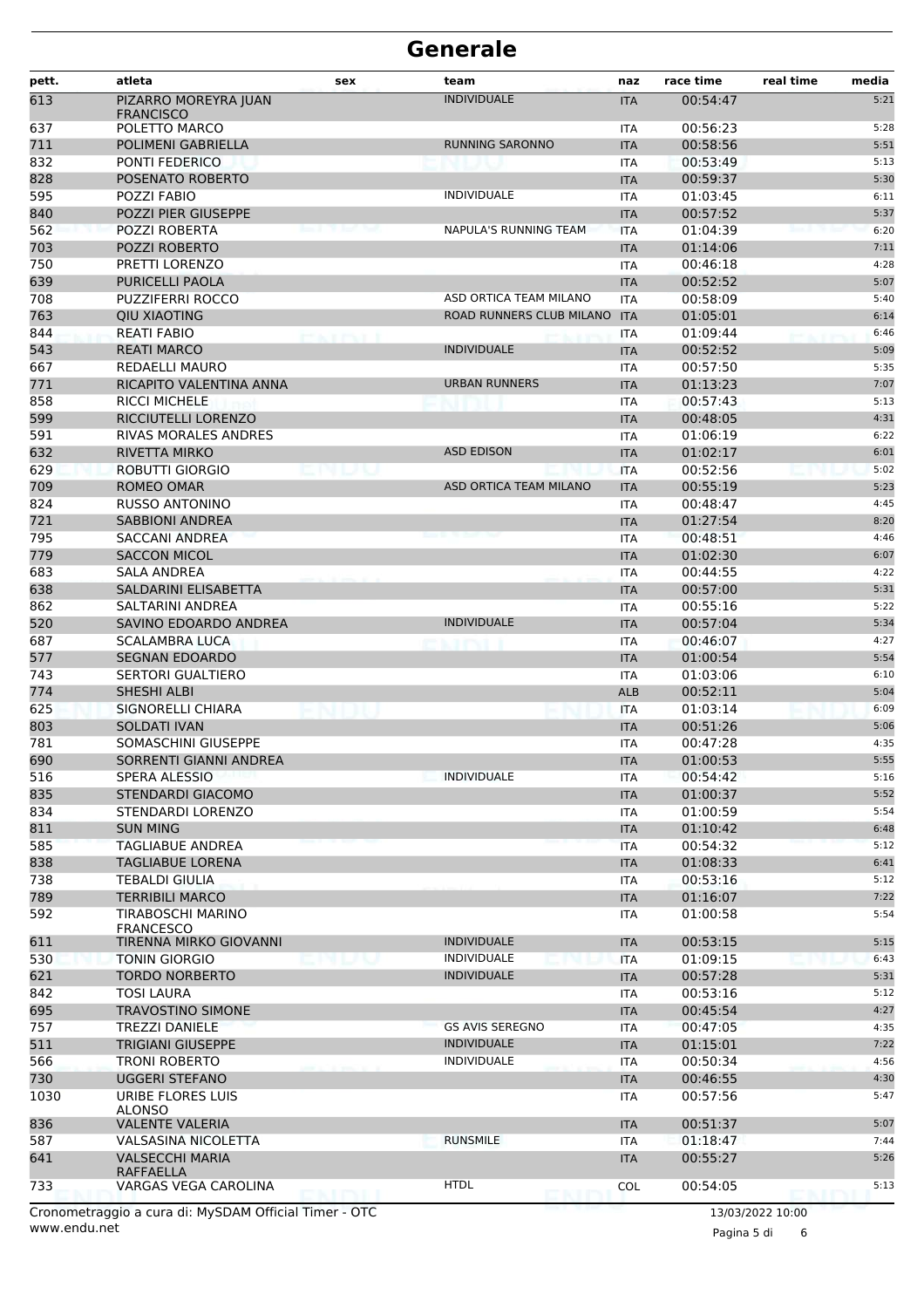| pett. | atleta                             | sex | team                    | naz        | race time | real time | media |
|-------|------------------------------------|-----|-------------------------|------------|-----------|-----------|-------|
| 829   | <b>VEGGETTI PAOLO</b>              |     |                         | <b>ITA</b> | 00:55:38  |           | 4:57  |
| 564   | <b>VELLI CRISTIAN</b>              |     |                         | <b>ITA</b> | 00:56:44  |           | 5:31  |
| 643   | <b>VERONESE PAOLA</b>              |     | <b>POLLON</b>           | <b>ITA</b> | 01:07:20  |           | 6:32  |
| 561   | <b>VERPELLI MAURO</b>              |     | <b>INDIVIDUALE</b>      | <b>ITA</b> | 00:58:56  |           | 5:46  |
| 855   | <b>VILLA PAOLO</b>                 |     |                         | <b>ITA</b> | 01:00:32  |           | 5:56  |
| 715   | <b>VISMARA ANDREA</b>              |     | ONDAVERDE ATHLETIC TEAM | <b>ITA</b> | 00:47:36  |           | 4:42  |
| 597   | <b>VITALI ETTORE</b>               |     | <b>INDIVIDUALE</b>      | <b>ITA</b> | 00:55:27  |           | 5:25  |
| 742   | <b>VOLTAN SABRINA</b>              |     |                         | <b>ITA</b> | 01:03:06  |           | 6:10  |
| 586   | <b>VULPIO ANNA</b>                 |     | <b>INDIVIDUALE</b>      | <b>ITA</b> | 01:18:47  |           | 7:44  |
| 648   | ZANABONI MAURIZIO<br><b>FLAVIO</b> |     |                         | <b>ITA</b> | 00:48:18  |           | 4:49  |
| 821   | ZINGARELLI FRANCESCO               |     |                         | <b>ITA</b> | 00:53:05  |           | 5:10  |

| <b>ENDU</b> |                                                     | <b>ENDU</b> |                | <b>ENDU</b> |                          | <b>ENDU</b> |
|-------------|-----------------------------------------------------|-------------|----------------|-------------|--------------------------|-------------|
|             | ENDU.net                                            |             | <b>ENDU</b>    |             | <b>ENDUnet</b>           |             |
| ENDU        |                                                     | ENDU        |                | <b>ENDU</b> |                          | <b>ENDU</b> |
|             | ENDU                                                |             | <b>ENDU</b>    |             | ENDU                     |             |
| ENDUMet     |                                                     | <b>ENDU</b> |                | <b>ENDU</b> |                          | ENDUnet     |
|             | <b>ENDU</b>                                         |             | ENDU           |             | <b>ENDU</b>              |             |
| <b>ENDU</b> |                                                     | <b>ENDU</b> |                | <b>ENDU</b> |                          | <b>ENDU</b> |
|             | <b>ENDUmet</b>                                      |             | ENDU           |             | <b>ENDU<sub>JO</sub></b> |             |
| ENDU        |                                                     | <b>ENDU</b> |                | <b>ENDU</b> |                          | <b>ENDU</b> |
|             | <b>ENDU</b>                                         |             | <b>ENDUnet</b> |             | <b>ENDU</b>              |             |
| ENDU        |                                                     | <b>ENDU</b> |                | <b>ENDU</b> |                          | <b>ENDU</b> |
|             | ENDIU                                               |             | <b>ENDU</b>    |             | <b>ENDU</b>              |             |
| ENDU        |                                                     | <b>ENDU</b> |                | <b>ENDU</b> |                          | <b>ENDU</b> |
|             | <b>ENDU</b> nel                                     |             | <b>ENDU</b>    |             | ENDUmet                  |             |
| ENIBIL      | onometraggio a cura di: MySDAM Official Timer - OTC |             |                | ENDU        | 13/03/2022 10:00         | <b>CMDU</b> |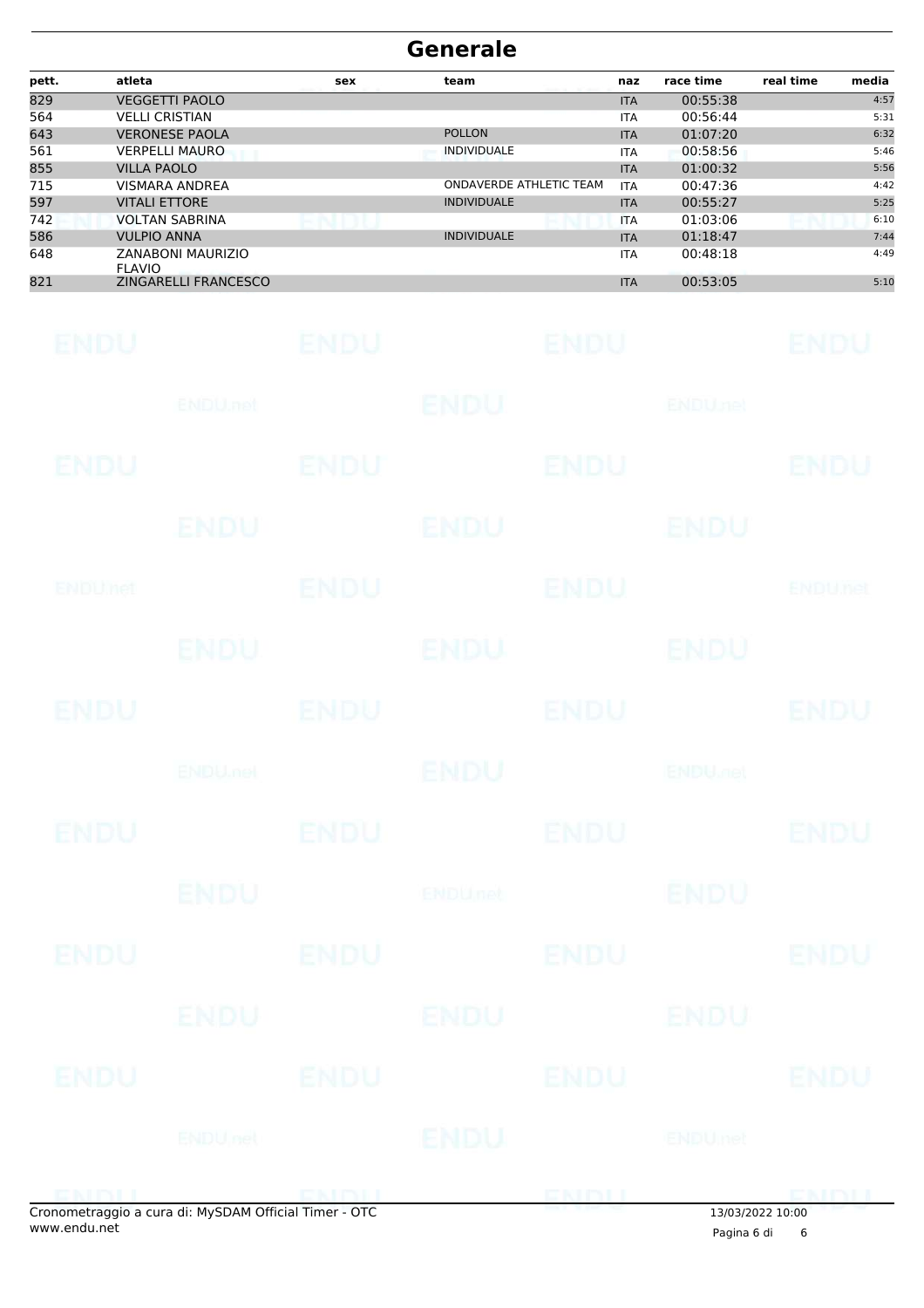## **Milano Monza Run Free - Trofeo Sempione 2022**

*Data* **13/03/2022**

*Gara* **5 Km non competitiva**

|                          |       |                                                   |                             |      | <b>Generale</b>              |            |           |           |     |                        |  |
|--------------------------|-------|---------------------------------------------------|-----------------------------|------|------------------------------|------------|-----------|-----------|-----|------------------------|--|
| pos                      | pett. | atleta                                            | sex                         | cat. | p.cat team                   | naz        | race time | real time | gap | medi<br>$\overline{a}$ |  |
|                          | 976   | <b>AZZAB HAMID</b>                                |                             |      |                              | <b>ITA</b> | 00:20:31  |           |     | 3:47                   |  |
|                          | 993   | <b>BENEDUCE TIZIANO</b><br><b>CELESTINO</b>       |                             |      | MONTESTELLA                  | <b>ITA</b> | 00:28:56  |           |     | 5:20                   |  |
|                          | 948   | <b>BERIA FEDERICO BERIA</b>                       |                             |      |                              | <b>ITA</b> | 00:57:26  |           |     | 10:59                  |  |
| $\overline{a}$           | 1025  | <b>BILOTTA MARCO</b>                              |                             |      |                              | ITA        | 00:27:59  |           |     | 5:15                   |  |
|                          | 1003  | <b>BILOTTO SILVIA</b>                             |                             |      |                              | <b>ITA</b> | 00:43:11  |           |     | 8:23                   |  |
|                          | 1001  | <b>BISOFFI MIRKO</b>                              |                             |      |                              | <b>ITA</b> | 00:34:37  |           |     | 6:25                   |  |
|                          | 914   | <b>BOZZI SILVIA</b>                               |                             |      | <b>INDIVIDUALE</b>           | <b>ITA</b> | 00:30:13  |           |     | 5:40                   |  |
| $\overline{a}$           | 931   | <b>BRANCHI GIORGIO</b>                            | <b>Love II Market Start</b> |      | <b>ATLETICA INTESA</b>       | <b>ITA</b> | 00:45:43  |           |     | 8:48                   |  |
|                          | 991   | <b>BRIGANTI ALESSANDRO</b>                        |                             |      |                              | <b>ITA</b> | 00:29:11  |           |     | 5:20                   |  |
| $\overline{a}$           | 918   | <b>BRUGNATELLI FRANCESCO</b>                      |                             |      | <b>INDIVIDUALE</b>           | ITA        | 00:45:24  |           |     | 8:33                   |  |
|                          | 1007  | <b>BRUGNOLA ANTONELLA</b>                         |                             |      |                              | <b>ITA</b> | 00:59:37  |           |     | 11:29                  |  |
|                          | 978   | <b>CABRINI FRANCO</b>                             |                             |      | ROAD RUNNERS CLUB MILANO ITA |            | 00:45:07  |           |     | 8:36                   |  |
|                          | 907   | CACCAVARI VALENTINA                               |                             |      |                              | <b>ITA</b> | 00:35:45  |           |     | 6:41                   |  |
|                          | 985   | CALIANNO EDOARDO                                  |                             |      | G.S. MONTESTELLA             | <b>ITA</b> | 00:35:41  |           |     | 6:45                   |  |
|                          | 984   | <b>CALIANNO ORAZIO</b><br><b>MARTINO</b>          |                             |      | <b>G.S. MONTESTELLA</b>      | <b>ITA</b> | 00:35:42  |           |     | 6:45                   |  |
|                          | 962   | <b>CAPUZZONI SILVIA</b>                           |                             |      |                              | <b>ITA</b> | 00:26:23  |           |     | 5:00                   |  |
|                          | 979   | <b>CARRIER RAGAZZI ILARIA</b><br><b>FRANCESCA</b> |                             |      | ROAD RUNNERS CLUB MILANO ITA |            | 00:35:22  |           |     | 6:42                   |  |
|                          | 986   | CIAMPA DANIELA                                    |                             |      | ROAD RUNNERS CLUB MILANO ITA |            | 01:04:19  |           |     | 12:20                  |  |
|                          | 926   | <b>COMPARELLI ETTORE</b>                          |                             |      | ROAD RUNNERS CLUB MILANO ITA |            | 00:42:57  |           |     | 8:10                   |  |
|                          | 973   | <b>CONTINI SONIA GIUSI</b>                        |                             |      |                              | ITA        | 00:30:59  |           |     | 5:56                   |  |
|                          | 929   | <b>CURATI MARIA ANTONIETTA</b>                    |                             |      |                              | <b>ITA</b> | 00:46:38  |           |     | 8:52                   |  |
| $\overline{a}$           | 920   | D'ADAMO DORA                                      |                             |      |                              | <b>ITA</b> | 00:31:09  |           |     | 5:57                   |  |
|                          | 947   | <b>DALLA PRIA TATIANA</b>                         |                             |      |                              | <b>ITA</b> | 00:57:26  |           |     | 10:58                  |  |
|                          | 956   | DEL VECCHIO CLAUDIO                               |                             |      |                              | <b>ITA</b> | 00:43:07  |           |     | 8:09                   |  |
|                          | 936   | <b>DI LASCIO MARCO</b>                            |                             |      |                              | <b>ITA</b> | 00:20:09  |           |     | 3:43                   |  |
|                          | 974   | <b>DOMANTE GIOVANNI</b>                           |                             |      |                              | <b>ITA</b> | 00:35:42  |           |     | 6:46                   |  |
|                          | 927   | <b>ESPOSITO FRANCESCO</b>                         |                             |      |                              | <b>ITA</b> | 00:29:24  |           |     | 5:37                   |  |
| $\overline{a}$           | 930   | <b>FERRARI GINO</b>                               |                             |      | <b>ATLETICA INTESA</b>       | <b>ITA</b> | 00:45:48  |           |     | 8:49                   |  |
|                          | 1005  | FERRARIO ALESSANDRA                               |                             |      |                              | <b>ITA</b> | 00:59:37  |           |     | 11:29                  |  |
|                          | 944   | GALBIATI ALESSIA MARIA                            |                             |      |                              | ITA        | 00:45:48  |           |     | 8:44                   |  |
|                          | 911   | <b>GENOVESE LUCIANA</b>                           |                             |      | <b>RAMETTA'S FAMILY</b>      | <b>ITA</b> | 00:48:53  |           |     | 8:50                   |  |
|                          | 995   | <b>GIULIO FELISIA</b>                             |                             |      |                              | <b>ITA</b> | 00:38:11  |           |     | 7:14                   |  |
|                          | 902   | <b>GRASSI FLAMINIA</b>                            |                             |      |                              | <b>ITA</b> | 00:35:30  |           |     | 6:38                   |  |
|                          | 999   | <b>ISHIZUKA ERISA</b>                             |                             |      |                              | <b>ITA</b> | 00:41:06  |           |     | 7:50                   |  |
|                          | 998   | <b>ISHIZUKA YUTA</b>                              |                             |      |                              | <b>ITA</b> | 00:41:06  |           |     | 7:49                   |  |
|                          | 977   | <b>JASONI PAOLA</b>                               |                             |      |                              | ITA        | 00:31:06  |           |     | 5:56                   |  |
|                          | 938   | <b>LERARIO LUCA</b>                               |                             |      |                              | <b>ITA</b> | 00:30:04  |           |     | 5:30                   |  |
|                          | 990   | LOMARTIRE GIORGIA                                 |                             |      | LA MICHETTA                  | ITA        | 00:27:37  |           |     | 5:17                   |  |
|                          | 1023  | LOPEZ MARIA                                       |                             |      |                              | <b>ITA</b> | 00:44:17  |           |     | 8:29                   |  |
| $\overline{\phantom{a}}$ | 994   | <b>LORO PIANA MIRIAM</b>                          |                             |      |                              | <b>ITA</b> | 00:44:59  |           |     | 8:43                   |  |
|                          | 970   | <b>LOSITO MARCO</b>                               |                             |      |                              | <b>ITA</b> | 00:30:36  |           |     | 5:50                   |  |
| $\overline{\phantom{a}}$ | 921   | <b>MANDRESSI MANUELA</b>                          |                             |      |                              | <b>ITA</b> | 00:31:07  |           |     | 5:57                   |  |
|                          | 987   | <b>MARCHINI ELISA</b>                             |                             |      | ROAD RUNNERS CLUB MILANO ITA |            | 00:34:18  |           |     | 6:28                   |  |
|                          | 1004  | <b>MARCON PASQUALE</b>                            |                             |      |                              | ITA        | 00:36:53  |           |     | 7:01                   |  |
|                          | 939   | MARROCCO ANTONELLA                                |                             |      |                              | <b>ITA</b> | 00:30:57  |           |     | 5:46                   |  |
| $\overline{\phantom{a}}$ | 937   | MATZUZZI SERGIO                                   |                             |      | n la                         | ITA        | 00:28:19  |           |     | 5:18                   |  |
|                          | 966   | <b>MELONI ITHOCOR</b>                             |                             |      | <b>ITHO</b>                  | <b>ITA</b> | 00:24:12  |           |     | 4:37                   |  |
|                          | 988   | NADDEO FRANCESCO                                  |                             |      | ROAD RUNNERS CLUB MILANO ITA |            | 00:41:40  |           |     | 7:59                   |  |
|                          | 989   | <b>NADDEO GABRIELE</b>                            |                             |      | ROAD RUNNERS CLUB MILANO ITA |            | 00:41:35  |           |     | 7:58                   |  |
|                          | 953   | OLIVOTTO ROBERTA                                  |                             |      |                              |            | 00:42:45  |           |     | 8:15                   |  |
|                          | 971   | PALMA ZULEIKA                                     |                             |      |                              | <b>ITA</b> | 00:33:44  |           |     | 6:28                   |  |
|                          |       |                                                   |                             |      |                              | <b>ITA</b> |           |           |     | 5:32                   |  |
| $\blacksquare$           | 940   | PANTALEONE VALENTINA                              |                             |      |                              | ITA        | 00:30:33  |           |     |                        |  |
|                          | 943   | PASTORE CINZIA                                    |                             |      |                              | <b>ITA</b> | 00:34:53  |           |     | 6:39                   |  |
|                          | 954   | PERINI MARTINA                                    |                             |      | <b>ERICA</b>                 | ITA        | 00:42:45  |           |     | 8:15                   |  |
|                          | 950   | PETRACCA ERICA                                    |                             |      |                              | <b>ITA</b> | 00:39:31  |           |     | 7:29                   |  |
|                          | 1002  | PIRILLO LUCIA PAMELA<br>CDAMOCH 1T                |                             |      |                              | ITA        | 01:04:19  |           |     | 12:20                  |  |

www.endu.net Cronometraggio a cura di: MySDAM Official Timer - OTC 13/03/2022 10:00

Pagina 1 di 2